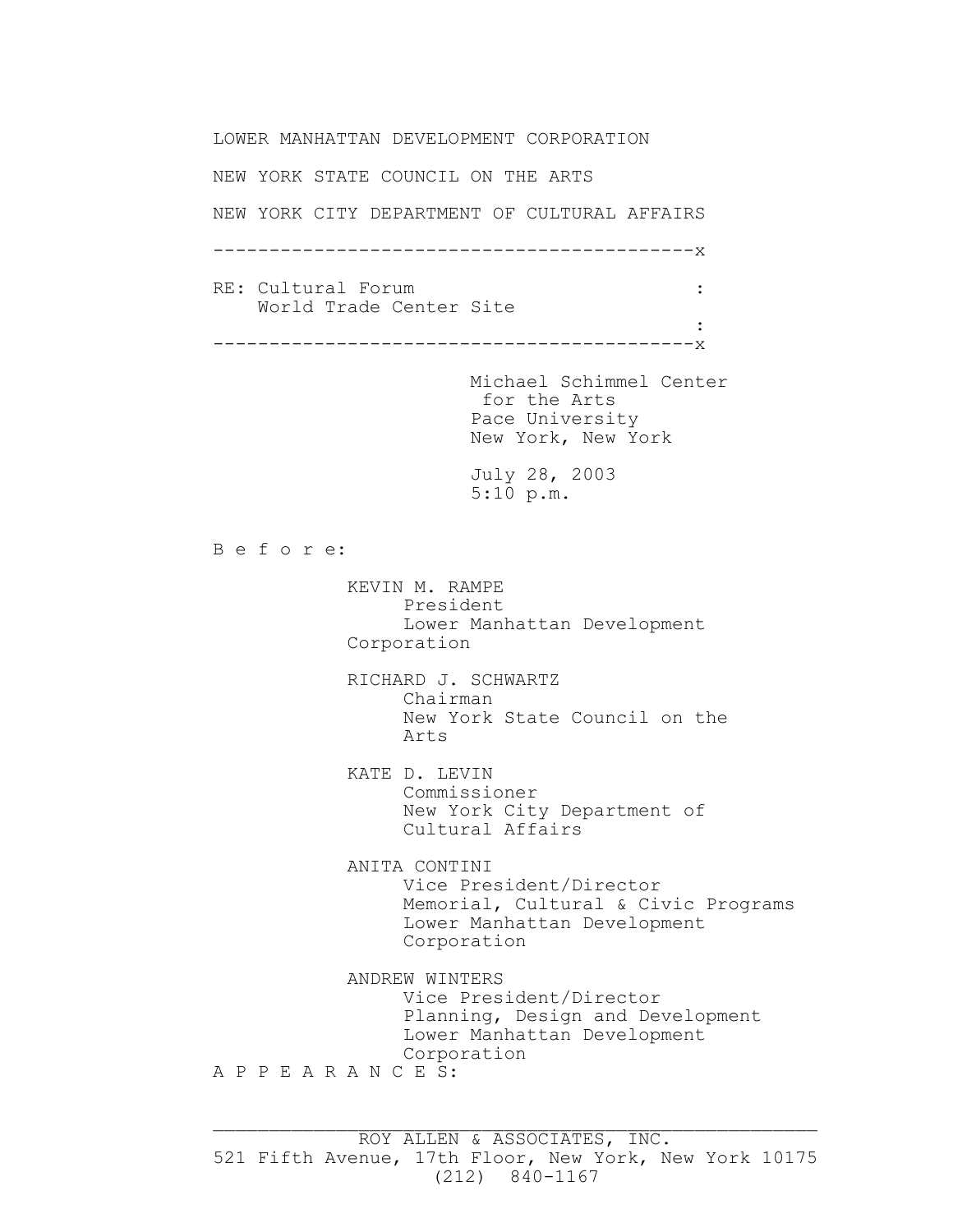For the Lower Manhattan Development Corporation:

 Kevin Rampe, President Andrew Winters, Vice President/Director of Planning, Design and Development Anita Contini, Vice President/Director Memorial, Cultural & Civic Programs John Hatfield, Assistant Vice President Memorial, Cultural & Civic Programs Jennifer Brown, Assistant Vice President Community and Government Affairs Marcus Ribeiro, Community Affairs Liaison Chara Tappin, Community Affairs Liaison John Leo, Community Affairs Liaison Julie Powell, Administrative Assistant to Anita Contini

Hugh Eastwood

I N D E X O F Q U E S T I O N E R S

| Questioner                                       | Page |
|--------------------------------------------------|------|
| LENORE VON STEIN                                 |      |
| DR. JULIAN ZUGAZAGOITIA<br>El Museo del Barrio36 |      |
| MICHAEL MAO<br>Michael Mao Dance37               |      |
| LOREN ELLIS<br>Director of Art for Healing39     |      |

## I N D E X O F Q U E S T I O N E R S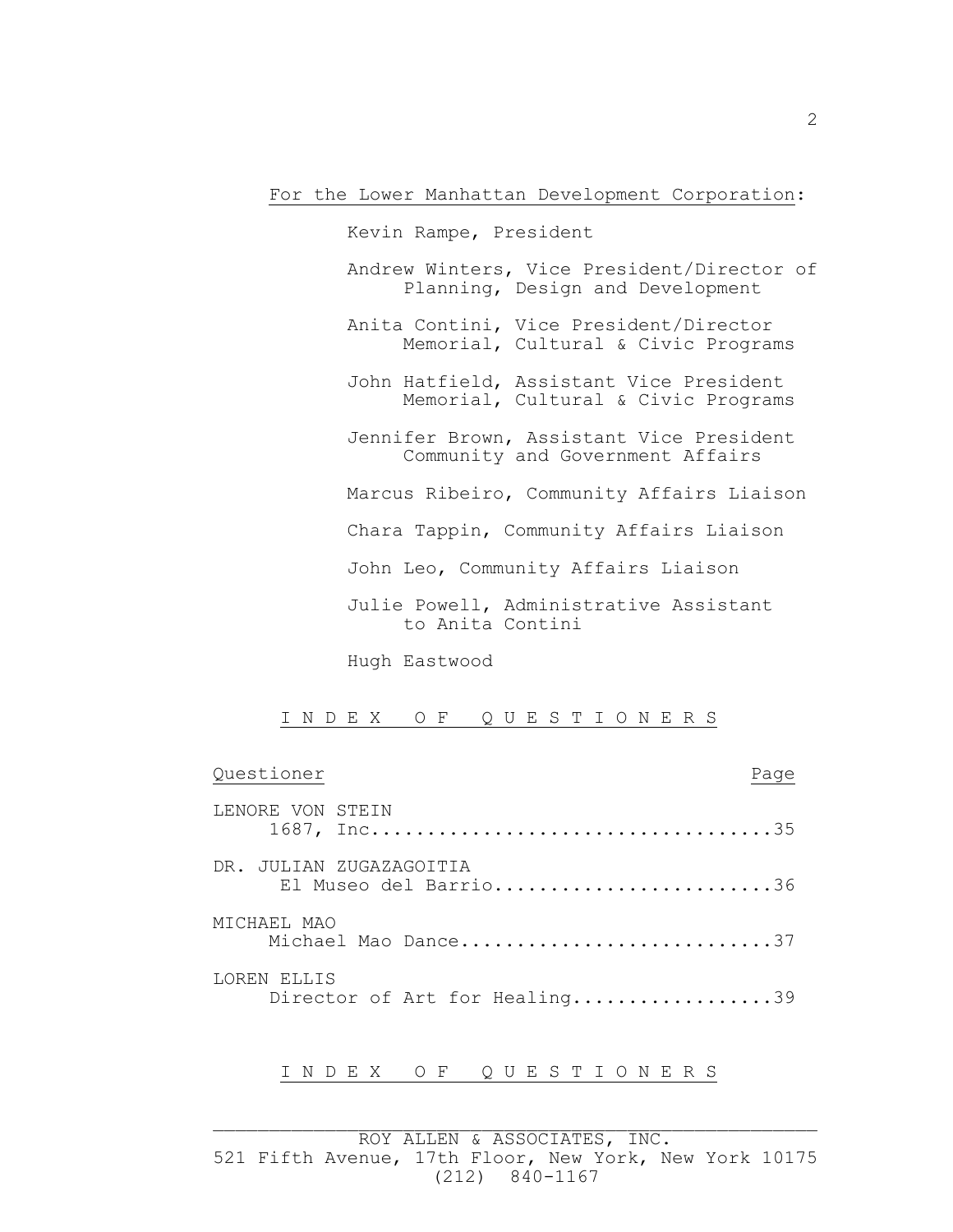| Questioner | Page |
|------------|------|
|            |      |

COURTNEY MITCHELL

| Praxis Theatre Project43                                                                          |
|---------------------------------------------------------------------------------------------------|
| EARL TUCKER<br>Director of Trinity Concerts<br>Trinity Church, Wall Street<br>St. Paul's Chapel44 |
| DR. JULIAN ZUGAZAGOITIA<br>El Museo del Barrio45                                                  |
| ALICIA ZUCKERMAN<br>WNYC Radio46                                                                  |
| GERALD GURLAND<br>Cultural Affairs Committee<br>AIA, New York Chapter47                           |
| PETER CARZASTY<br>DanceSpace49                                                                    |
| PAUL NAGLE<br>Office of New York City Councilmember<br>Alan Gerson50                              |
| <b>JEANNE NATHAN</b><br>Creative Industry52                                                       |
| DAVID MARTINE<br>American Indian Artists, Inc53                                                   |
| ROBIN SCHATELL<br>Urban Arts Productions54                                                        |
| TED SCHULMAN<br>Local Resident55                                                                  |
| VIT KOREJS<br>Czechoslovakia American Marionette                                                  |

## I N D E X O F Q U E S T I O N E R S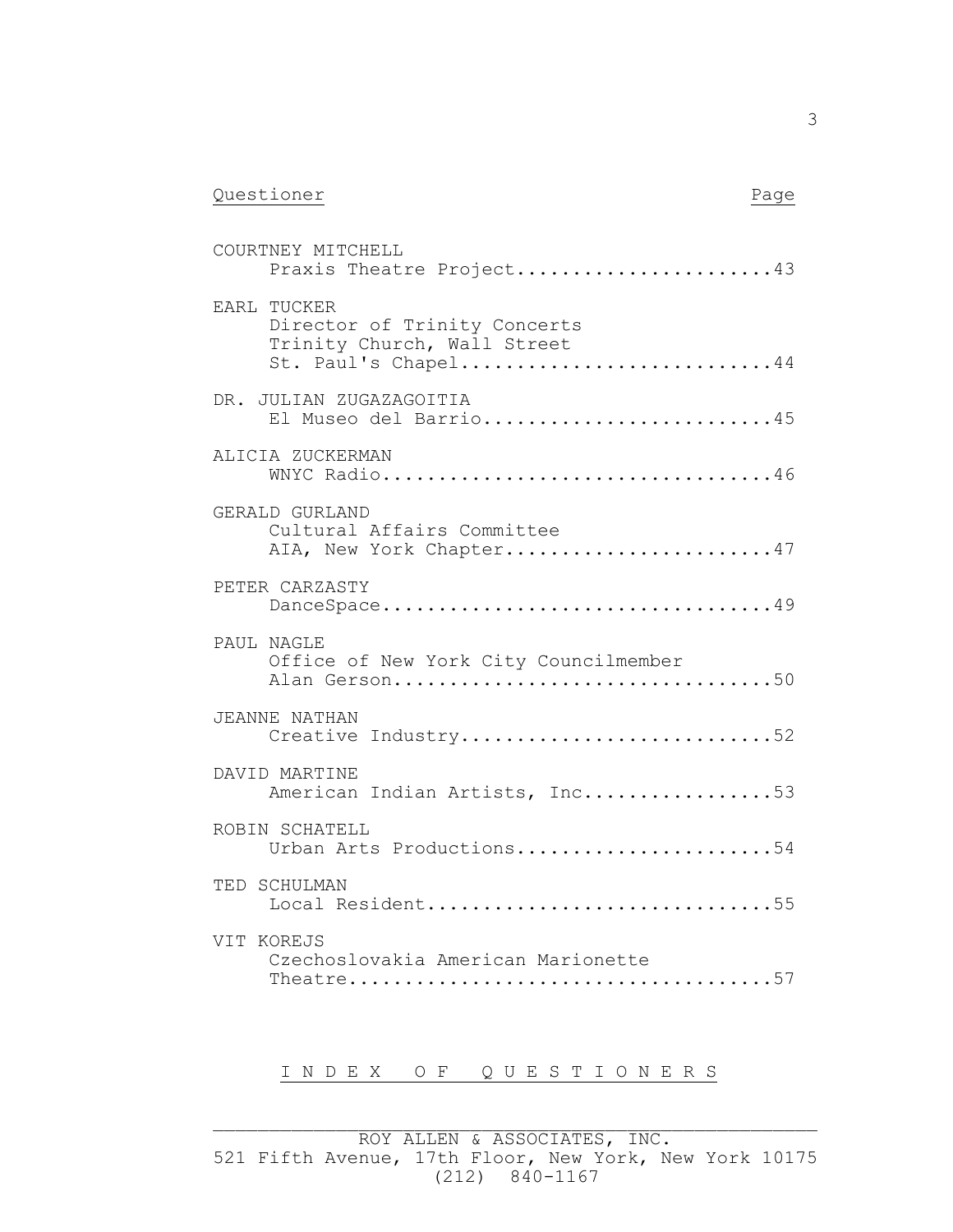| Questioner |  |
|------------|--|
|            |  |

| ł |  |
|---|--|
|---|--|

| BOB GEORGE<br>Archive of Contemporary Music59                           |
|-------------------------------------------------------------------------|
| TED BERGER<br>New York Foundation for the                               |
| KEVIN JOGAN<br>El Museo del Barrio61                                    |
| SUZANNE WASSERMAN<br>Gotham Center for New York City                    |
| HELEN REYNOLDS                                                          |
| ROBERT LEE<br>Asian American Arts Center in                             |
| SEAN CULLEN<br>American National Theatre66                              |
| GERALD GURLAND<br>Cultural Affairs Committee<br>AIA, New York Chapter66 |
| MICHAEL DORF                                                            |
| ALEXANDRA CONLEY<br>Soho Rep Theatre68                                  |
| LENORE VON STEIN                                                        |
| YAEL REINHARZ<br>Creative Time71                                        |

## I N D E X O F Q U E S T I O N E R S

 $\_$  , and the contribution of the contribution of  $\mathcal{L}_\mathcal{A}$  , and the contribution of  $\mathcal{L}_\mathcal{A}$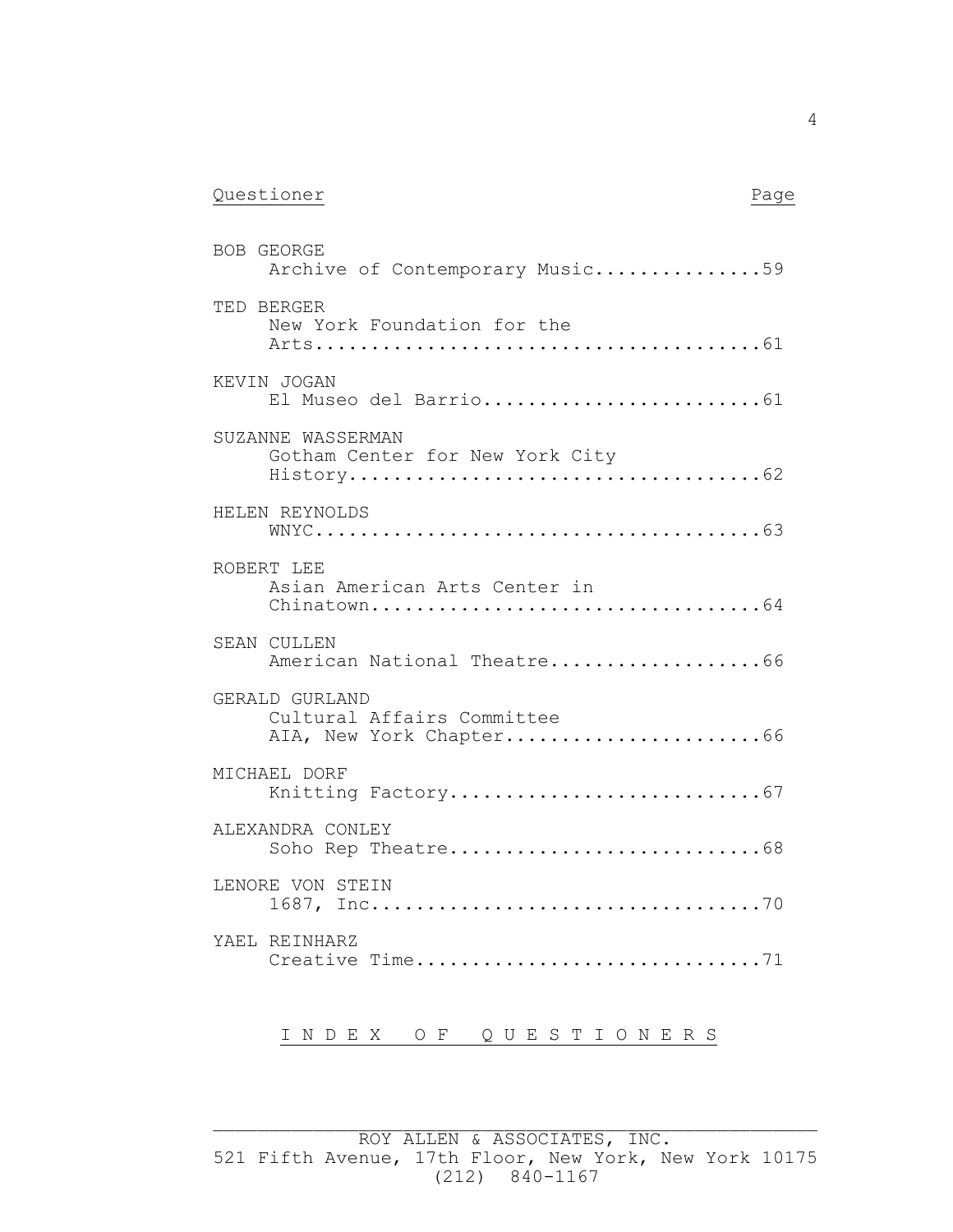| Questioner | Page |
|------------|------|
|            |      |

| SUSAN BRENDER<br>Isadora Duncan Dance Foundation71                    |
|-----------------------------------------------------------------------|
| MIMI STERN-WOLFE<br>Downtown Music Productions72                      |
| TERRY O'REILLY<br>Mabou Mines Theatre Company74                       |
| ALISON HOWARD (Phonetic)<br>Sports Museum75                           |
| TONY MARINELLI<br>New York City Economic Development<br>Corporation76 |
|                                                                       |
| ELEANOR GOLDFARB<br>92nd Street Y78                                   |
| KATHARINE ADAMENKO<br>New York City Police Museum80                   |
| GAIL NATHAN<br>Bronx River Art Center81                               |
| RACHEL COOPER<br>Asia Society82                                       |
| KAZUKO INOUE<br>Inoue Chamber Ensemble85                              |
|                                                                       |
| DIARAH SPECH<br>African Diaspora Film Festival87                      |
| LOU RODGERS<br>Golden Fleece Limited89                                |
| ROBERT LEE<br>Asian American Arts Center90                            |

P R O C E E D I N G S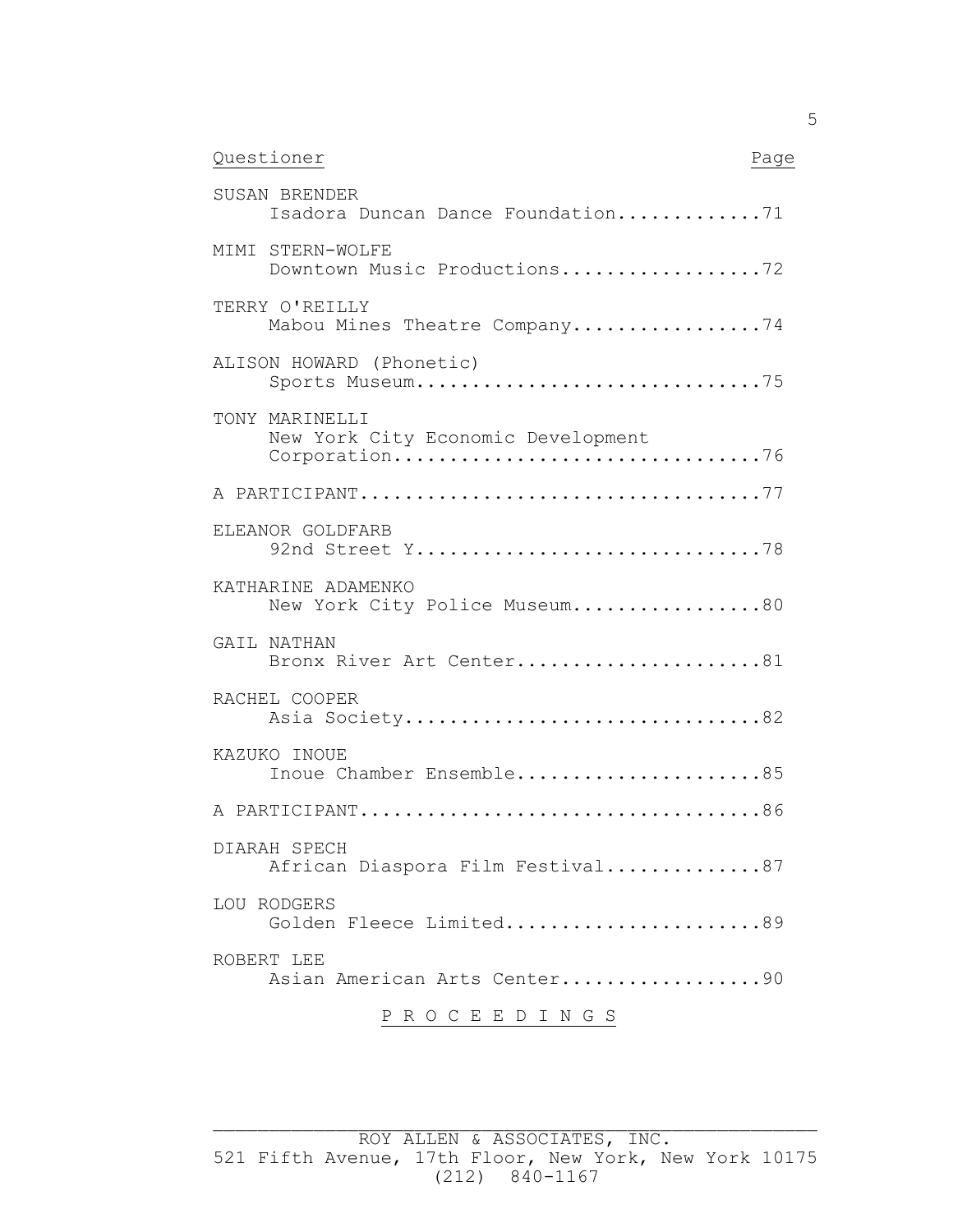PRESIDENT RAMPE: We are going to get started.

 Good evening. I'm Kevin Rampe, the President of the Lower Manhattan Development Corporation.

 And I would like to welcome all of you to our first forum discussing the LMDC's Invitation to Cultural Institutions.

 As we enter this pivotal phase in our revitalization effort, I am pleased to see that so many organizations are interested in participating in the development of Downtown's cultural future.

 There have been numerous press reports about which cultural institutions are or are not going to be making the World Trade Center site their new home. And I want to be perfectly clear. No decisions have been made.

 We are starting with a level playing field here tonight. Our purpose is to build a thriving center on the World Trade Center site and all institutions are welcomed to take part in that effort. Rebuilding the World Trade Center site is going to be a tremendous undertaking and

 ROY ALLEN & ASSOCIATES, INC. 521 Fifth Avenue, New York, New York 10175 (212) 840-1167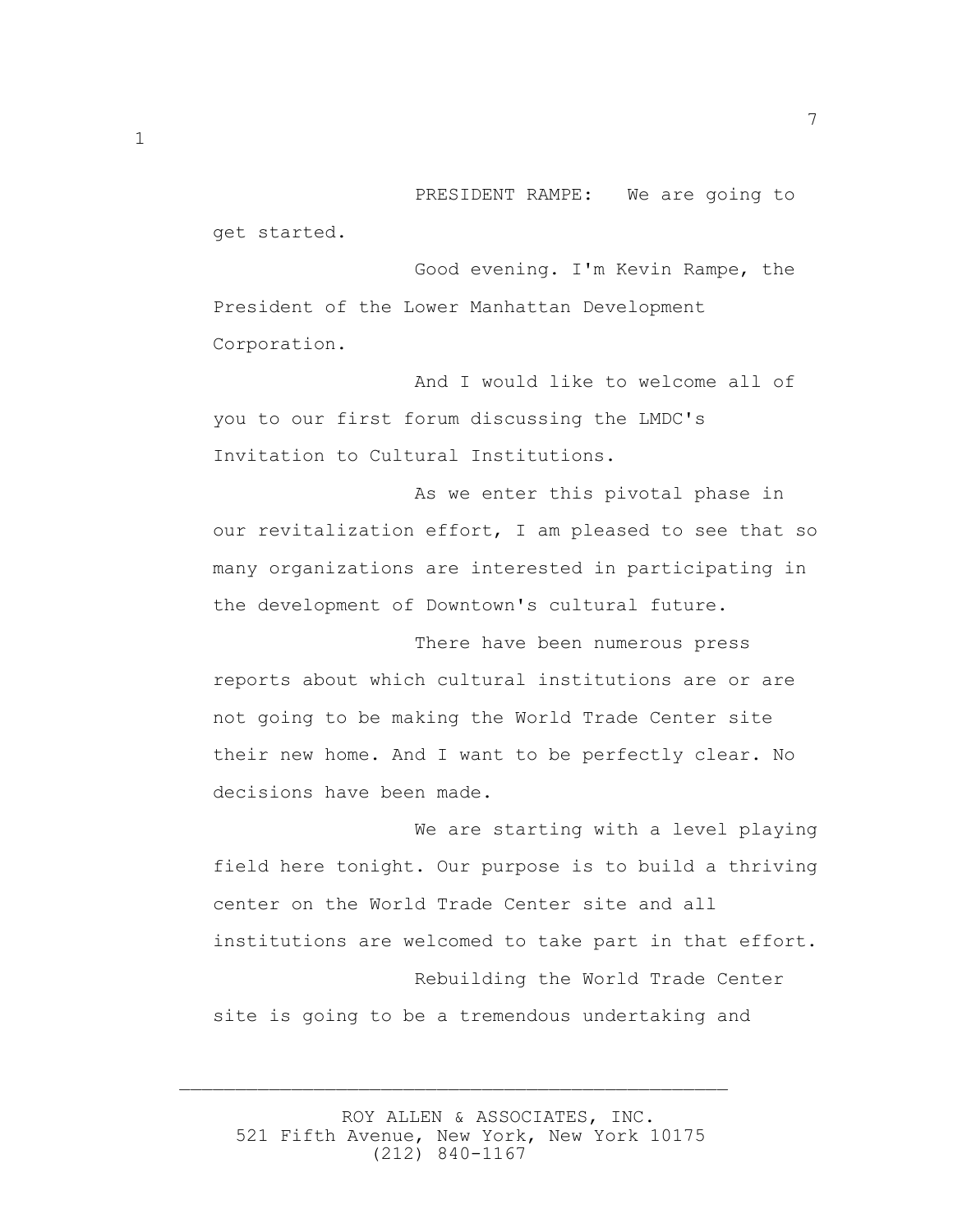require the coordination of many agencies and individuals. It will also require the active collaboration from you, the cultural institutions of the world.

8

 Since our inception, the LMDC has stated that the creation of a thriving cultural community is crucial to the revitalization of Lower Manhattan. Your participation is critical to our success.

 Cultural facilities will infuse this community with vitality, contribute to the Downtown economy and provide the foundation for a truly diverse, mixed-use neighborhood.

 Last month, under the direction of Governor Pataki and Mayor Bloomberg, and with the cooperation of Richard Schwartz and Kate Levin, our partners in the City and State, the LMDC released an Invitation to Cultural Institutions. This document was created to solicit information from organizations interested in locating or being part of the cultural facilities and programs on the World Trade Center site.

The ICI looks to complement Lower

 ROY ALLEN & ASSOCIATES, INC. 521 Fifth Avenue, New York, New York 10175 (212) 840-1167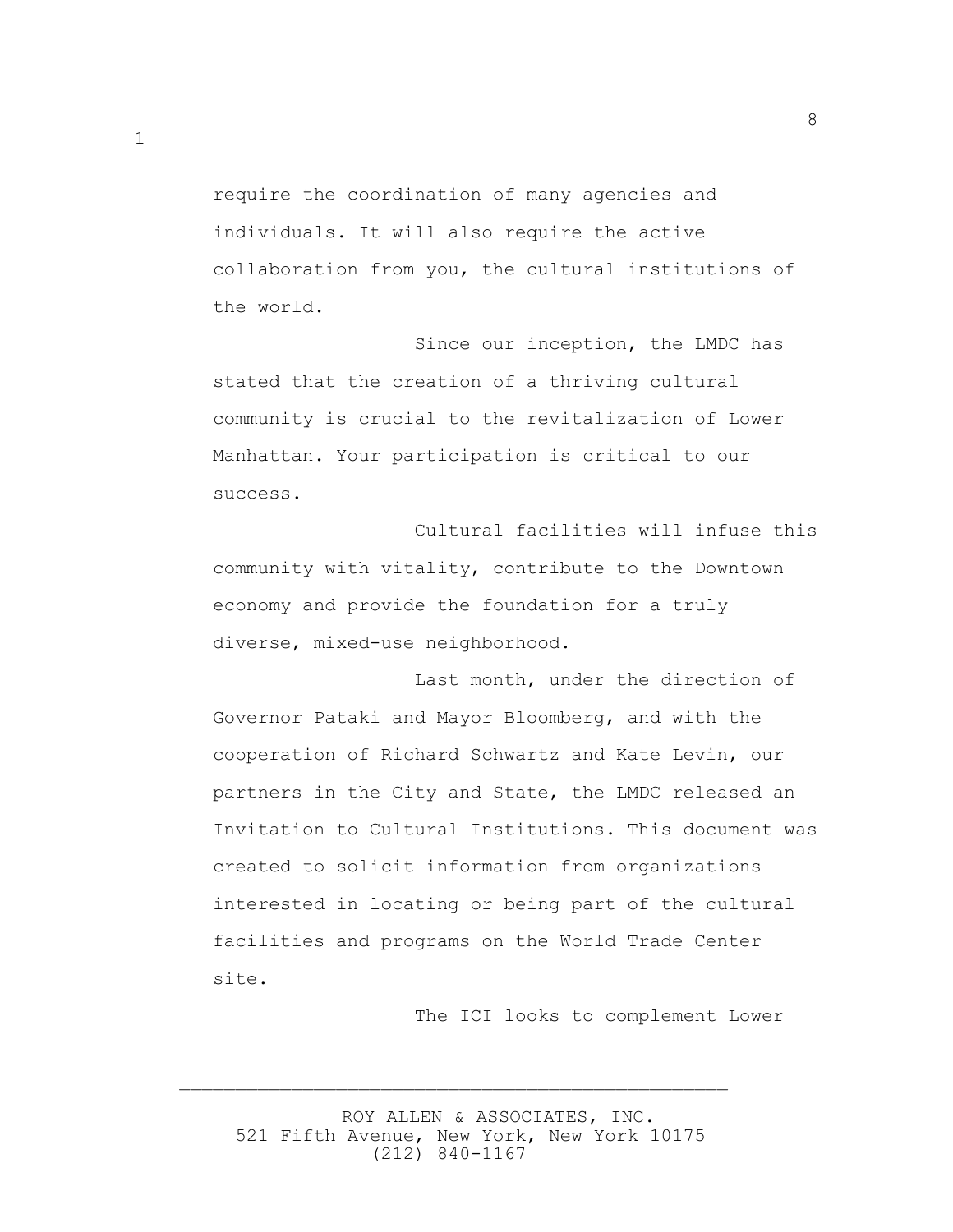Manhattan's existing cultural treasures by transforming the World Trade Center site into a new cultural epicenter for the region.

 By incorporating a vast complex of cultural institutions that frame and protect the memorial setting, we will celebrate life and honor and remember those we lost.

 For example, one of the new facilities will be an interpretive museum that will convey the events of September 11th and February 26, 1993 to the future generations. The museum will educate, inform and inspire each and every visitor as it tells the stories of the many individuals who lost their lives as well as the countless acts of heroism that emerged from that tragedy.

 Today, we are here to answer your questions and provide additional insight into the ICI plans and process. This is not a formal Request for Proposals and will not result in the awarding of contracts or grants.

 Submission requirements are available on our website and we will posting the questions and answers received here at the forum and

 ROY ALLEN & ASSOCIATES, INC. 521 Fifth Avenue, New York, New York 10175 (212) 840-1167

 $\overline{\phantom{a}}$  , and the contract of the contract of the contract of the contract of the contract of the contract of the contract of the contract of the contract of the contract of the contract of the contract of the contrac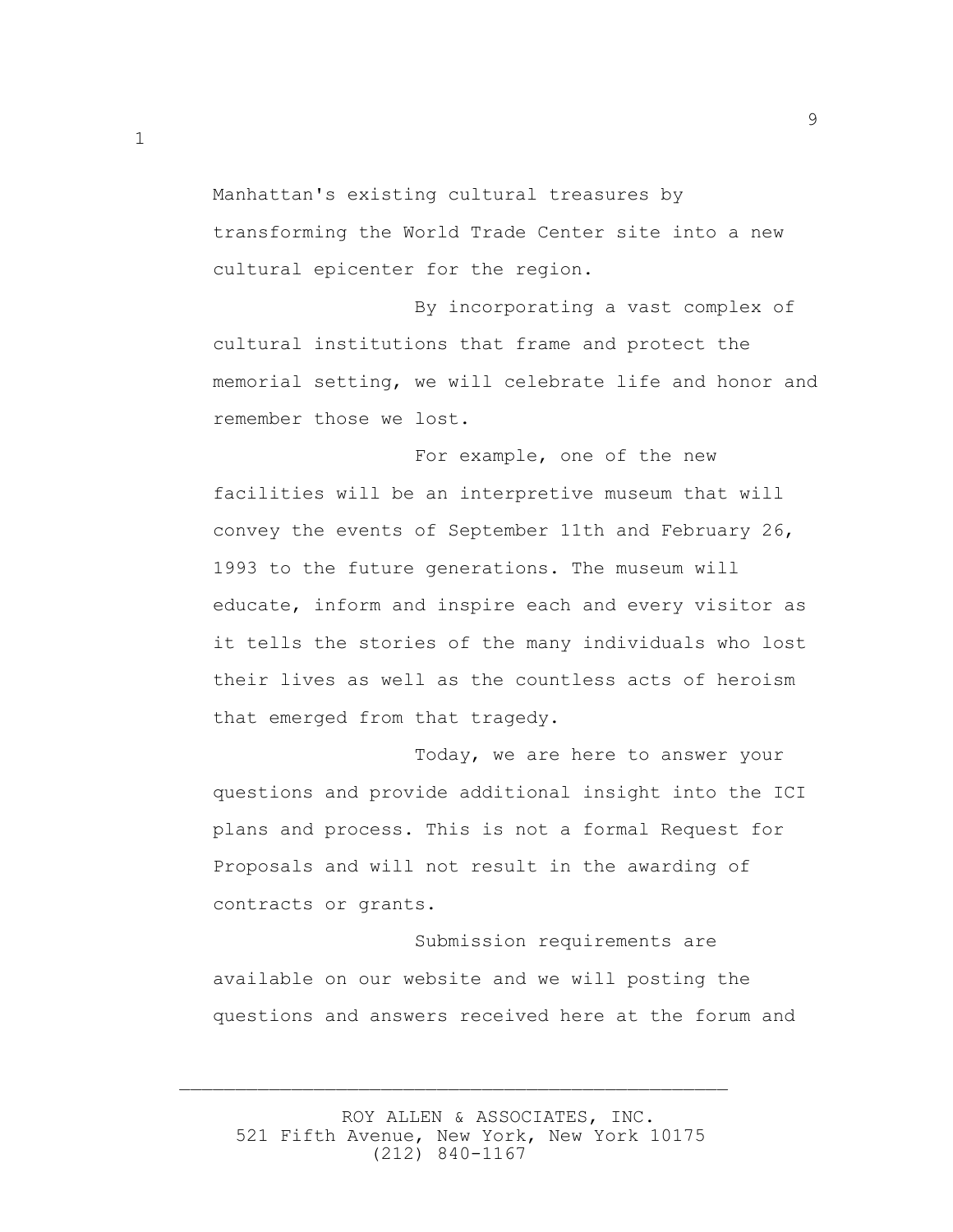through the mail on our website at www.renewnyc.com. I encourage everyone here to respond to the Invitation to help us create a world-class cultural district.

10

 On the panel tonight to answer questions are Richard Schwartz, the Chairman of the New York State Council on the Arts, and Kate Levin, Commissioner of the New York City Department of Cultural Affairs, Anita Contini, the LMDC Vice President and Director for Memorial, Cultural and Civic Programs, and Andrew Winters, the Vice President/Director of Planning and Development.

 I would like to first introduce Richard Schwartz to say a few words. Rich was appointed Chairman of the New York State Council on the Arts in January of 1999 by Governor Pataki and has served as a Trustee of the Lincoln Center for the Performing Arts, a Commissioner of the National Museum of American Art, and has previously held various other positions with many arts, historical and educational organizations. He clearly understands how the arts and cultural institutions will affect all of our lives.

Please join me in welcoming Mr.

 ROY ALLEN & ASSOCIATES, INC. 521 Fifth Avenue, New York, New York 10175 (212) 840-1167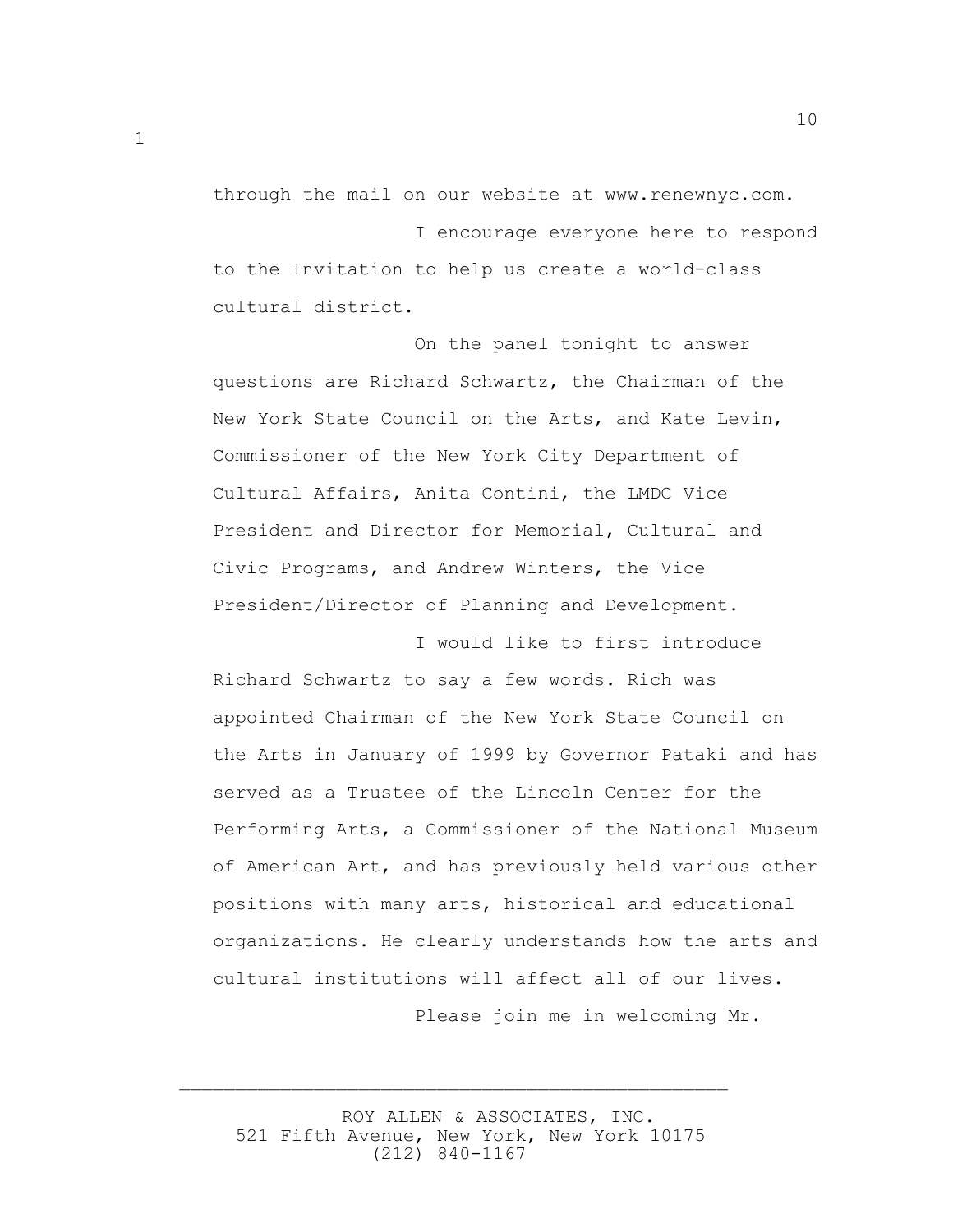Schwartz.

(Applause.)

MR. RICHARD SCHWARTZ: Thank you very much, Kevin.

 New York is home to some of the world's most talented and creative artists and arts professionals resulting in extraordinary cultural organizations. They present a vast array of exciting performances and exhibitions to greatly enhance the quality of life that can make living in or visiting New York such a unique experience.

 In addition, they generate an economic impact in excess of \$13.5 billion to the State's economy.

 It is thus fitting that a vibrant cultural community should be included in plans for the World Trade Center site.

 Since the New York State Council on the Arts is dedicated to preserving and expanding the rich and diverse cultural resources of the State, we were delighted to join the Department of Cultural Affairs and the Lower Manhattan Development Corporation in a project designed to move diverse

 ROY ALLEN & ASSOCIATES, INC. 521 Fifth Avenue, New York, New York 10175 (212) 840-1167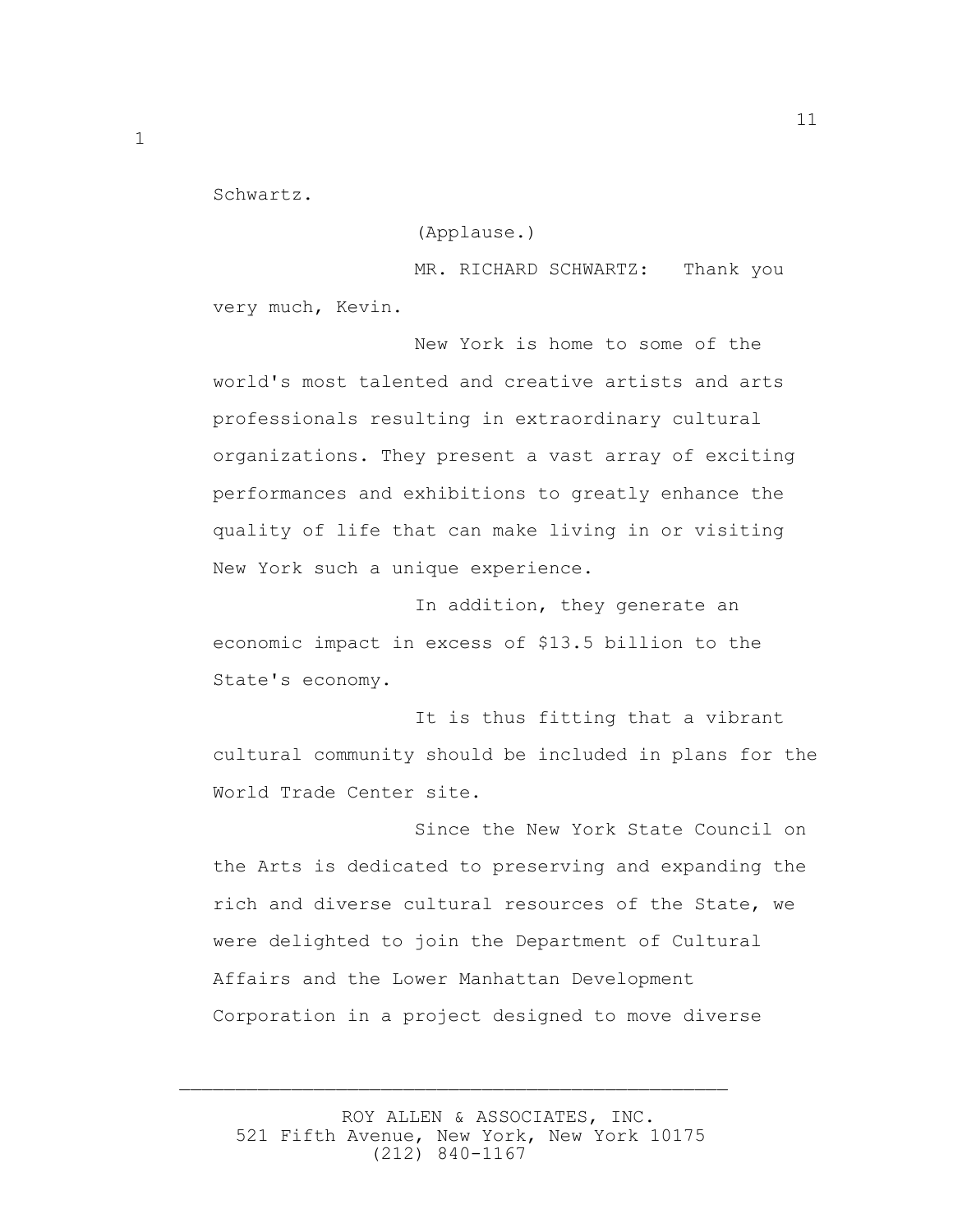cultural organizations to the site.

 We are encouraging both large and small institutions and partnerships from New York and other parts of the nation and the world to explore the opportunity to serve the residents of Downtown Manhattan as well as the large number of visitors who will be drawn to the site.

We envision a site that will contain an interpretive museum and a variety of performance and exhibition spaces outlined in the Invitation to Cultural Institutions that I trust you have seen.

 This promises to be one of the most exciting and unique arts and cultural centers in the nation and every proposal, large or small, will be welcomed.

 We will establish a fair method of evaluation. And although most of the funding will have to be self-generated, we anticipate some public support.

 If you are a NYSCA applicant, please be assured that participating in this Invitation will in no way affect your funding relationship with us. Our annual grants programs will not be connected to

 ROY ALLEN & ASSOCIATES, INC. 521 Fifth Avenue, New York, New York 10175 (212) 840-1167

 $\overline{\phantom{a}}$  , and the contract of the contract of the contract of the contract of the contract of the contract of the contract of the contract of the contract of the contract of the contract of the contract of the contrac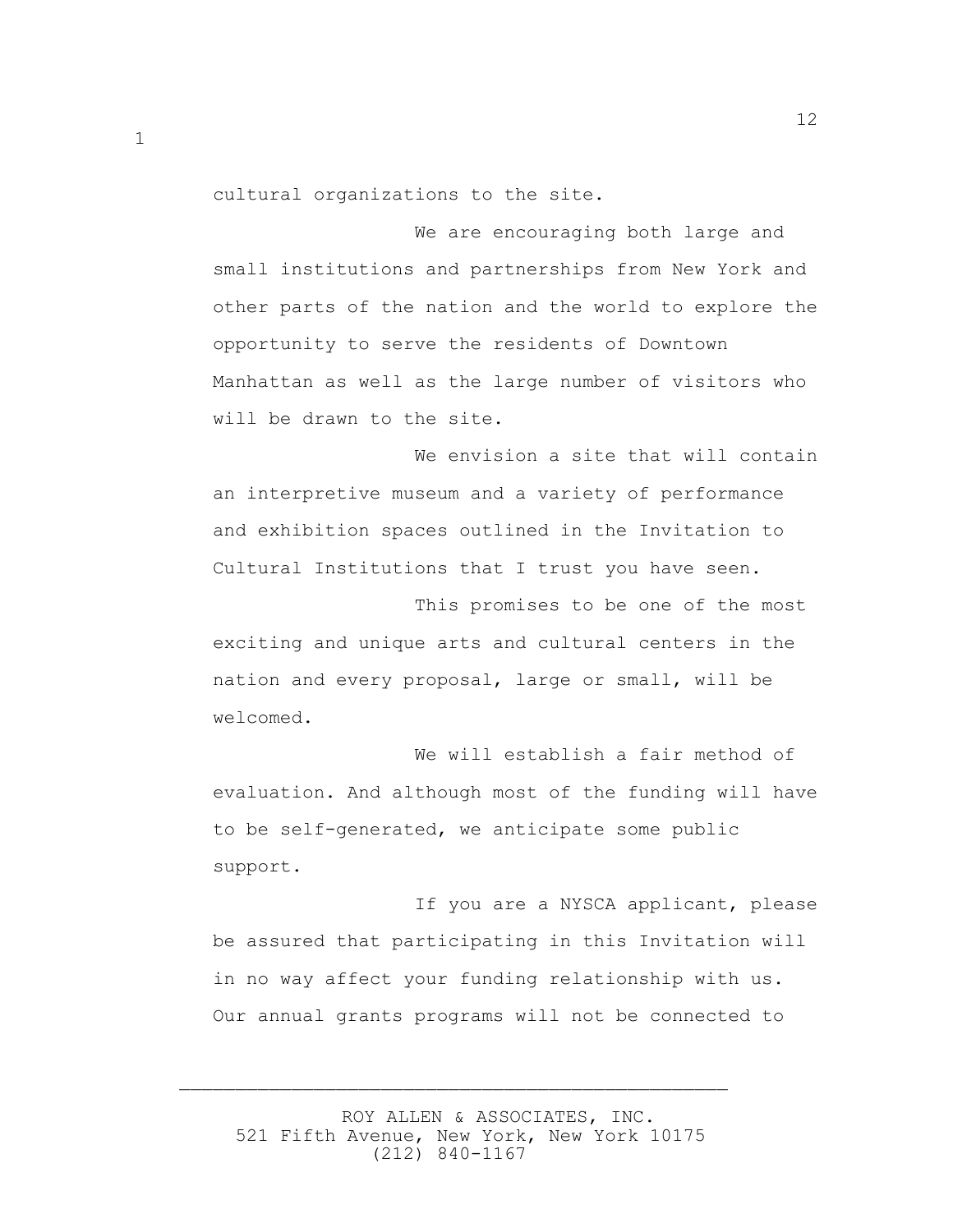this initiative and the information that you provide as part of this proposal will not be used in evaluating your NYSCA applications.

1

 The ICI is designed to elicit the visions of all organizations that wish to work within the context of the World Trade Center site.

 I hope that you are as excited by this project as we are. I encourage you to participate.

 Now it is my pleasure to introduce my dear friend and the dynamic Commissioner of the New York City Department of Cultural Affairs, Kate Levin.

(Applause.)

COMM. KATE LEVIN: Thank you.

 While our main focus here this evening is to talk about the World Trade Center site, I just want to offer a little bit of context regarding the cultural development of Lower Manhattan for your consideration.

 The World Trade Center site is, of course, one of the most exciting and extraordinary opportunities for cultural development in New York City in many years. The long-term goal, however, is to

 ROY ALLEN & ASSOCIATES, INC. 521 Fifth Avenue, New York, New York 10175 (212) 840-1167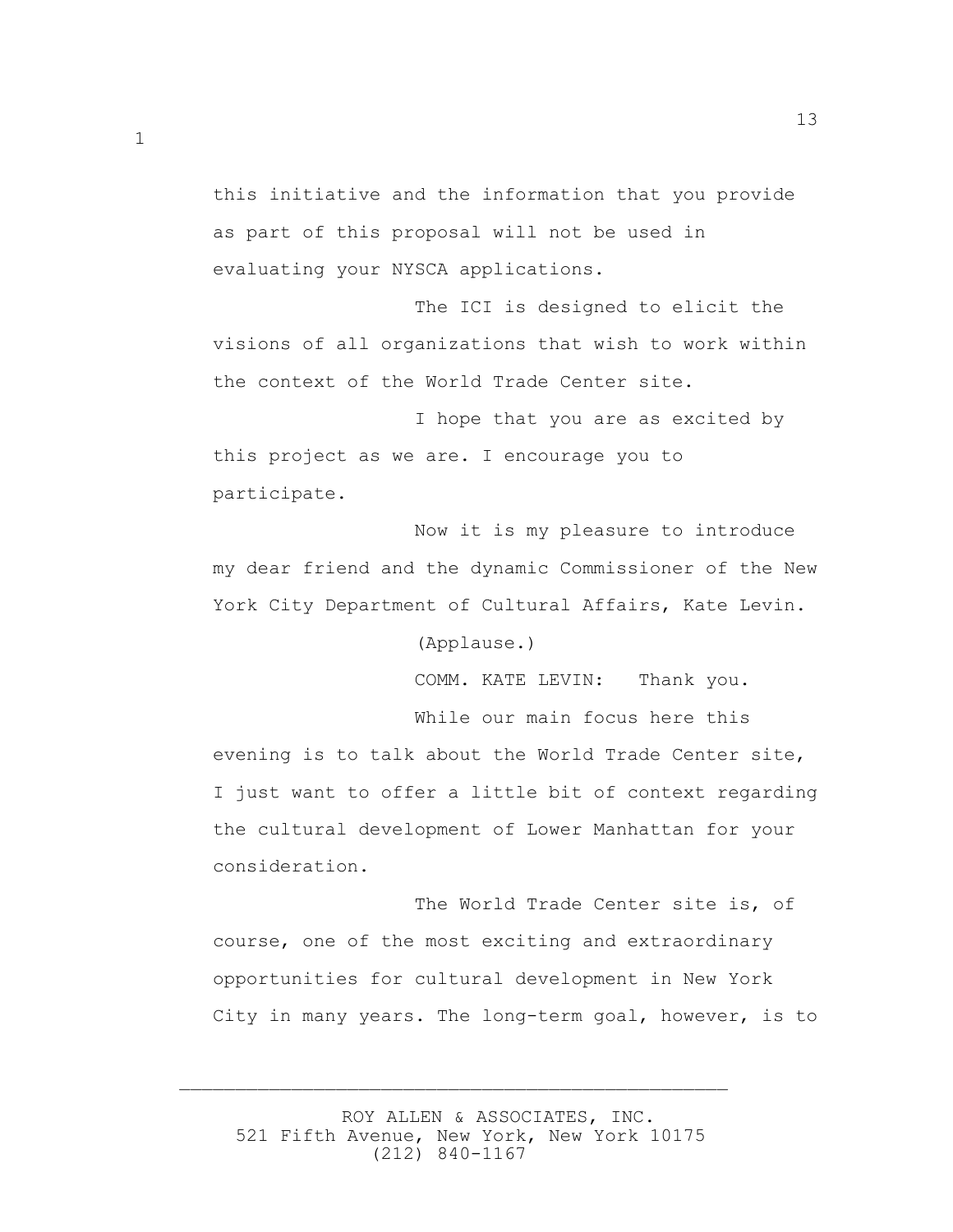integrate that development into consolidating and strengthening the cultural life of all of Lower Manhattan so that it is a vibrant community that is defined by a cultural presence that serves residents, workers and all New Yorkers and visitors to this City.

The Administration of the City of

New York in partnership with the State, with the LMDC, is very concerned to make this happen in as reasonable and creative a way as possible. Mayor Bloomberg delivered a speech last December which outlined a vision for Lower Manhattan in which culture was very much a driving force in that and in which it was very much embedded in the overall plan for the area taking into account all aspects of development, which include transportation, infrastructure, housing and long-term planning.

 On the City side, under the leadership of Deputy Mayor Dan Doctoroff, the Administration has put in place a structure to oversee and coordinate efforts to redevelop Lower Manhattan beyond the World Trade Center site. And that is composed of ten working groups each representing a different facet of the development process. And they

 ROY ALLEN & ASSOCIATES, INC. 521 Fifth Avenue, New York, New York 10175 (212) 840-1167

 $\overline{\phantom{a}}$  , and the contract of the contract of the contract of the contract of the contract of the contract of the contract of the contract of the contract of the contract of the contract of the contract of the contrac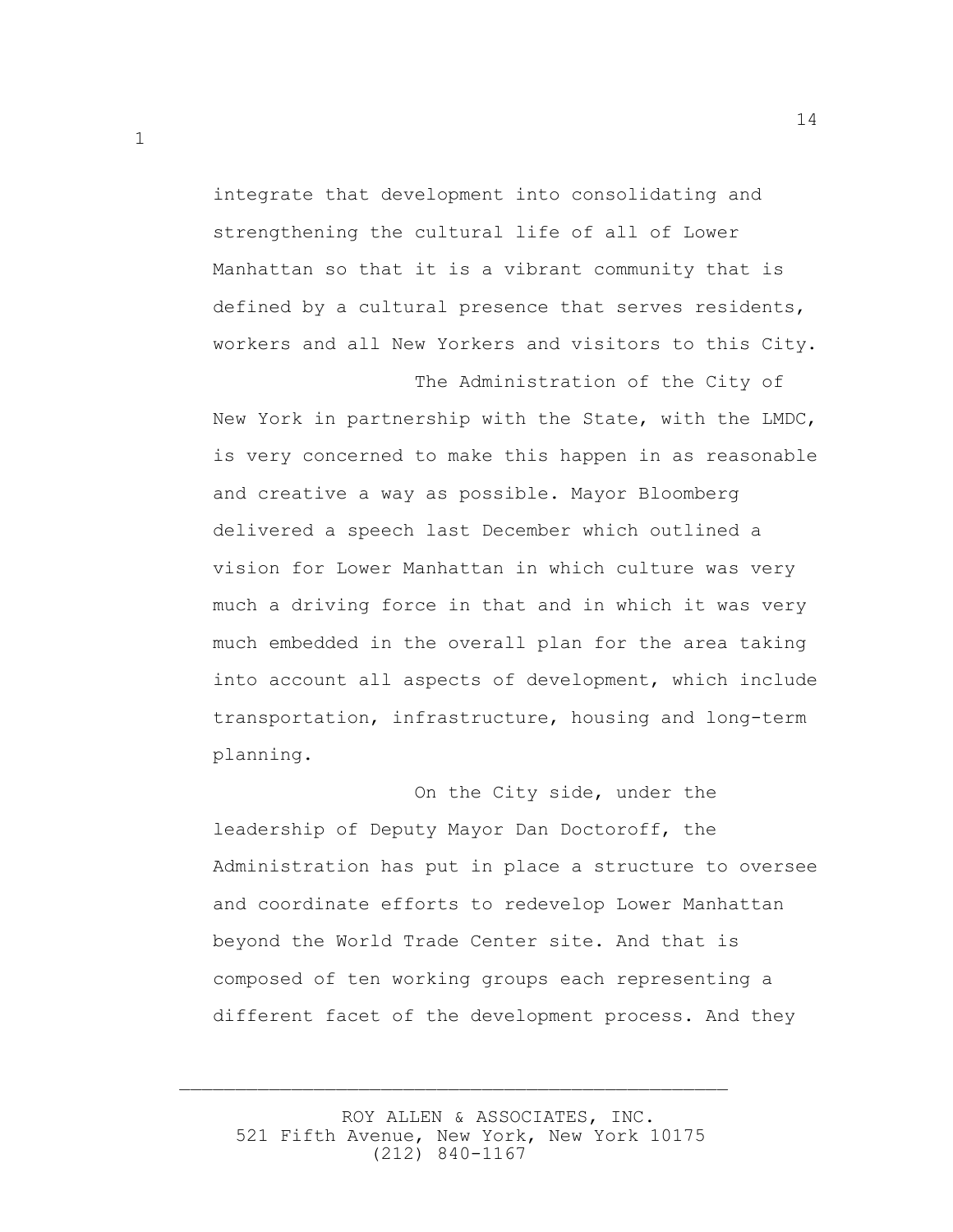are working in collaboration to see that all plans fit a cohesive strategy.

15

 Overall, we believe that this process will be the most constructive way for the City to address the development process in that it relies on teamwork and on the creating of opportunities.

The cultural group, which I chair, is working particularly closely with the LMDC as our key partner, also with City Planning, with HPD and with the Department of Transportation.

 Our approach to cultural development is two-fold: to strengthen what already exists in Lower Manhattan, and to generate new opportunities.

 The ultimate objective, again, is to create a cultural density while ensuring that the opportunities we create do not compete with but rather compliment each other and, therefore, serve the needs of the entire City.

 New York City does not control the vast majority of land in Lower Manhattan. Neither does New York State. Therefore, initiatives to designate space for cultural properties beyond the World Trade Center site must be done in conjunction with a host of

 ROY ALLEN & ASSOCIATES, INC. 521 Fifth Avenue, New York, New York 10175 (212) 840-1167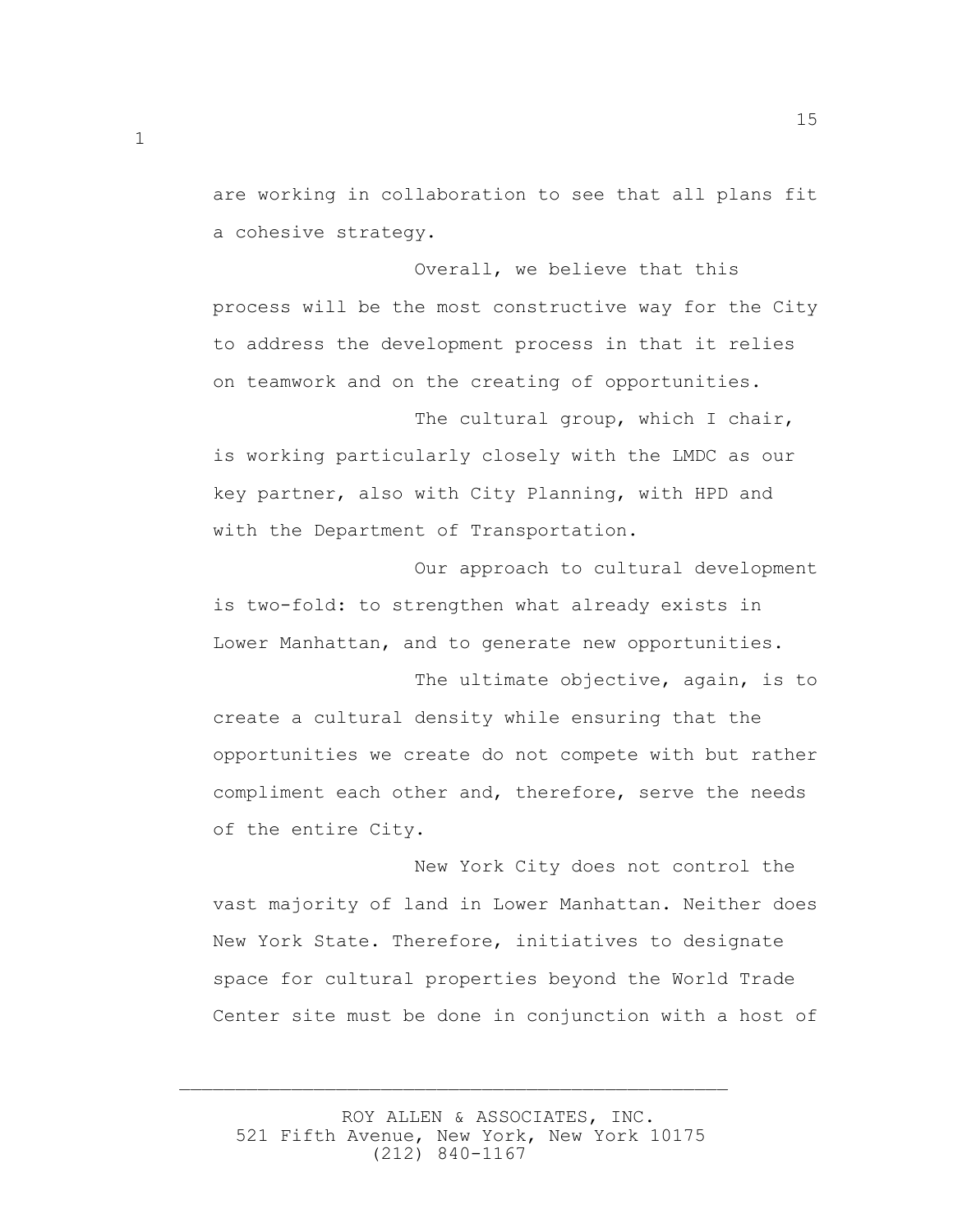non-governmental entities, including landlords and developers.

We know that fostering

public/private partnerships will be critical as will leveraging the resources and expertise of Business Improvement Districts, the real estate community and the City's arts and community organizations, both large and small.

 Community Board #1, the Lower Manhattan Cultural Council and the Downtown Alliance, for example, have all been terrific partners of the City and have done an excellent job of promoting art throughout the area.

 We are currently exploring the feasibility of various funding mechanisms to support an overall development scheme, and, of course, the LMDC will be key partners in this effort.

 We are exploring ideas including providing incentives to catalyze relocations to the area, creating special tax zones, issuing public bonds and providing zoning bonuses for designating cultural space in potential new developments or residential conversions.

 ROY ALLEN & ASSOCIATES, INC. 521 Fifth Avenue, New York, New York 10175 (212) 840-1167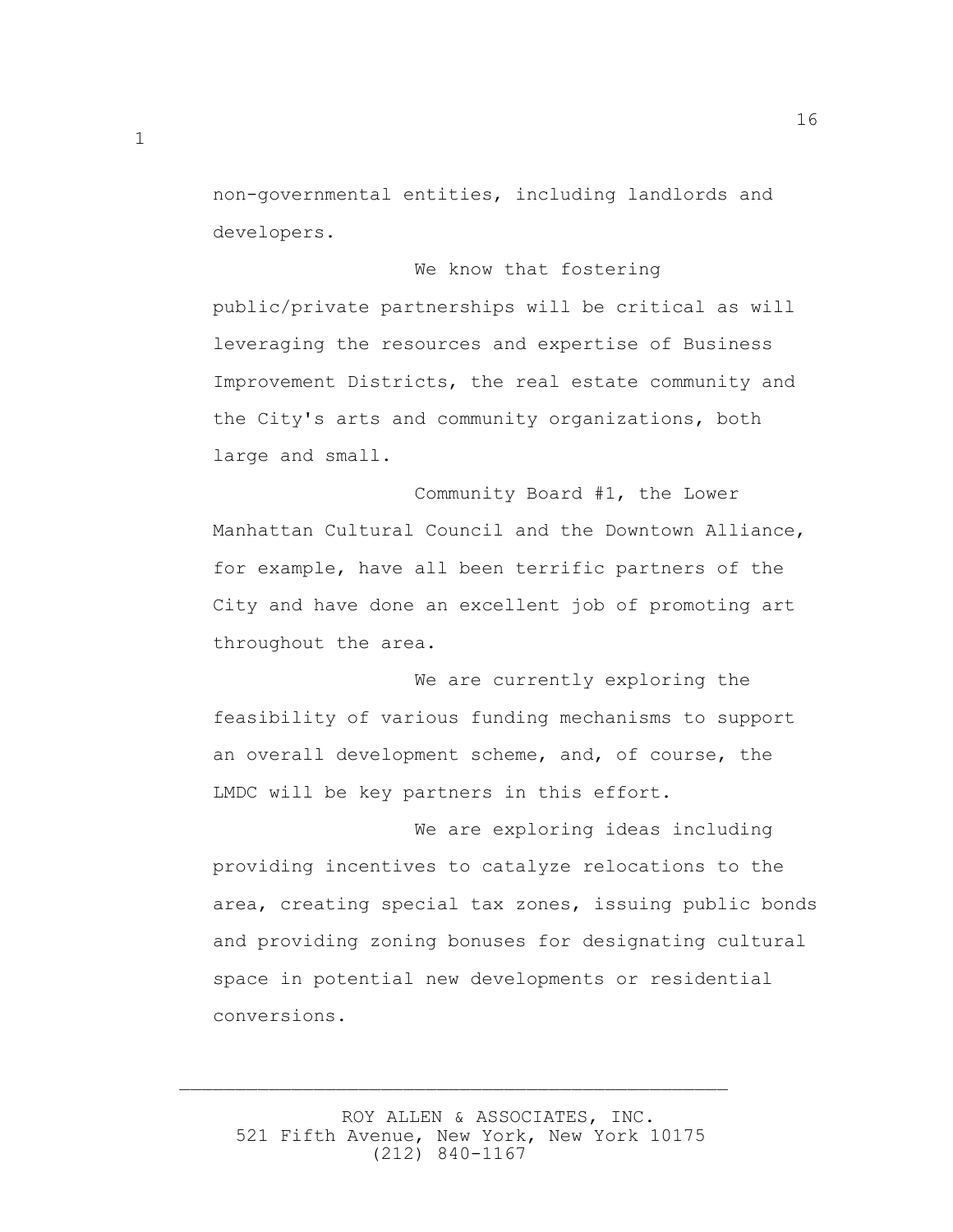To create a 24/7 cultural community, we must create a variety of around-the-clock cultural opportunities: museums and historic sites for daytime visitors, performing arts for evening outings and studio and rehearsal spaces for use at all times.

 The clock is a useful analytic tool for describing what we want Lower Manhattan to become, a place not only for consuming art but for producing art as well.

 And we look forward to working with all of you to make that happen.

Thank you.

(Applause.)

 MS. CONTINI: Hello, everyone! It's great to see so many of you here and many friends in the cultural community.

 We are very fortunate to have a Governor and Mayor that have been so supportive to the cultural life of the City. And I really want to thank Kevin, our President, and his leadership on this, and Kate and Richard for their partnership in making this happen.

As many of you know, the World Trade

 ROY ALLEN & ASSOCIATES, INC. 521 Fifth Avenue, New York, New York 10175 (212) 840-1167

 $\overline{\phantom{a}}$  , and the contract of the contract of the contract of the contract of the contract of the contract of the contract of the contract of the contract of the contract of the contract of the contract of the contrac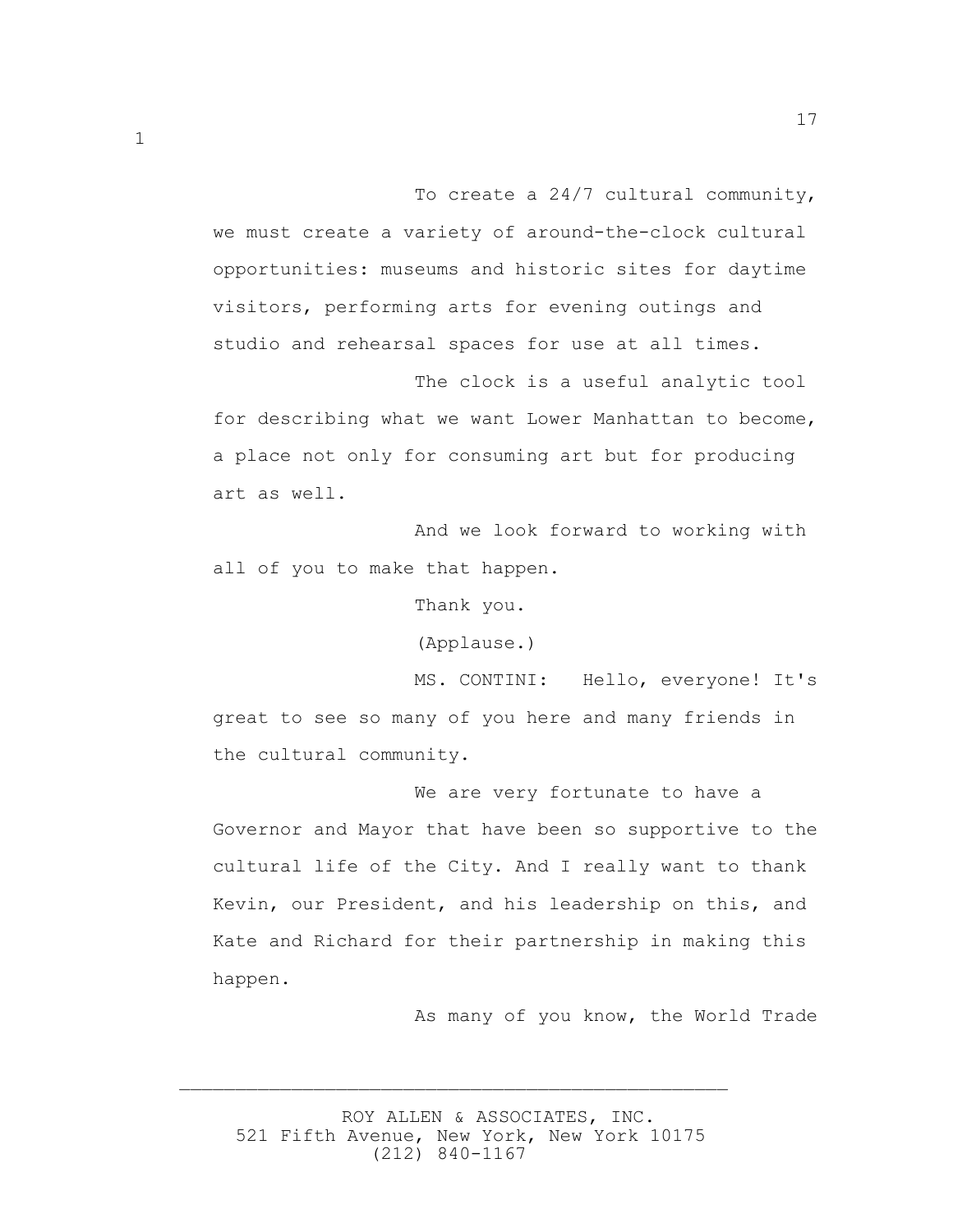Center site has drawn a great deal of interest from cultural institutions. For some time the LMDC and other State and City agencies have been receiving unsolicited proposals for the World Trade Center site from a variety of cultural groups. Some groups have come forward with detailed proposals while others have come to simply talk about possible ideas.

 Together with the New York State Council on the Arts and the Department of Cultural Affairs, the LMDC felt it was important to have a more defined and open process on where we could invite all cultural organizations, locally, nationally and internationally, to hear our goals and understand the cultural opportunities on the site.

 We designed the ICI in order to hear about as many creative ideas as possible.

The purpose of the ICI is:

 To solicit ideas from cultural institutions interested to being on the site with either a cultural facility or a program;

 Creating an interpretive museum about the events of 1993 and 2001.

The information gathered from

 ROY ALLEN & ASSOCIATES, INC. 521 Fifth Avenue, New York, New York 10175 (212) 840-1167

 $\overline{\phantom{a}}$  , and the contract of the contract of the contract of the contract of the contract of the contract of the contract of the contract of the contract of the contract of the contract of the contract of the contrac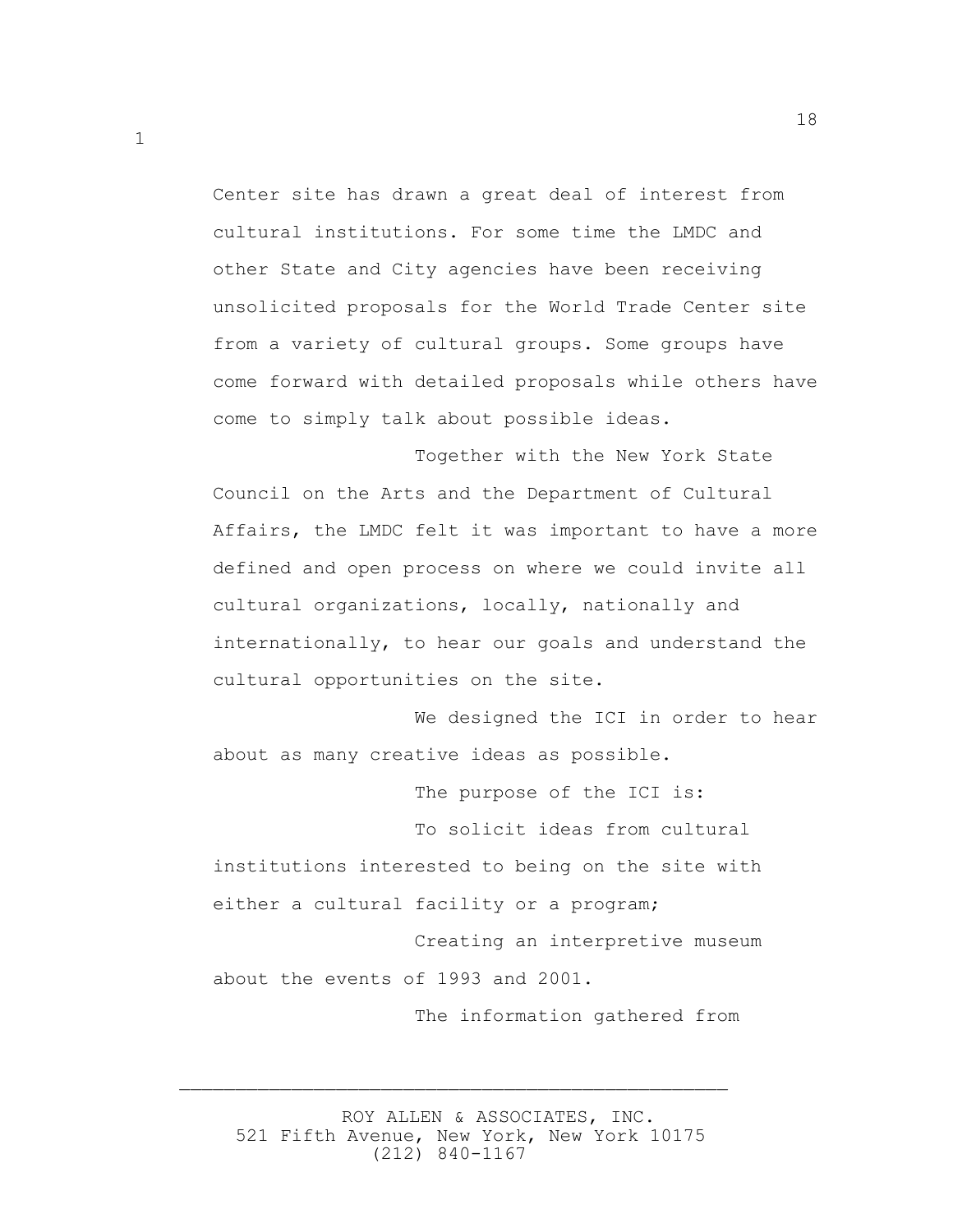cultural institutions will be used to further develop the World Trade Center site.

19

 However, the ICI is not intended for institutions interested in proposing programs or facilities beyond the site. The LMDC, in collaboration with State and City agencies, is developing an approach to cultural development in Lower Manhattan.

 New cultural facilities and the activities they support on the World Trade Center site will animate the neighborhood and define the community, honor and celebrate life while providing an appropriate setting for remembrance, and stimulate the economic development of the area.

 We will be considering a number of creative ideas.

 An interpretive museum to the events of February 26, 1993 and September 11, 2001, located on the World Trade Center site, is an essential element to memorializing and honoring those who died. Such a museum should tell the individual stories of the victims, recognize the contributions of all towards rescue, recovery and relief efforts, and allow for ongoing changing programs.

 ROY ALLEN & ASSOCIATES, INC. 521 Fifth Avenue, New York, New York 10175 (212) 840-1167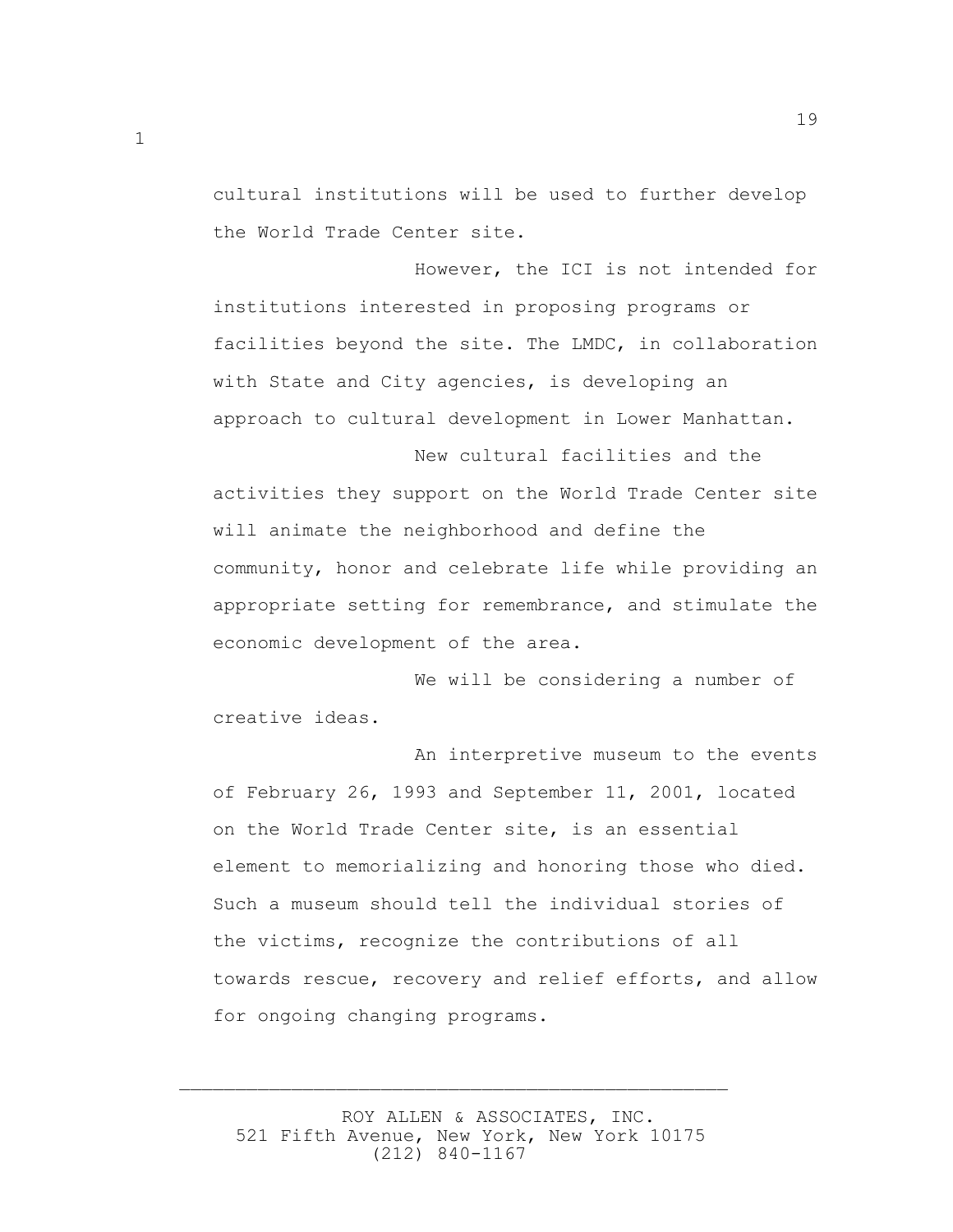These events could be related within a broader social, political and historical context.

 In addition to an interpretive museum on the site, we are interesting in hearing about a broad range of cultural ideas for the site, many of which are listed in the ICI and on the screen.

 Joint ventures, collaborations or mixed-use facilities are very much encouraged.

 In responding to the ICI we ask you to provide a very clear, concise description of your cultural facility or program, information about your organization's management, facility uses, financial information to the extent it's possible about capital budgets, operating budgets and anticipated financial commitment for proposed projects.

 We are aware that existing organizations may be able to provide a different level of detail than those who are proposing ideas for organizations that do not yet exist.

 On the screen is a very important item. We are asking all respondents in the ICI to please complete this attachment. It is very important in our processing and to do that as best as you can

 ROY ALLEN & ASSOCIATES, INC. 521 Fifth Avenue, New York, New York 10175 (212) 840-1167

 $\overline{\phantom{a}}$  , and the contract of the contract of the contract of the contract of the contract of the contract of the contract of the contract of the contract of the contract of the contract of the contract of the contrac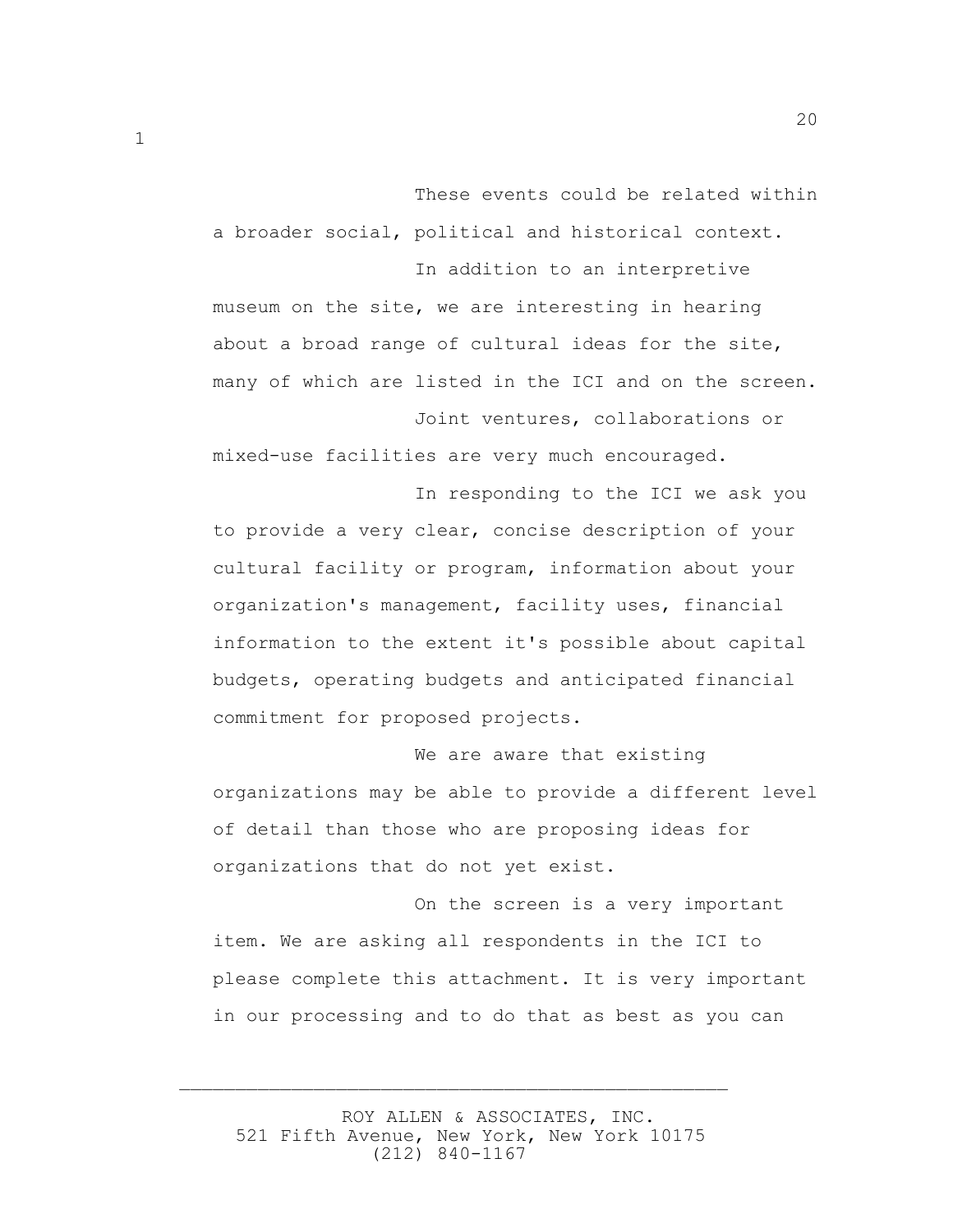possible.

The schedule is, as you know, we put the ICI out on June 30th. Questions are going to be due now on July 31st. We've extended the question period. And on August 15th we will be posting all the questions on the LMDC website. And we will also be posting all the questions that we get from you here this evening.

 The LMDC will consider the submitted information beginning in the fall of 2003. We will be working with both the New York State Council on the Arts and the Department of Cultural Affairs in reviewing all of the information submitted.

 Again, the information gathered will be used to further develop the cultural plans for the World Trade Center site.

 It is important to understand when you look at the drawings of the site plan within the ICI that these are illustrative drawings. They are mainly architectural envelopes for cultural buildings.

 There are a number of locations on the site which can accommodate cultural facilities. In addition, there are open public spaces for ongoing and

 ROY ALLEN & ASSOCIATES, INC. 521 Fifth Avenue, New York, New York 10175 (212) 840-1167

 $\overline{\phantom{a}}$  , and the contract of the contract of the contract of the contract of the contract of the contract of the contract of the contract of the contract of the contract of the contract of the contract of the contrac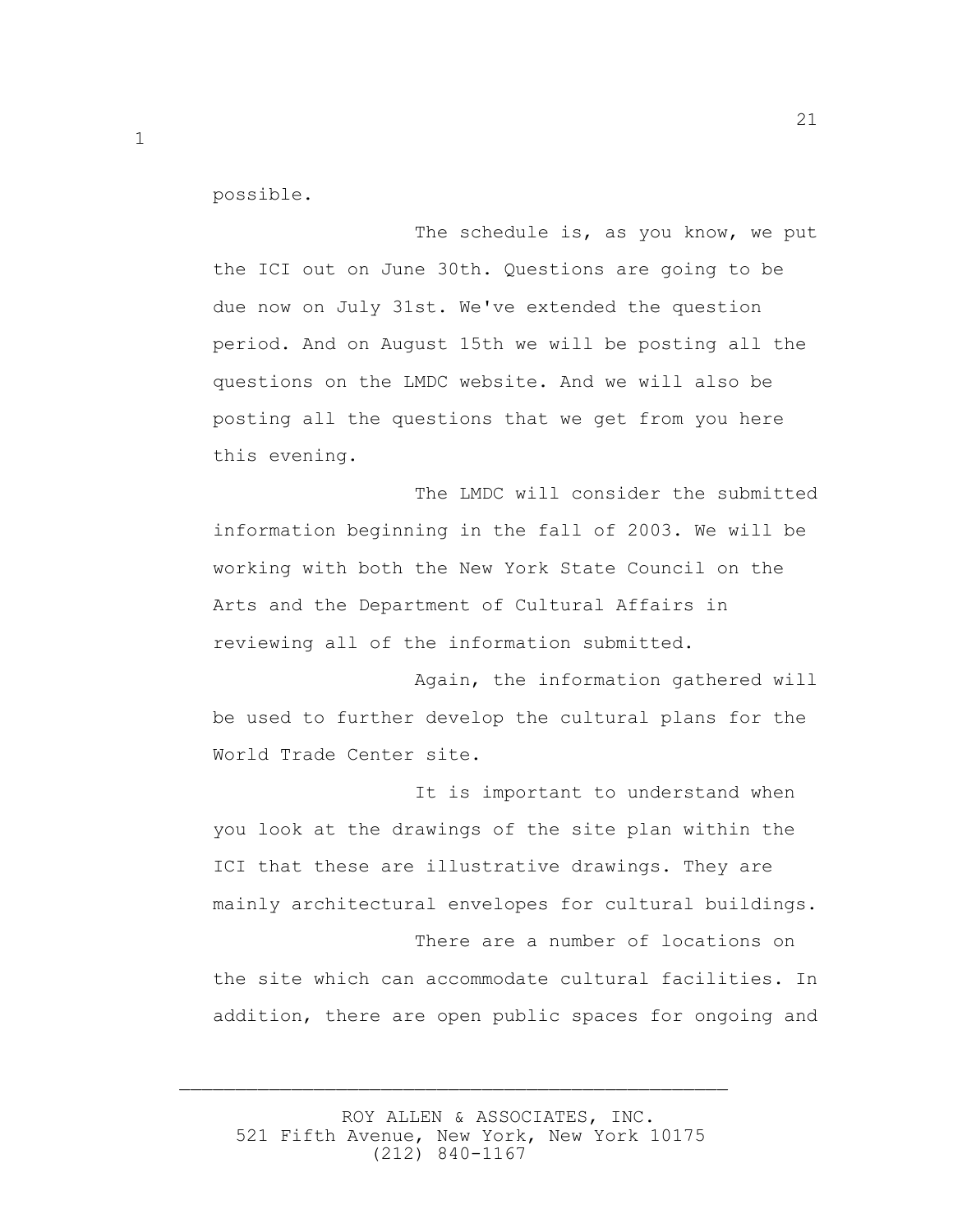changing cultural programs.

 Within the Libeskind site plan there is a potential for more than 600,000 square feet set aside for both visual and performing arts facilities and an additional 125,000 square feet of open public space. A detailed square footage and footprint size is in the ICI.

 You can consider using a portion or the entirety of the designated cultural site represented in the drawings.

 The actual size and configuration of cultural facilities on the site will be determined once it is known what the institutions will be and what their specific architectural requirements are. This is an important process in the planning of the site plan.

 I would like to introduce Andrew Winters who is our Vice President and Director of Planning, Design and Development. He is going to take you through the site plan so that you will be able to have a better understanding of where the cultural facilities are located on the overall site.

Thank you.

 ROY ALLEN & ASSOCIATES, INC. 521 Fifth Avenue, New York, New York 10175 (212) 840-1167

 $\overline{\phantom{a}}$  , and the contract of the contract of the contract of the contract of the contract of the contract of the contract of the contract of the contract of the contract of the contract of the contract of the contrac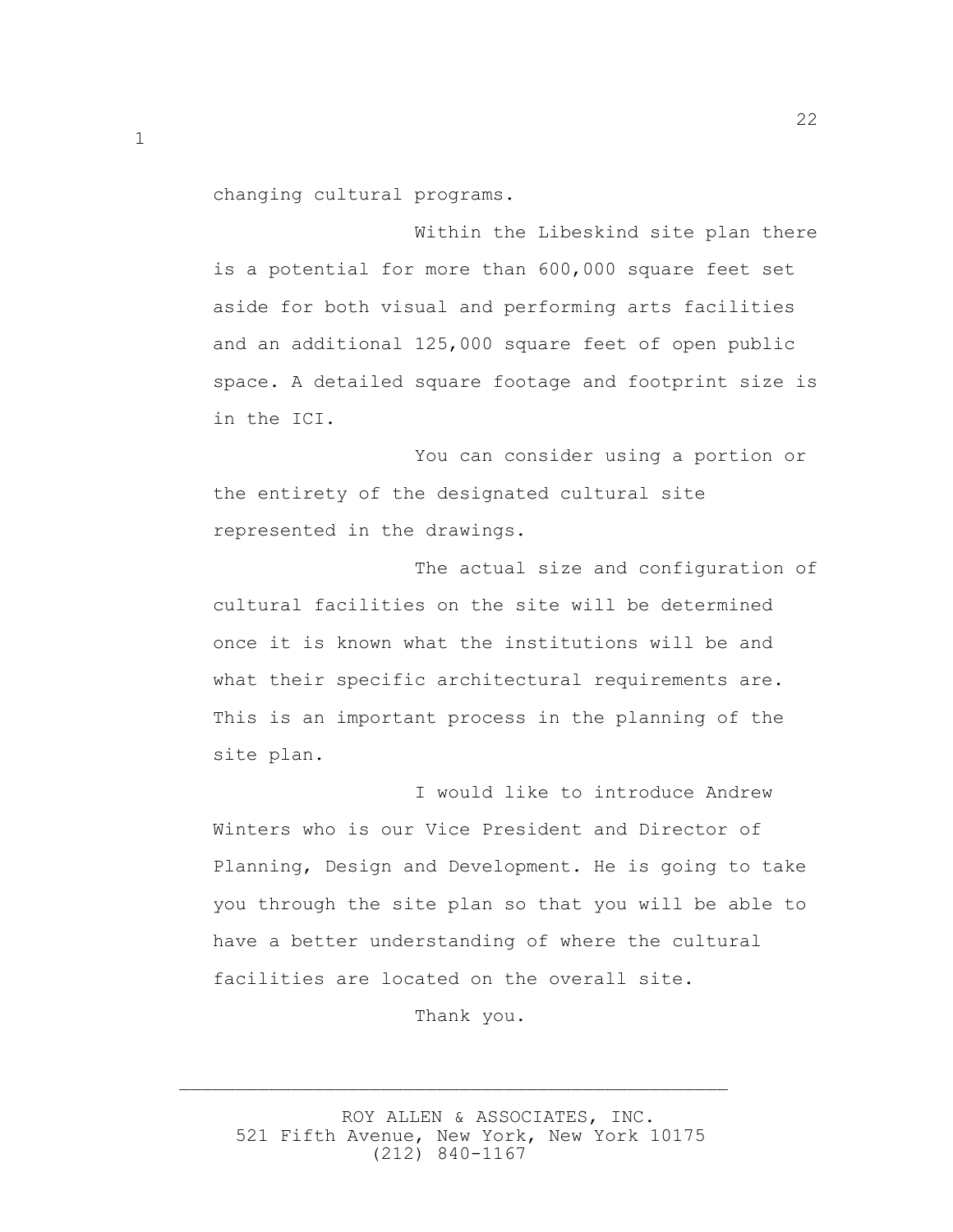(Applause.)

 MR. ANDREW WINTERS: Thank you, Anita.

 Many of you have had the opportunity to hear Daniel Libeskind present his plan for the World Trade Center site with great eloquence and passion. There has been tremendous and deserved public focus on the poetic and symbolic elements of the plan that make it such a unique solution to this incredibly difficult problem.

 Daniel has described the exposed slurry wall as the foundation of the plan literally and figuratively, holding back the water of the Hudson River while symbolically representing the strength and resiliency of our democracy.

 He's also spoken about the new skyline, a single spire reaching up to 1776 feet, culminating a spiral of new skyscrapers that echo the twisting form of the Statue of Liberty.

 However, what sometimes gets lost in this rich mix of poetic and symbolic elements is the area in between, not the space at the depth of the memorial area, and not the space at the heights of the

 ROY ALLEN & ASSOCIATES, INC. 521 Fifth Avenue, New York, New York 10175 (212) 840-1167

 $\overline{\phantom{a}}$  , and the contract of the contract of the contract of the contract of the contract of the contract of the contract of the contract of the contract of the contract of the contract of the contract of the contrac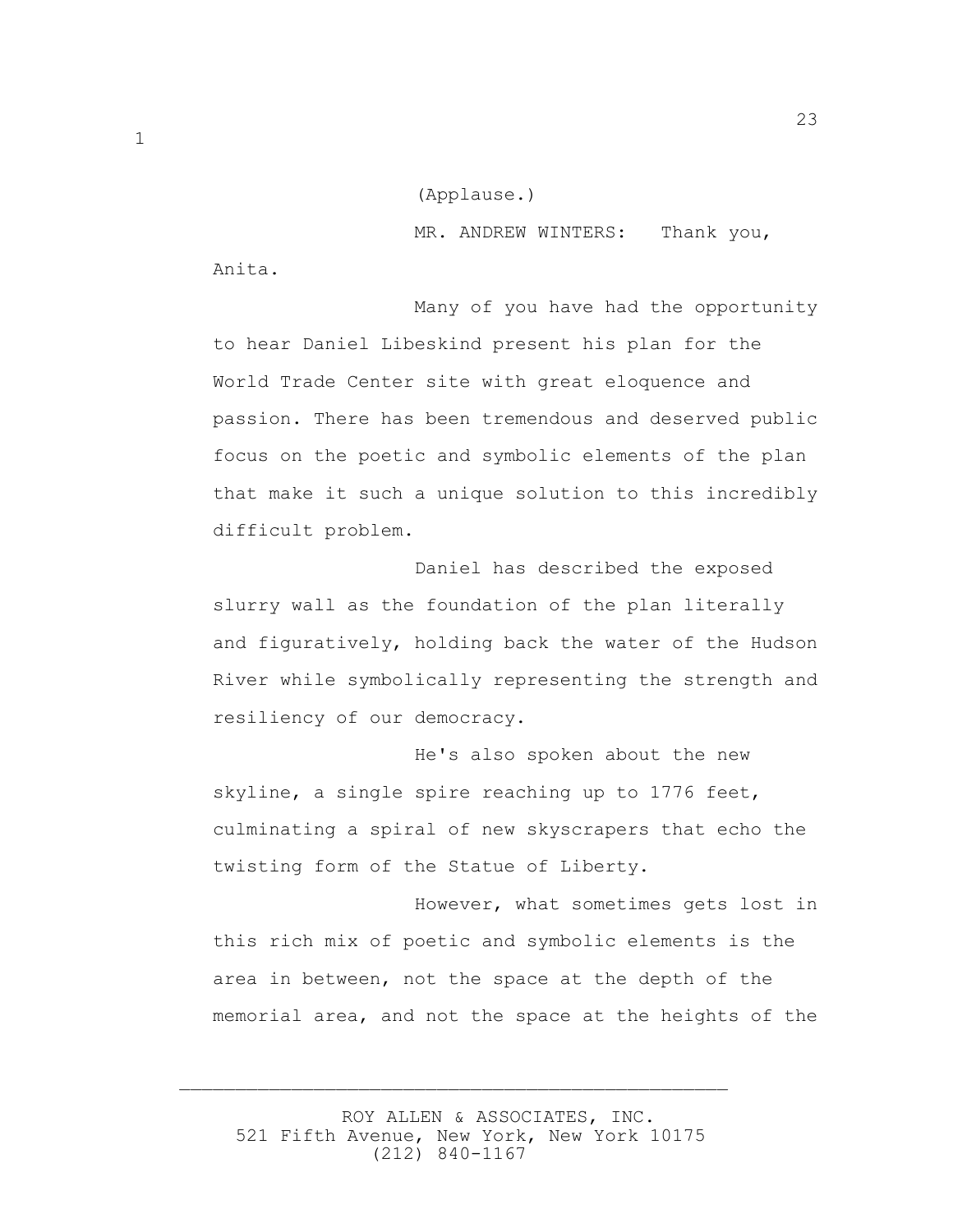tallest building in the world.

1

 It's that space in between, the space of the street, of pedestrians, parks, plazas and civic spaces, that I want to focus your attention on tonight as I describe how this plan supports and reinforces the complex mix of uses both on the site and beyond the site to create a vitality worthy of this site and of this City.

Next, please.

 This is the World Trade Center site. It's approximately sixteen acres. It extends seventy feet below ground on the western half of the site, that is, west of Greenwich Street. This is Greenwich Street (indicating) right down the middle, this is Fulton Street going across, Vesey street at the top, West Street on the western side, Liberty Street on the southern side, and Church Street on the eastern side.

 It extends seventy feet below on the western side of Greenwich Street and approximately twenty-five to thirty-five feet below ground on the eastern half, that is, east of Greenwich Street.

 In these below-ground areas there are two major transit lines: the 1 and 9 subway runs

 ROY ALLEN & ASSOCIATES, INC. 521 Fifth Avenue, New York, New York 10175 (212) 840-1167

 $\overline{\phantom{a}}$  , and the contract of the contract of the contract of the contract of the contract of the contract of the contract of the contract of the contract of the contract of the contract of the contract of the contrac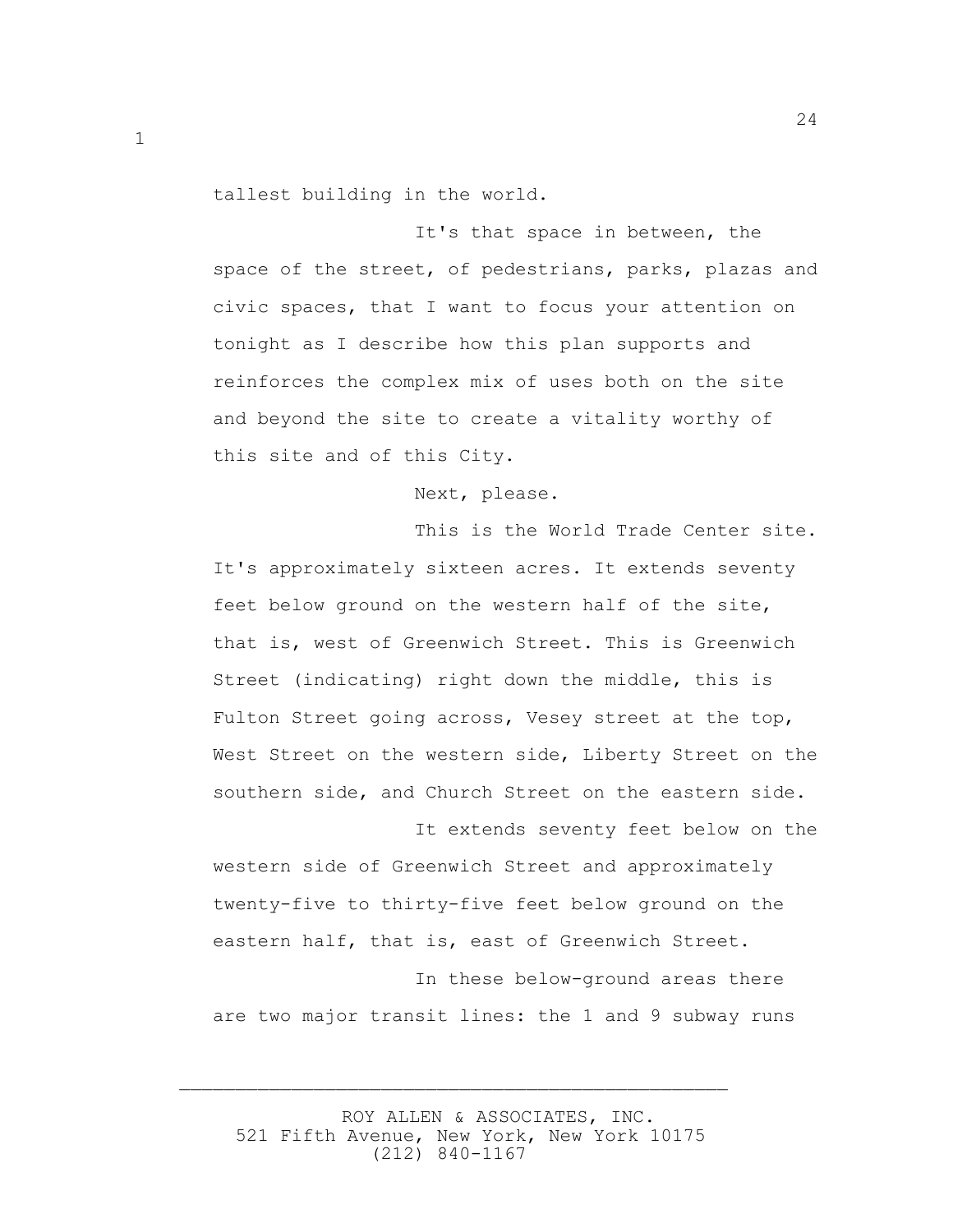below Greenwich Street connecting Lower Manhattan to Penn Station, Times Square, the Upper West Side and up to Van Cortlandt Park in the Bronx.

It also holds the PATH Terminal this is a depiction of where the new PATH Terminal will be - which connects Lower Manhattan to transportation centers of New Jersey such as Hoboken, Jersey City and Newark.

 Several additional transit lines are located adjacent to the site, including the E train on the eastern edge below Church Street, as well as the N and the R trains, also located below Church Street.

 These transit lines on and adjacent to the site account for more than 100,000 passengers trips per day, and when combined with stations one block away on Broadway and Fulton Streets, the total is more than 200,000 passenger trips per day.

 The importance of these numbers is both to demonstrate the accessibility of this site to the rest of the City and to the region, but also to highlight the challenge of creating a site plan that balances out the desire for vital street life with the need for a quiet and dignified space for the memorial.

 ROY ALLEN & ASSOCIATES, INC. 521 Fifth Avenue, New York, New York 10175 (212) 840-1167

 $\overline{\phantom{a}}$  , and the contract of the contract of the contract of the contract of the contract of the contract of the contract of the contract of the contract of the contract of the contract of the contract of the contrac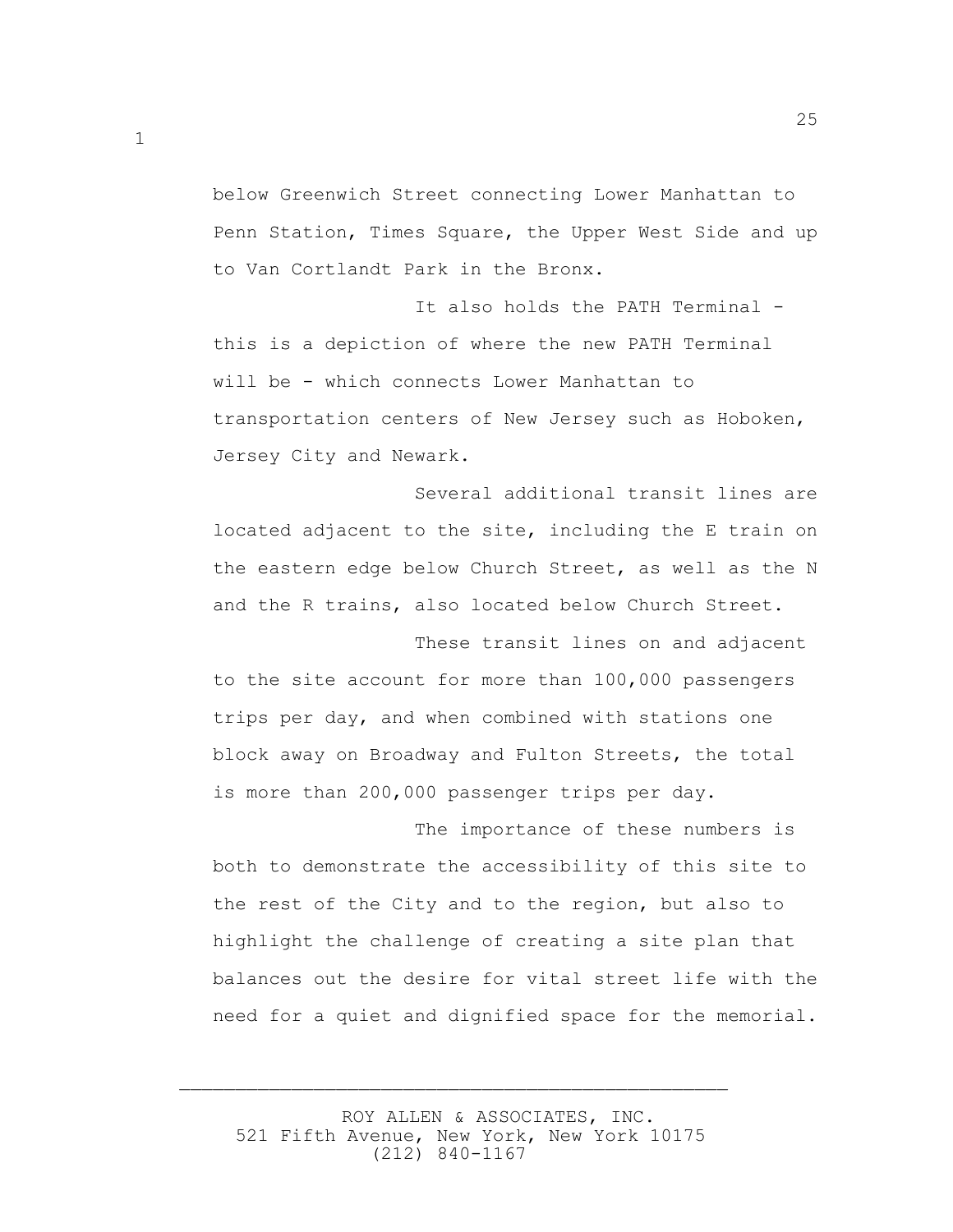To make the challenge even more difficult, the site is surrounded by tens of millions of square feet of office space. Lower Manhattan is the third largest central business district in the United States after Midtown and Chicago. And Lower Manhattan is also the fastest growing residential neighborhood in New York City.

26

Next, please.

The plan begins with the memorial. The space set aside for the memorial is just short of five acres and includes the former footprints of both the North and the South Towers.

 To create the quiet and dignified space I mentioned before, the site plan recesses the memorial approximately thirty feet below the level of the surrounding streets, allowing for the slurry wall to be exposed while at the same time providing refuge from the busy surrounding area.

 On the western edge West Street is an eight-lane regional highway. Even if much of the traffic is put into a tunnel adjacent to the site, recessing the memorial site ensures that the memorial experience will not be negatively impacted by nearby

 ROY ALLEN & ASSOCIATES, INC. 521 Fifth Avenue, New York, New York 10175 (212) 840-1167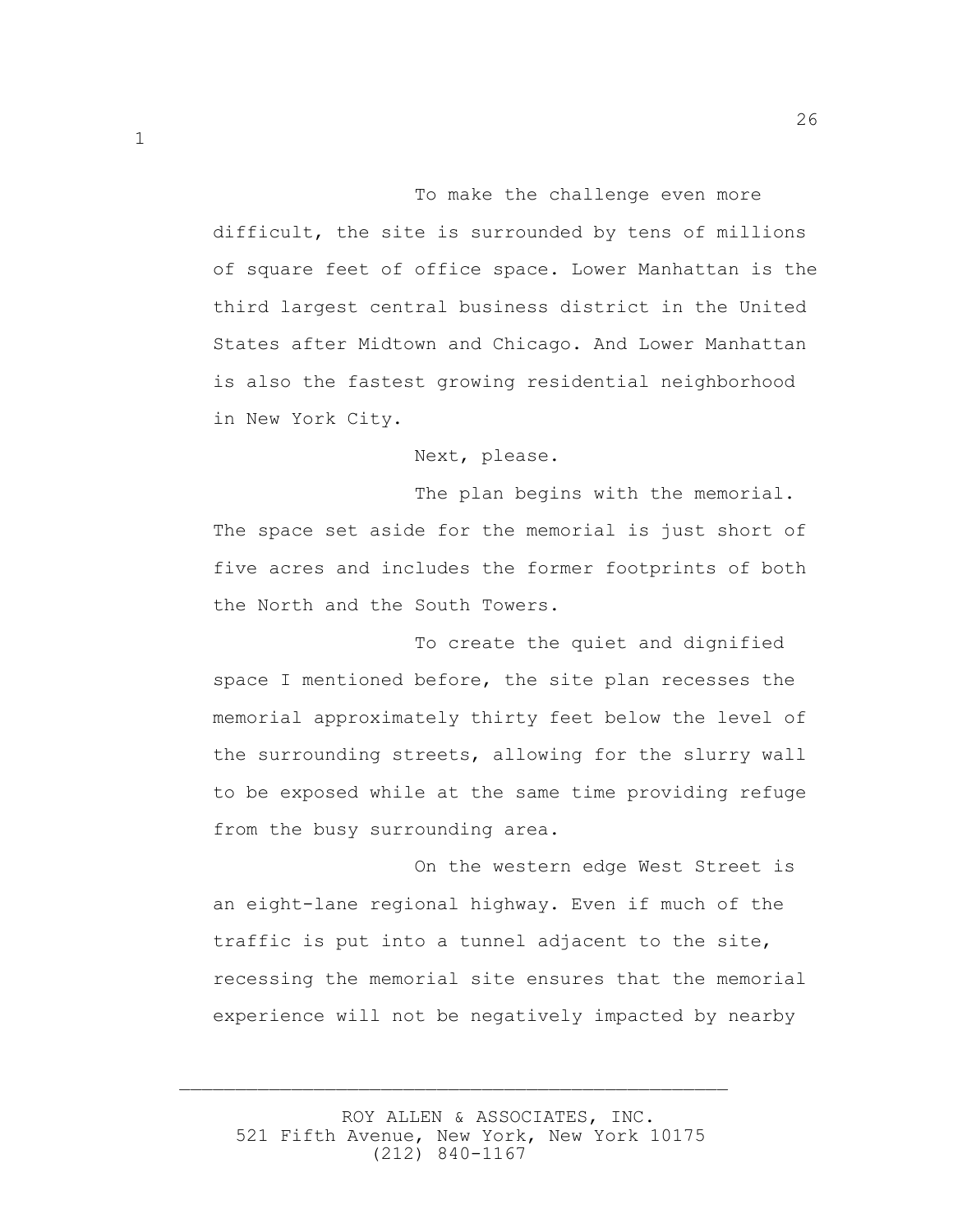traffic.

 A similar strategy is used on Liberty Street, south of the memorial site, where a small park is used as an additional buffer between the memorial and the street.

 On the north and the east sides of the memorial, the site plan has a unique feature that is the subject of much interest here tonight. Daniel Libeskind has proposed using long, thin, cultural buildings to serve as a buffer between the memorial area and the restored Greenwich and Fulton Streets.

 You see in the light red depicted the cultural buildings that line both the north and the eastern edge of the memorial space.

 From a site planning perspective, these cultural buildings perform two critical functions.

 There was much concern about how the commercial and retail buildings along the new Greenwich and Fulton Streets would affect the memorial with signs, crowds, traffic and other normal occurrences of city life.

By shielding the memorial from these

 ROY ALLEN & ASSOCIATES, INC. 521 Fifth Avenue, New York, New York 10175 (212) 840-1167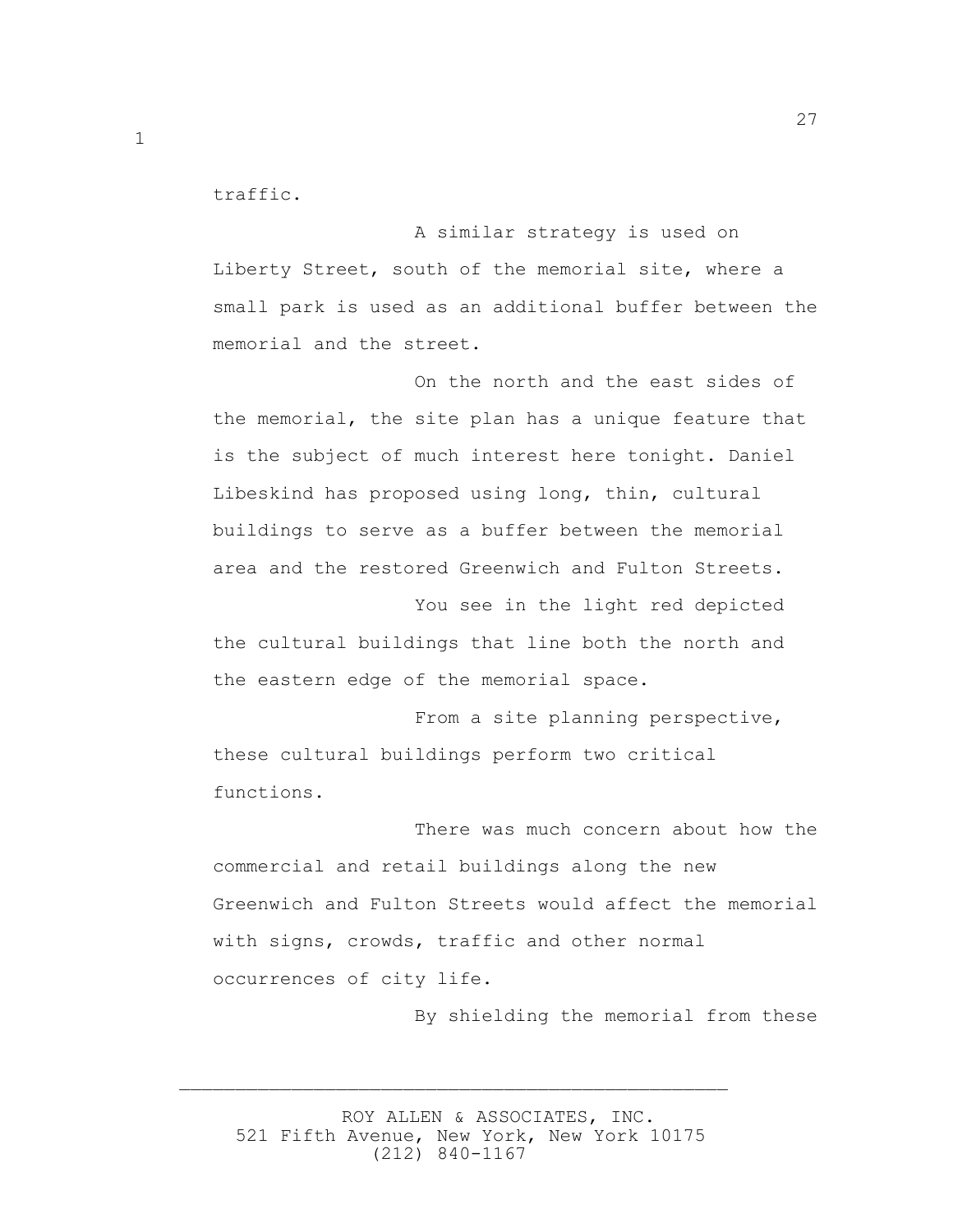two uses, Greenwich and Fulton Streets can be developed as normal, two-sided streets that perform important functions within the site and within the neighborhood.

28

 Of equal importance, the introduction of cultural uses on the site brings with it a whole new range of activities and visitors who can help transform this site into the vital center of activity envisioned as the future of Lower Manhattan.

 In addition to the cultural sites that flank the memorial area, a site for a performing arts center has been located just north of Fulton Street, situated at the new one hundred percent corner of the site.

 I like to think of this site as a series of layers with the memorial at the center wrapped by the cultural buildings.

 Moving outward, the next layer is the streets and the civic spaces as they move through the site.

 Fulton Street, one of the main eastwest connector streets in Lower Manhattan, crosses every major transit line and is the subject of a joint

 ROY ALLEN & ASSOCIATES, INC. 521 Fifth Avenue, New York, New York 10175 (212) 840-1167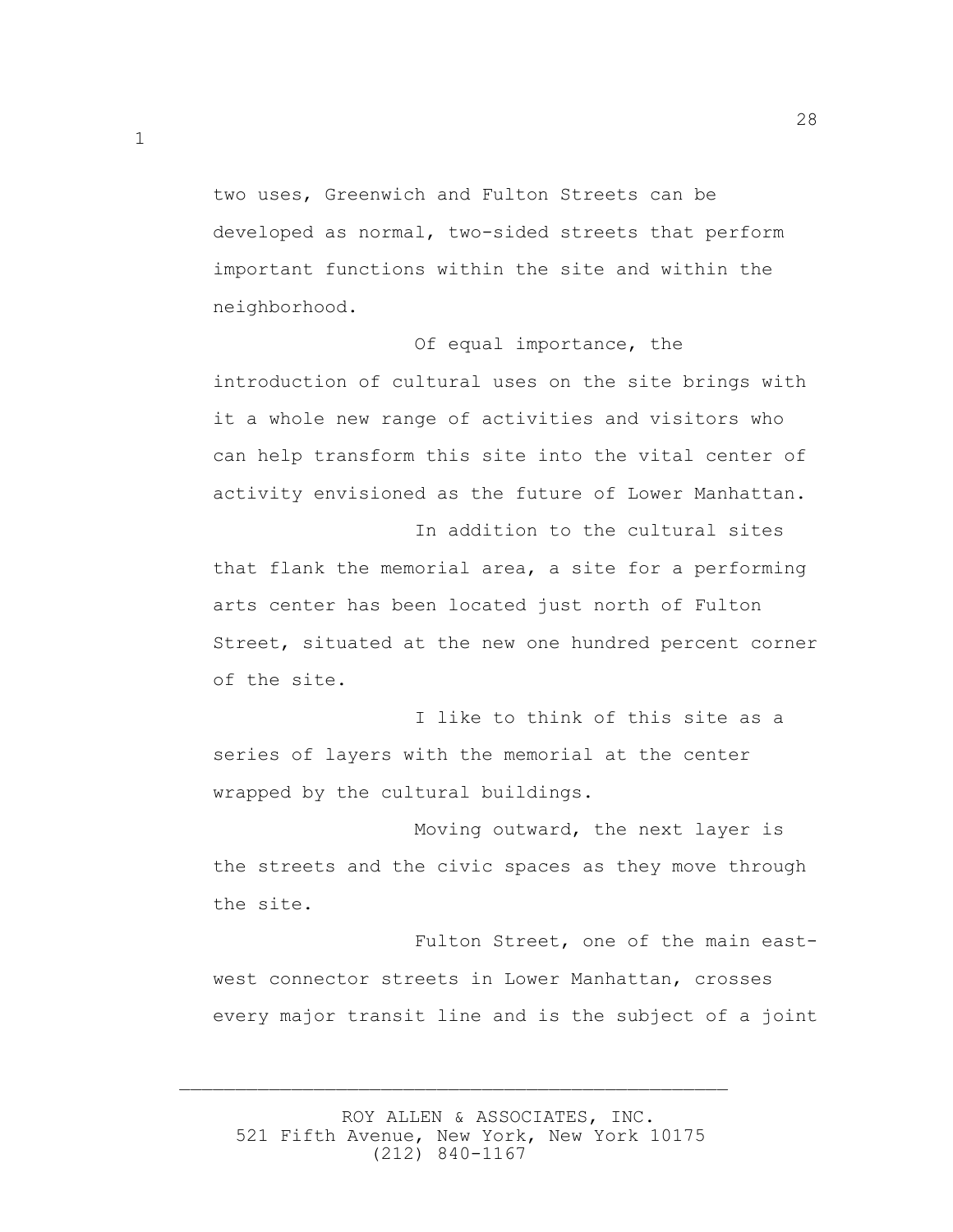LMDC and New York City planning initiative to develop the corridor as an arts and entertainment district.

29

 As Fulton Street moves through the site, it borders on the Wedge of Light, a major new public space, and continues across Greenwich Street to the entry of the memorial area, to the performing arts center, and beyond to the 1776 tower and to the Winter Garden on the other side of West Street.

 Greenwich Street will connect the lively TriBeCa neighborhood just north of the site to the increasingly residential neighborhood located just south of the site.

 And Cortlandt Street will extend from Church to Greenwich as a pedestrian and retail street.

 These streets were added with great care, not just to restore the grid, but to do the work that streets do - to provide useful connections, to support pedestrian activity with a two-sided mix of civic spaces, stores, cultural buildings and institutions.

 The final layer consists of the commercial office buildings and the retail spaces.

 ROY ALLEN & ASSOCIATES, INC. 521 Fifth Avenue, New York, New York 10175 (212) 840-1167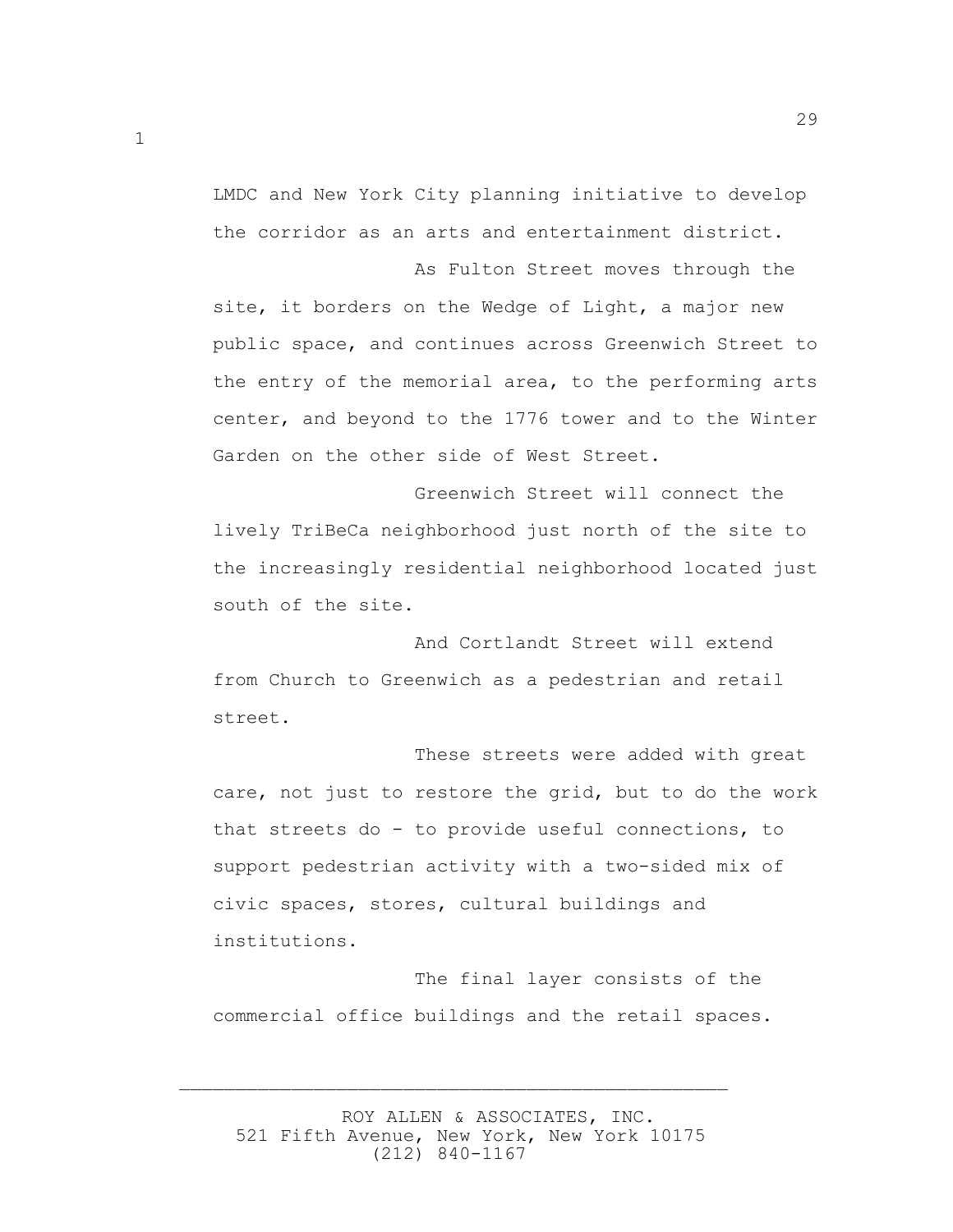You can see them in sequence from Tower 1, Tower 2 --

Next.

-- Tower 3 and 4.

 The public and civic uses I have been describing will serve as a framework for the redevelopment of much of the office and retail space lost on September 11th. With the memorial complete, wrapped by cultural buildings, and a series of streets, parks and plazas, the office and retail development will complete the site and help restore the commercial vitality of Lower Manhattan.

Next, please.

 I don't want to focus too closely on the specific forms for the areas of the cultural buildings shown on the plans or depicted in the ICI.

 In broad outline, building one sits above September 11th Plaza (indicating).

Next, please.

 Yes, it's better to see it this way. It sits just above the entrance to the memorial site and is generally conceived as the site or a portion of the site for a memorial museum.

 ROY ALLEN & ASSOCIATES, INC. 521 Fifth Avenue, New York, New York 10175 (212) 840-1167

 $\overline{\phantom{a}}$  , and the contract of the contract of the contract of the contract of the contract of the contract of the contract of the contract of the contract of the contract of the contract of the contract of the contrac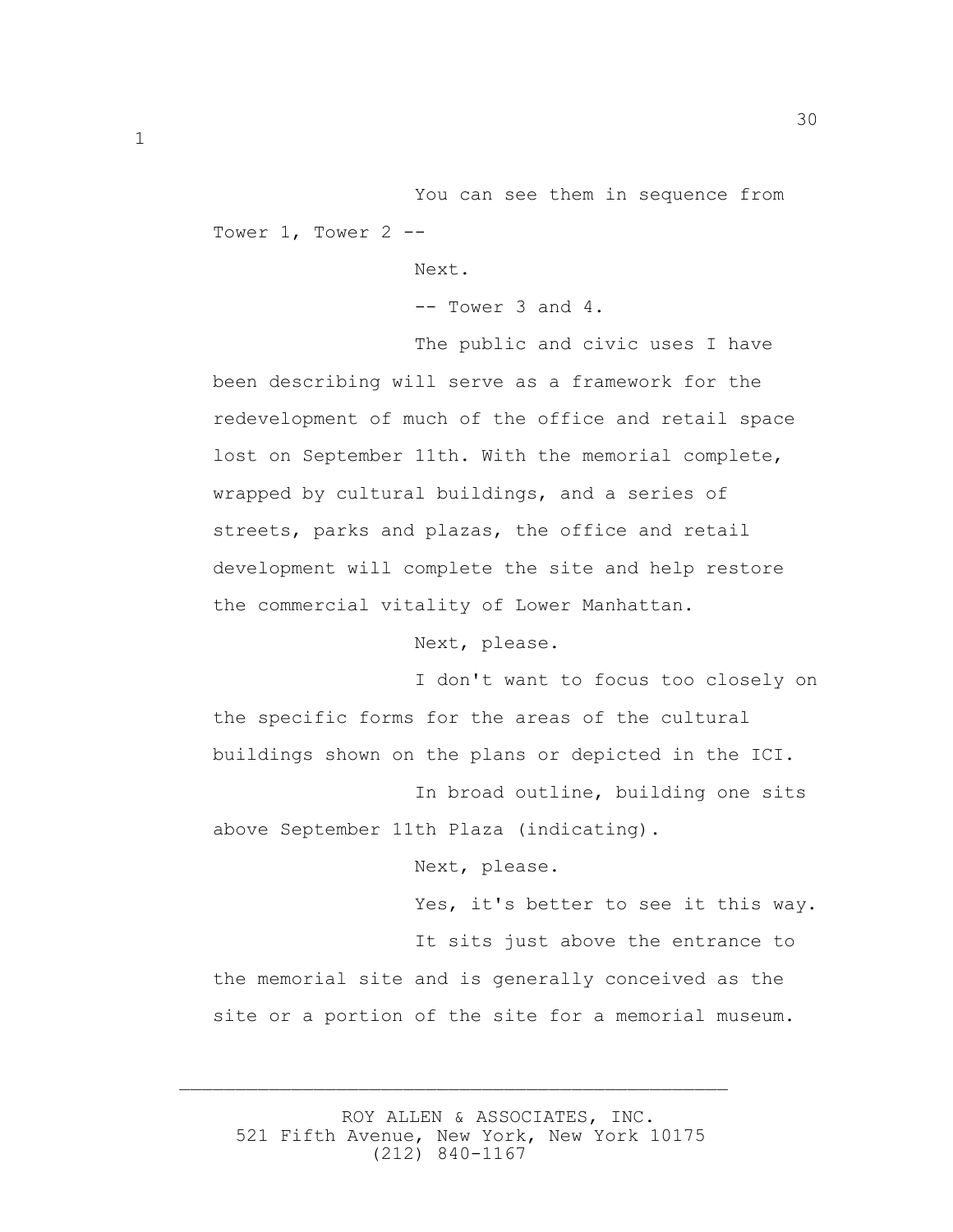The north cultural building,

31

building number two, sits along Fulton Street and literally bridges over the north footprint.

 The south cultural buildings, 3a and 3b, sit along Greenwich Street.

 The central building, the north and the south buildings may all be connected but they may not.

 The performing arts building sits just north of Fulton Street, sharing a site with the 1776 tower. The size of the building and its relationship to the tower is not yet determined.

 Overall, there is much we do not know about the cultural buildings. Most importantly, their design needs to work together with the memorial design, and we do not know what the memorial will look like.

Next, please.

 The buildings shown on the plan are meant to be indicative of the generating ideas and they are important for two reasons.

 They clearly demonstrate how these buildings have the potential to create a new physical

 ROY ALLEN & ASSOCIATES, INC. 521 Fifth Avenue, New York, New York 10175 (212) 840-1167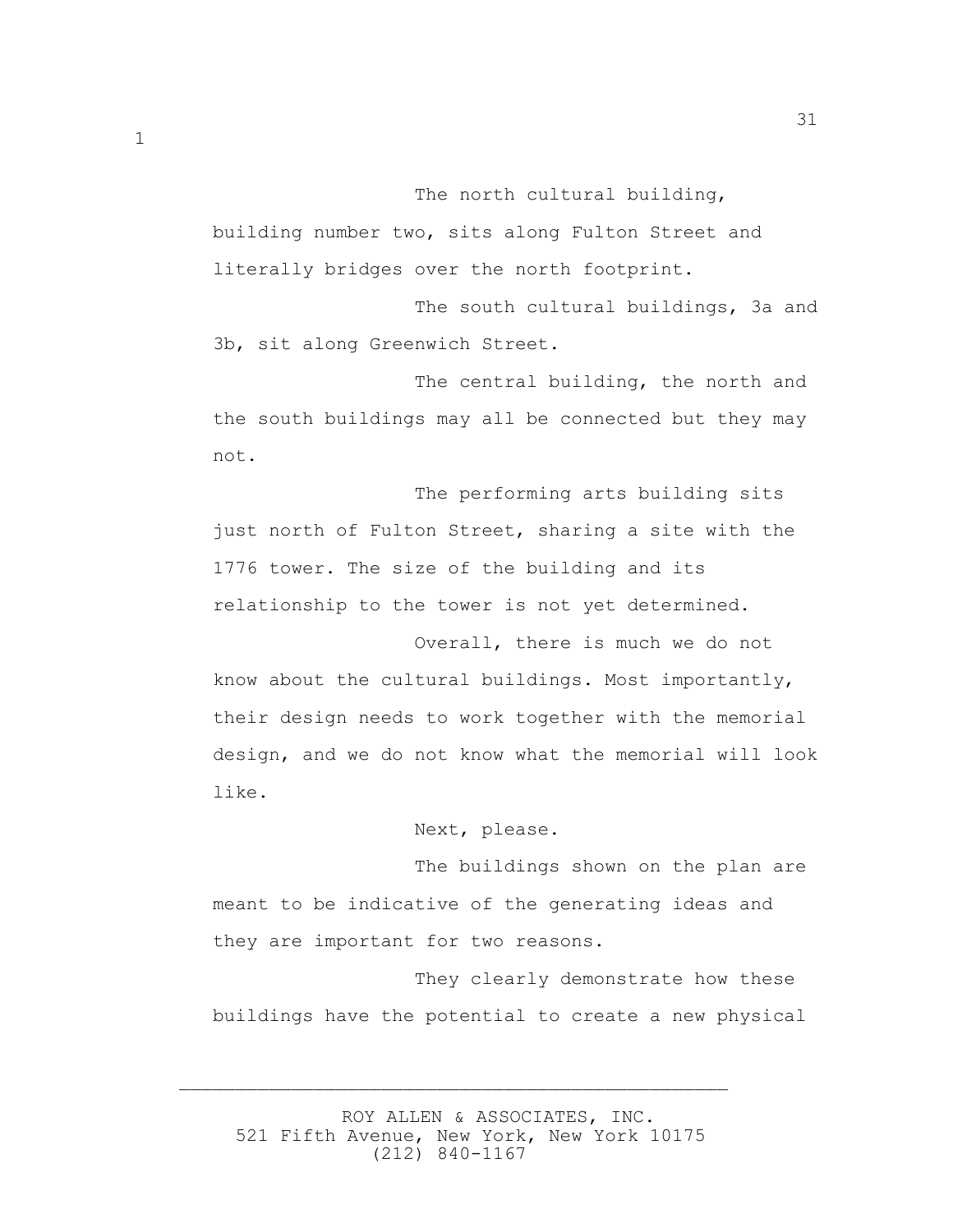enclosure for the memorial area while at the same time creating a new identity on Greenwich and Fulton Streets.

32

 And they reserve a place at the table, in fact, a place of honor for cultural institutions within the rebuilding process, and they give hope that a livelier mix of uses on the site will bring a vitality to the area that would serve all of Lower Manhattan.

 In closing, let me say that we are working with the Port Authority and the Studio Daniel Libeskind on refining the site plan. After all it is not possible to complete a site plan during a ten-week competition. Most of the focus in on transportation, the public realm development, and commercial and retail space.

 We are keeping away from the memorial and cultural area until two important events occur:

 First, the selection of the design for the memorial, which will establish the character of the memorial and the cultural area; and Second, the results of this process,

 ROY ALLEN & ASSOCIATES, INC. 521 Fifth Avenue, New York, New York 10175 (212) 840-1167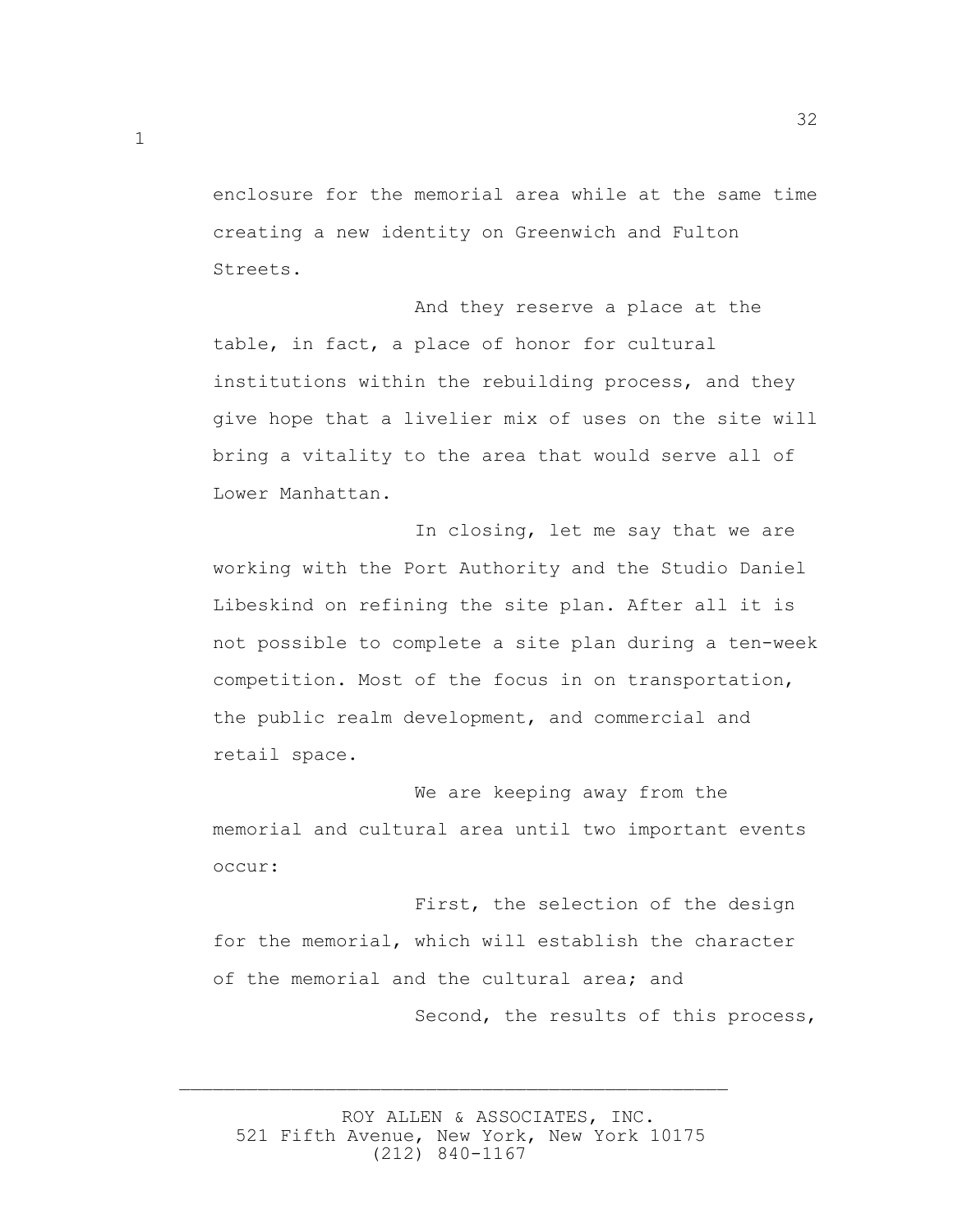which will allow us to compare possible cultural uses with the spatial possibilities and the limitations of the site.

```
 Thank you very much. 
(Applause.) 
MS. CONTINI: So now it's your
```
33

turn.

 Let me give you a little bit of instruction on how we are going to operate this Q and A period.

 There are two roving mikes. Can you raise your hand, mikes?

 So when you want to ask a question, just raise your hand and one of the mikes will come over to you.

 Please -- Roy is here with us tonight. He's actually transcribing everything so we can actually include this on the LMDC website so that other people will know about your questions also. So please state your name and affiliation as loudly and clearly as possible. If you would like to direct your question to one of us here, up here on the stage,

 ROY ALLEN & ASSOCIATES, INC. 521 Fifth Avenue, New York, New York 10175 (212) 840-1167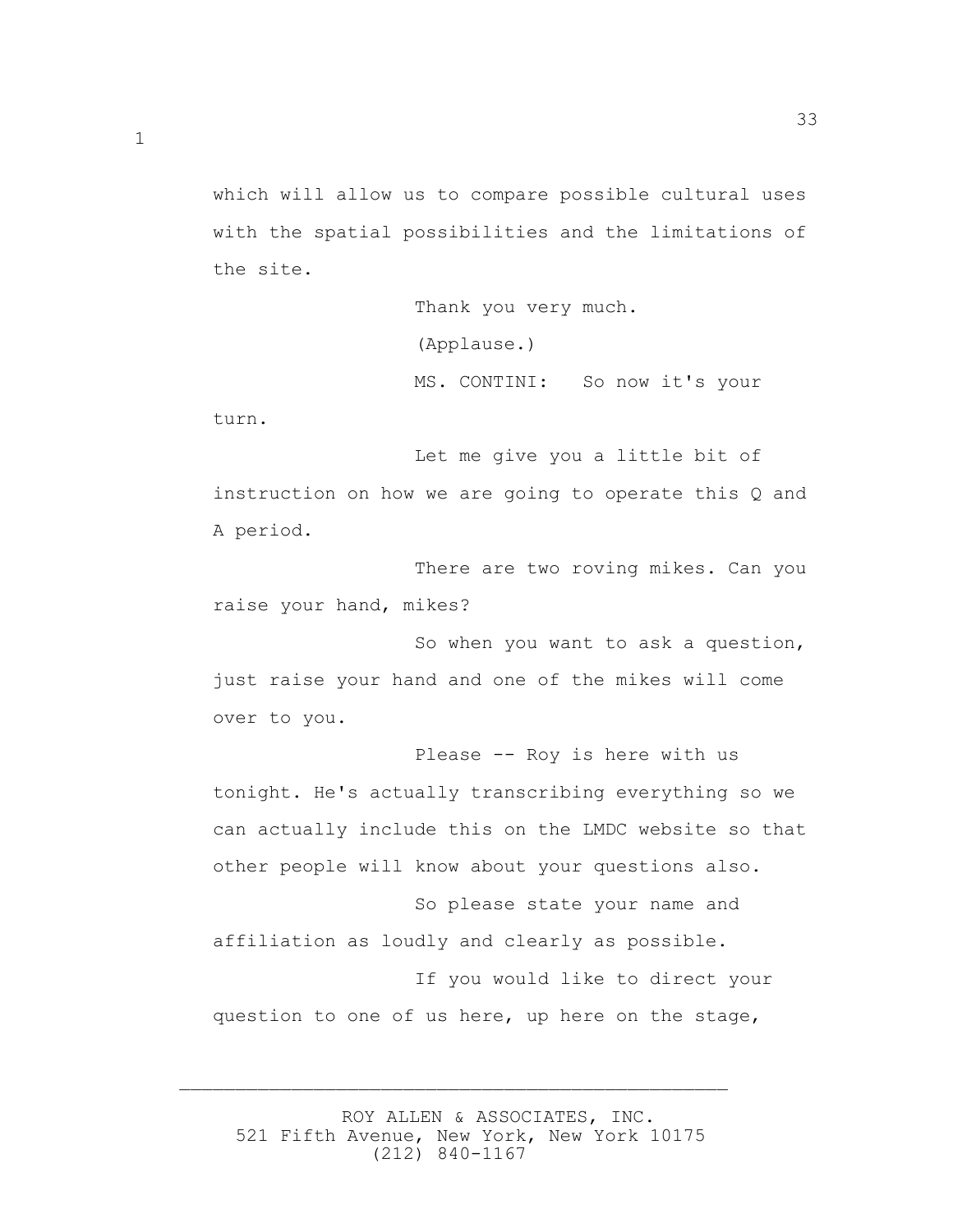please do so. Otherwise, I will direct it to the appropriate person.

 As time allows, we would like to allow everyone to be able to ask a question. If for some reason time runs out and we can't, please go to the website and follow the instructions on how to submit your questions because all questions are very important to us.

 So now let's just begin with -- it's a little hard to see. I don't know if it's better to bring up the lights a little bit so that we can see the people in the audience, if that's possible. If not, why don't we just start on the right over here.

 Is there anyone here on the right that has a question?

 We will try to move over to you and give you the mike.

MS. LENORE VON STEIN: Hi!

I'm Lenore Von Stein. I'm from 1687,

Inc.

 I need some clarification on the language "honor and celebrate life." I'm a bit worried about this because I wonder if that means that

 ROY ALLEN & ASSOCIATES, INC. 521 Fifth Avenue, New York, New York 10175 (212) 840-1167

 $\overline{\phantom{a}}$  , and the contract of the contract of the contract of the contract of the contract of the contract of the contract of the contract of the contract of the contract of the contract of the contract of the contrac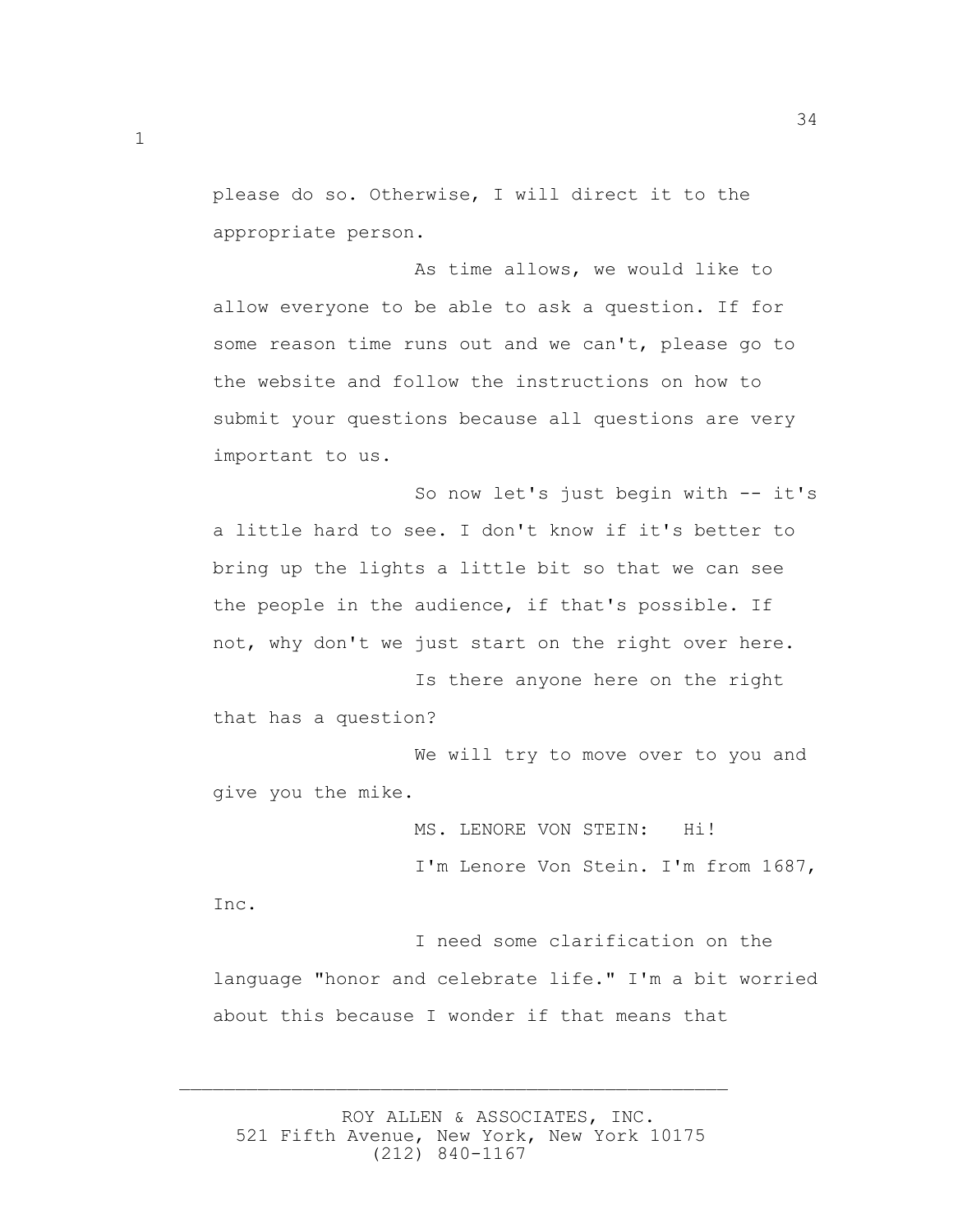proposals from organizations that have been seen as criticizing the government or traditional perspectives will be '86ed from this process, you know, overtly or not so overtly.

And what kind of  $-$  are you thinking of any kind of provisos to deal with a real democratic approach to a range of perspectives on the human condition?

 MS. CONTINI: The best way to answer that question is is that no idea will be put aside and not looked at. Every idea is valid no matter where they are from. And we do not have any criteria that excludes anybody on any of the issues that you discussed just now.

 Next question, please. Here, right up here in the front. DR. JULIAN ZUGAZAGOITIA: Hello! My name is Julian Zugazagoitia and I'm the Director of el Museo del Barrio.

 And if you got it right, you're part of the family.

 This question would be addressed to Kate Levin.

 ROY ALLEN & ASSOCIATES, INC. 521 Fifth Avenue, New York, New York 10175 (212) 840-1167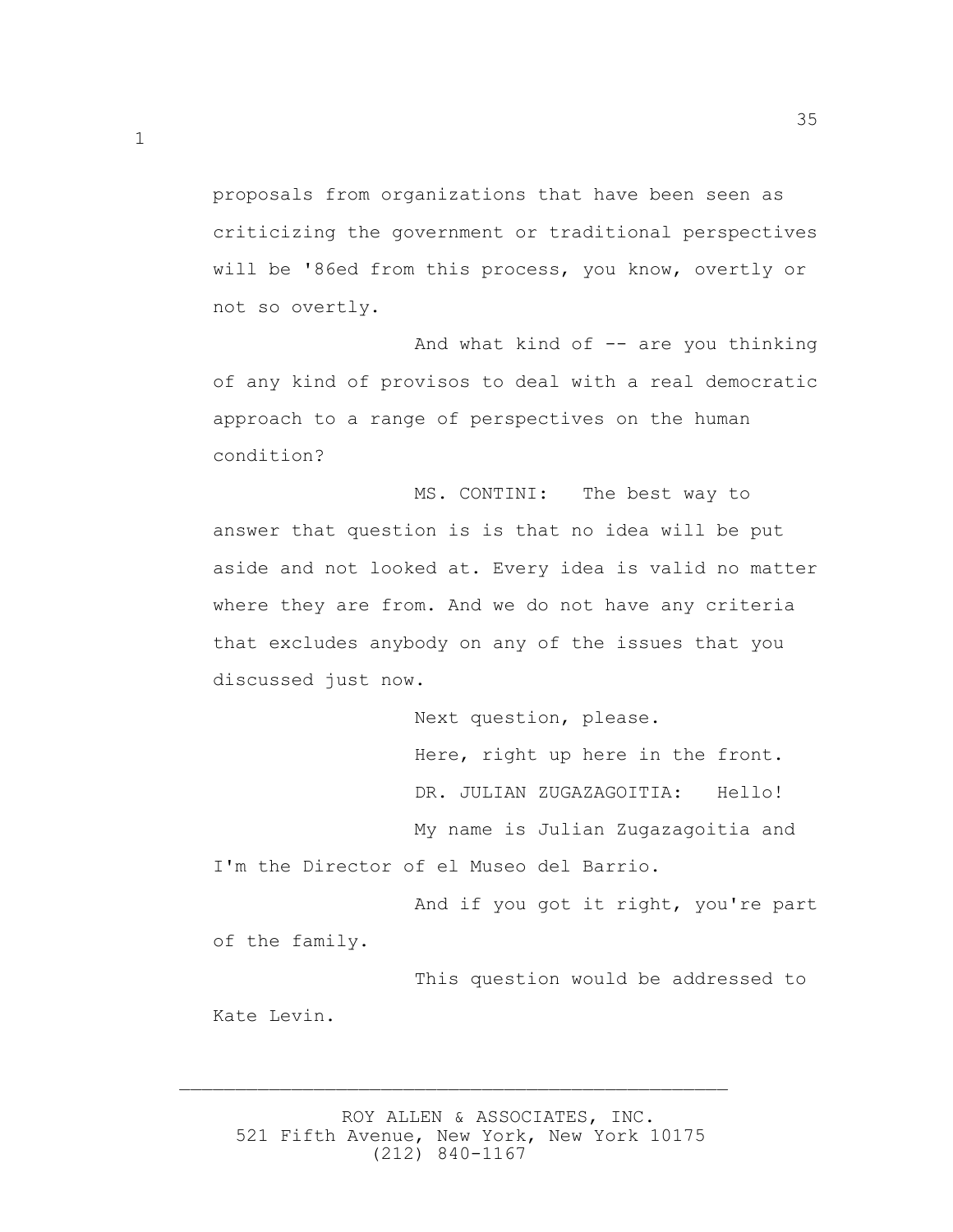institution and cultural group. If we were to be in Downtown, would we keep our CIG status and would the City help us in developing this?

 COMM. KATE LEVIN: No decisions have been made about whether organizations would transfer any kind of CIG status to the site at this particular point in time.

 As you know, one of the preconditions of CIG status happens to be City ownership of land. As it is not clear who's going to own the property, that decision is way too premature at this point.

 But, you know, it's understood that that will be an issue for some organizations that may be interested. We just haven't come close to making any decisions about that at this time.

> MS. CONTINI: Thank you. Next question.

 Is there someone over here on this side that would like to ask a question?

> Right there in the pink. MR. MICHAEL MAO: My name is Michael

 ROY ALLEN & ASSOCIATES, INC. 521 Fifth Avenue, New York, New York 10175 (212) 840-1167

 $\overline{\phantom{a}}$  , and the contract of the contract of the contract of the contract of the contract of the contract of the contract of the contract of the contract of the contract of the contract of the contract of the contrac

El Museo del Barrio is a CIG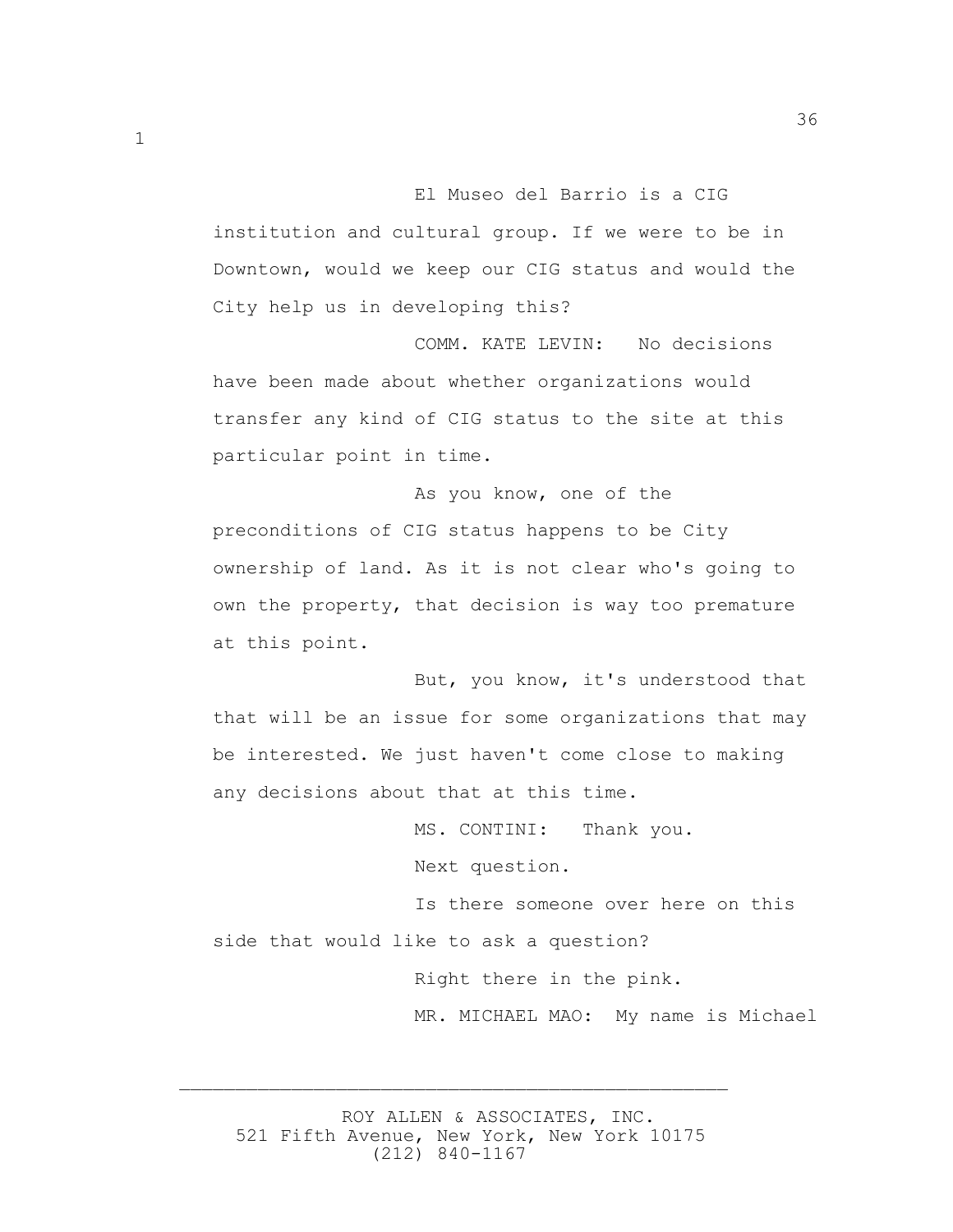Mao from Michael Mao Dance.

 I just have a question. No. 4, the performing arts center, how tall is it and how tall is the office building in front of it?

 MS. CONTINI: Andrew, would you answer that.

 MR. ANDREW WINTERS: Well, again, as I said before, the buildings as they are shown are meant to be placeholders for what could be there. There's no definition about how big that site would be or how big the building could be in terms of --

MR. MICHAEL MAO: How tall?

MR. ANDREW WINTERS: Again, it will

be generated by the program that will happen inside the building, not from the outside.

 MR. MICHAEL MAO: Actually, a specific question is is the performing arts building going to be taller or shorter than the office tower?

 MR. ANDREW WINTERS: The office tower will be taller. That is intended to be the 1776 foot high tower. So it's not likely that the office - the cultural building will be taller. I think we can say that for sure.

 ROY ALLEN & ASSOCIATES, INC. 521 Fifth Avenue, New York, New York 10175 (212) 840-1167

 $\overline{\phantom{a}}$  , and the contract of the contract of the contract of the contract of the contract of the contract of the contract of the contract of the contract of the contract of the contract of the contract of the contrac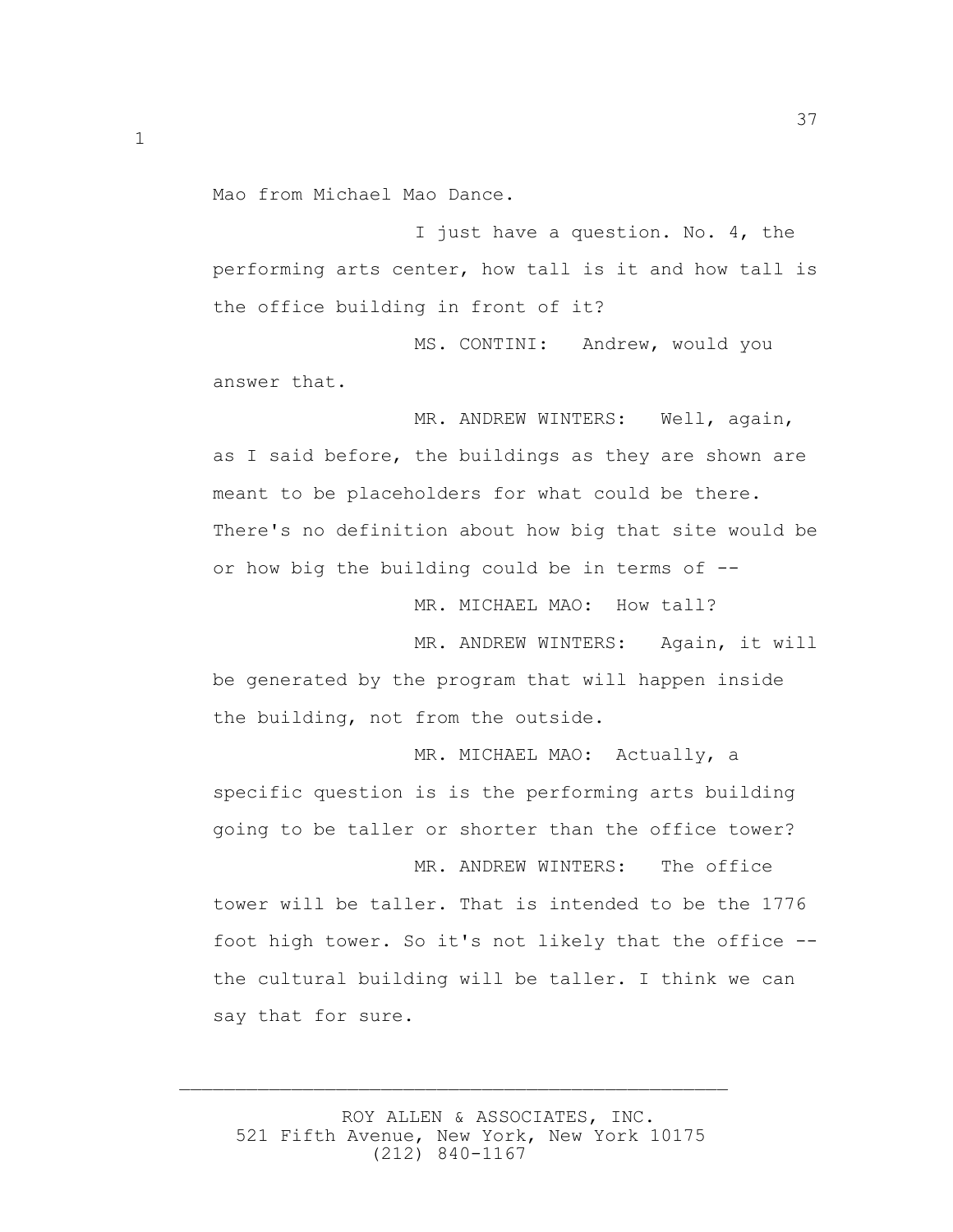MR. MICHAEL MAO: You know many cities in the recent decades, the last decades, have built performing arts centers right on the water with office buildings behind it, and actually they are very vital, places like Sydney, Singapore.

 Has there been any thought of giving a lower -- a performing arts building the view instead of offices?

 MS. CONTINI: Well, Kate, would you want to talk about that in reference to the overall Lower Manhattan plan for culture and waterfront.

 COMM. KATE LEVIN: One thing to keep in mind is that the World Financial Center is, in fact, to the west of the World Trade Center site. So whose view is whose is a little confusing to begin with.

 But Lower Manhattan also includes the East River as well. And, again, the City is very intent on working with our governmental partners to see that that piece of waterfront is made available to all New Yorkers through developing parks, through developing transportation initiatives and very much through developing access for cultural uses to that

 ROY ALLEN & ASSOCIATES, INC. 521 Fifth Avenue, New York, New York 10175 (212) 840-1167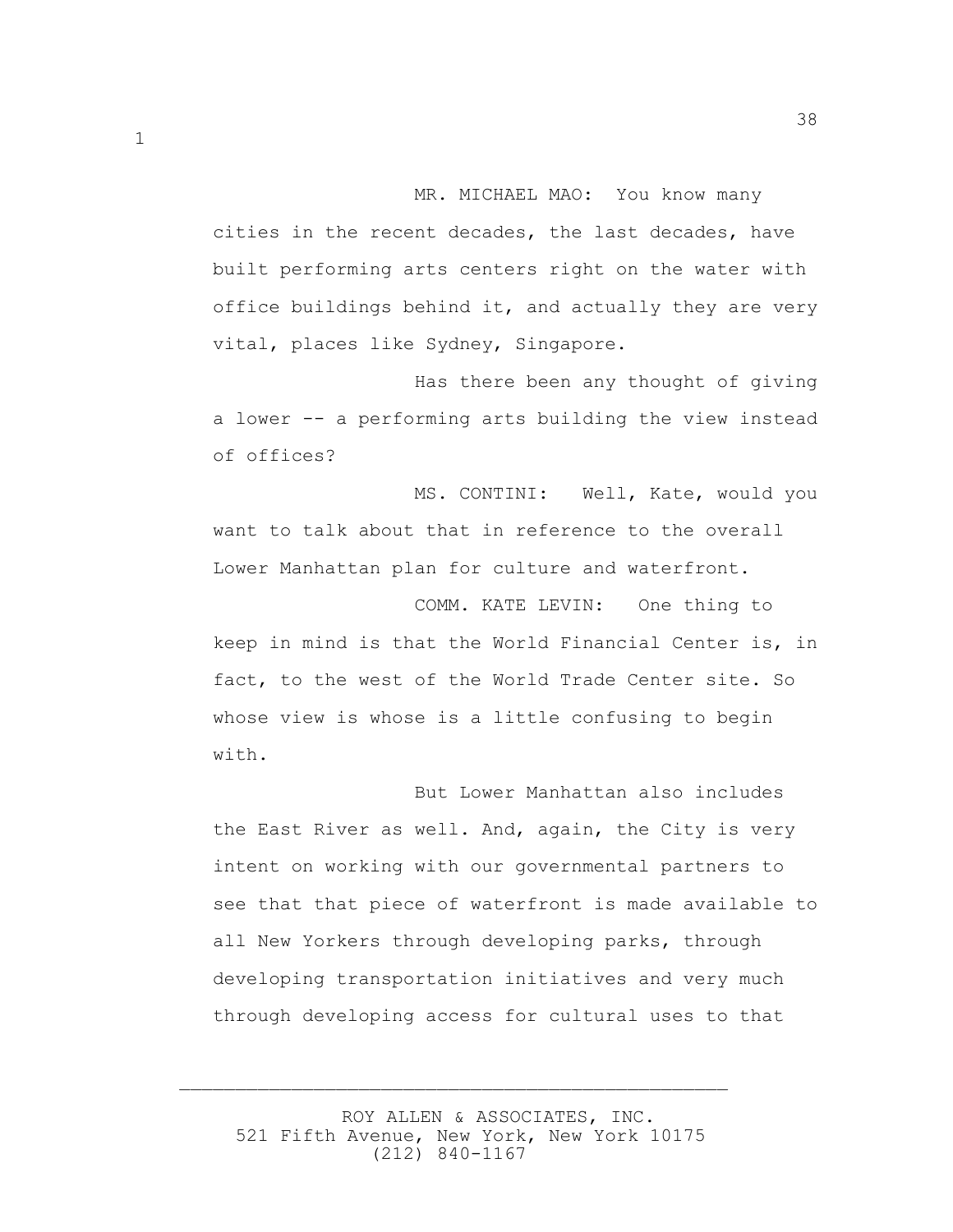stretch of land as well.

 MS. CONTINI: Right up here in the front.

MS. LOREN ELLIS: Hello!

 My name is Loren Ellis. I'm the Director of Art for Healing in New York, and it's nice to be here.

Two simple questions I hope.

 One, if an organization is given a space for their organization, is there a time limit? And second question: We are a very small organization, but very in tune with the directness of being involved with visual and performing artists. So do you pair smaller organizations with larger ones that you might choose so they can have, you know, different levels of communication with the community?

 MS. CONTINI: Richard, would you like to answer that.

MR. RICHARD SCHWARTZ: I missed the first part of the question. Can you say it once more? MS. LOREN ELLIS: I asked what is the lease -- if an organization is chosen to be in the

 ROY ALLEN & ASSOCIATES, INC. 521 Fifth Avenue, New York, New York 10175 (212) 840-1167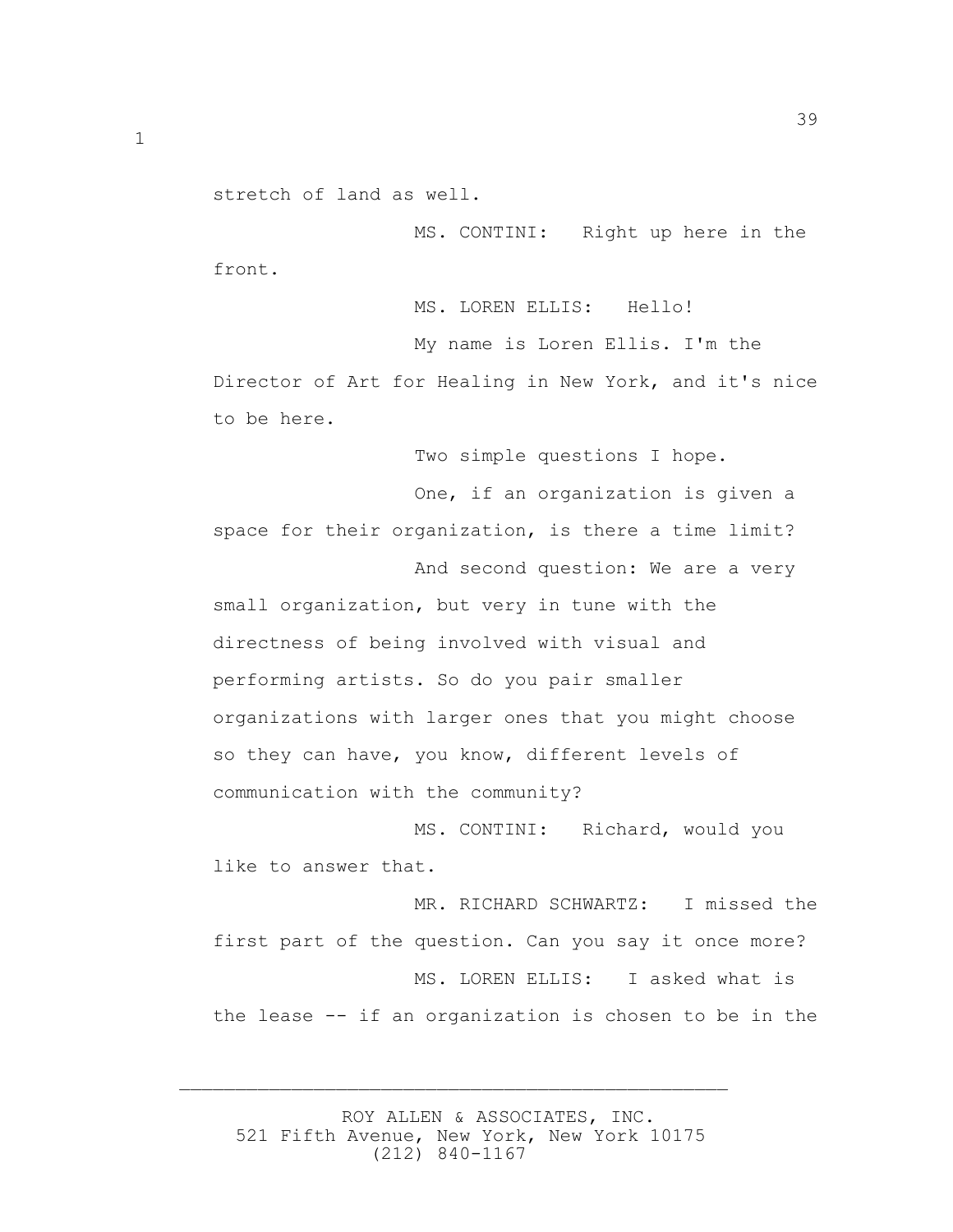building, what is the length of time?

MS. CONTINI: Well, maybe --

MR. RICHARD SCHWARTZ: That's not a good question for me. But I would --

MS. CONTINI: Kevin.

MR. RICHARD SCHWARTZ: -- quess it's sort of forever.

 PRESIDENT KEVIN RAMPE: I don't think there is any particular length of time that we are talking about with respect to an organization.

 I think it's a matter of putting together a program and putting together all the various cultural institutions so that we have overall vitality on the site.

 There is no mandated period of time that an organization would have to be in a particular building.

 MS. LOREN ELLIS: Include the organization's proposal time?

 PRESIDENT KEVIN RAMPE: Certainly that could be part of the proposal. The more information the better because that will help us to evaluate what's the right mix.

 ROY ALLEN & ASSOCIATES, INC. 521 Fifth Avenue, New York, New York 10175 (212) 840-1167

 $\overline{\phantom{a}}$  , and the contract of the contract of the contract of the contract of the contract of the contract of the contract of the contract of the contract of the contract of the contract of the contract of the contrac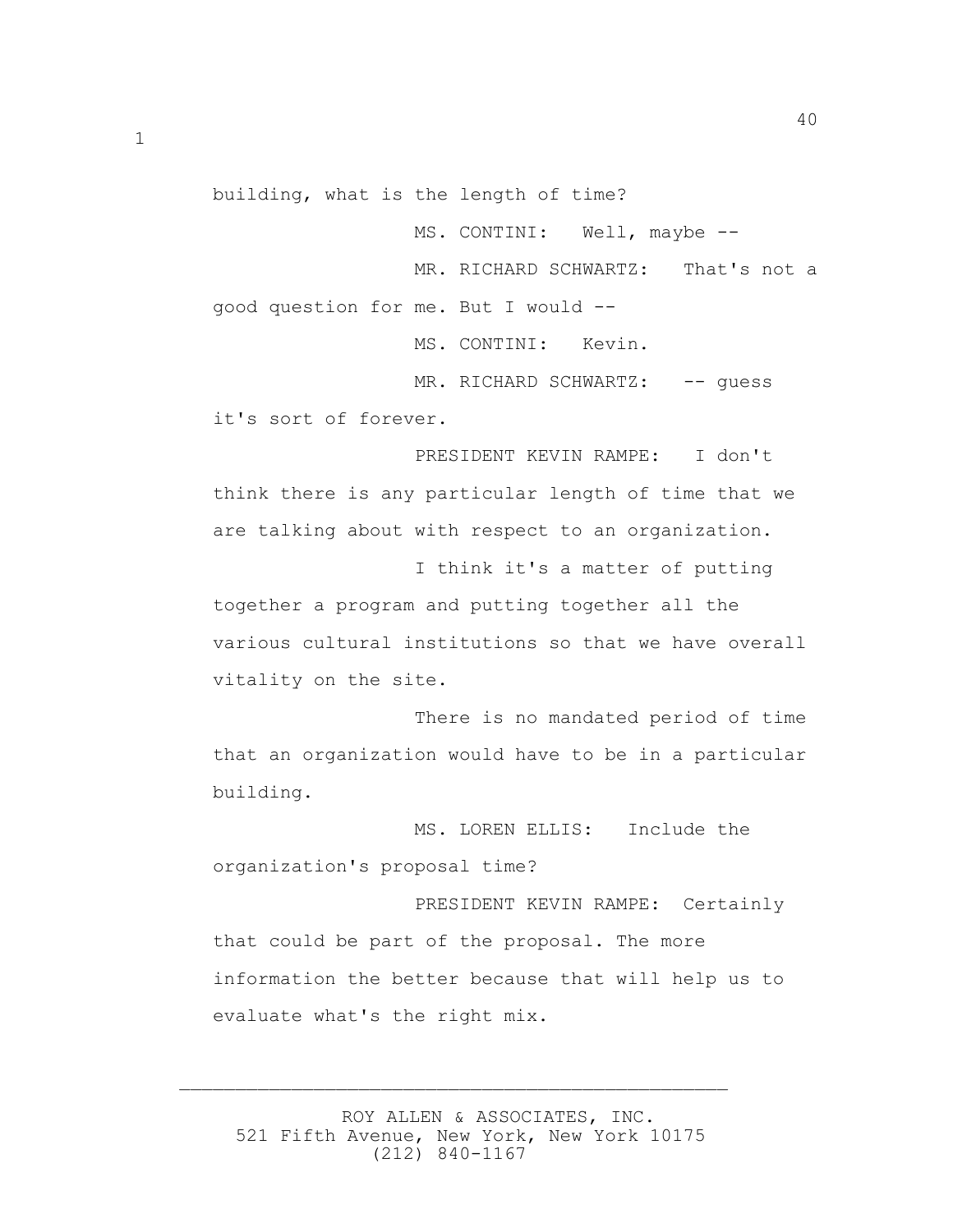MS. LOREN ELLIS: What about the second part?

 MS. CONTINI: We can't hear you. MS. LOREN ELLIS: What about the second part of my question?

 PRESIDENT KEVIN RAMPE: I'm sorry. Could you --

 MR. RICHARD SCHWARTZ: The second part, about putting groups together.

MS. CONTINI: Yes.

MR. RICHARD SCHWARTZ: Right now

the process is very fluid as you can imagine. But I would think that the best possibility would be if you put your own group together rather than -- not relying upon us to find a partner for you. I think you would be better partnering yourself.

 It's possible that as we review proposals that it may look like --

 MS. LOREN ELLIS: Since it's worldoriented proposals, you know, I mean that's why - yes, I know organizations that we can work with. But I'm just saying if people are proposing things from all over the world, it would be kind of interesting --

 ROY ALLEN & ASSOCIATES, INC. 521 Fifth Avenue, New York, New York 10175 (212) 840-1167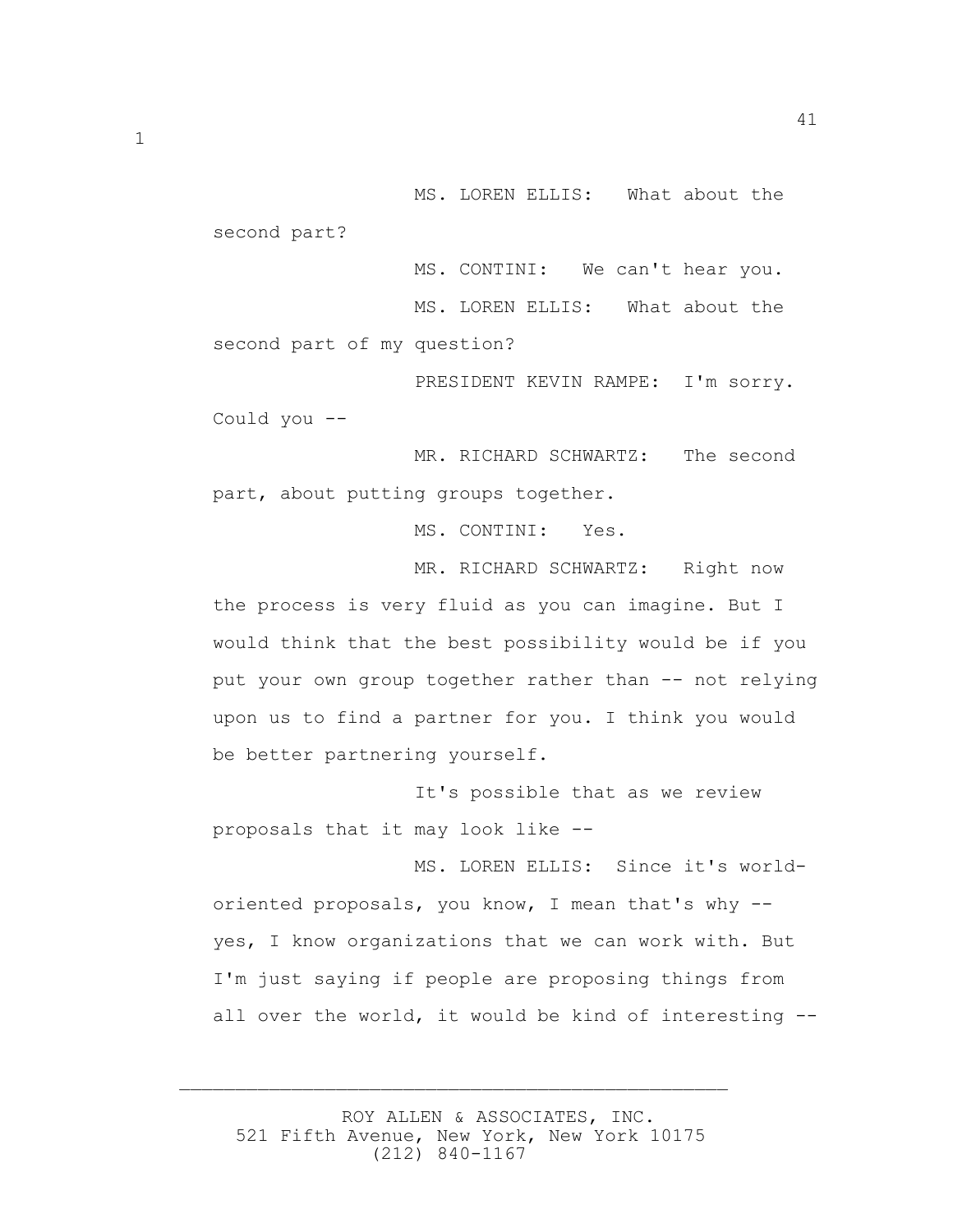MR. RICHARD SCHWARTZ: I wouldn't preclude it, but it's a little bit difficult to imagine.

 But as I say, it's a very fluid process and it certainly could happen.

 MS. CONTINI: I think also if you have an idea, you should just propose your idea and not worry about -- if that's what you have at this point and you don't have all the other answers to all the questions.

> The idea is perfectly fine. Okay. Someone in the back in red. MR. COURTNEY MITCHELL: I'm Courtney

42

Mitchell with Praxis Theatre Project, P-r-a-x-i-s.

 I'm just curious, a little bit more on your question is have you guys done any thought as to the arrangement of tenancy, if the artistic organizations are going to be tenants, and if so, are there going to be leases to that effect? And if not, if you haven't done any thinking, should we include suggestions as to how that would be best arranged then?

MS. CONTINI: That's a governance

 ROY ALLEN & ASSOCIATES, INC. 521 Fifth Avenue, New York, New York 10175 (212) 840-1167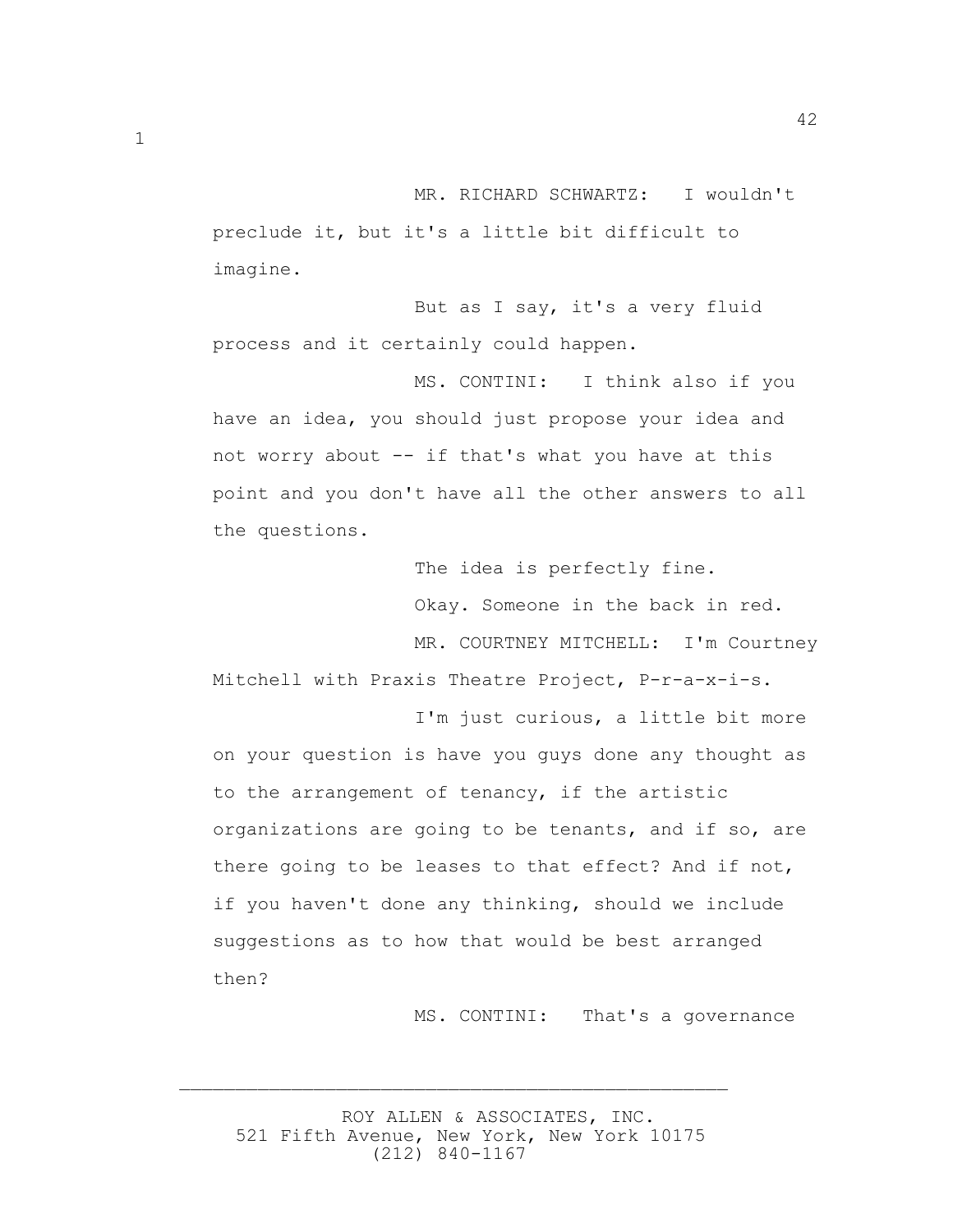issue which we still have not worked out on how that - - we understand that is an extremely important question. If you want to make some suggestions on that, that's perfectly fine.

43

 Kate or Richard, do you have anything else to add to that?

 COMM. KATE LEVIN: I think just to reemphasize we understand that this is absolutely critical. There are a host of issues that come into play including ultimate land ownership, including the relationship of cultural tenants to the eventual controlling interest of the office buildings, et cetera.

 And those are decisions that we intend to help make as constructively as possible for the cultural components of the site.

 But we haven't gotten there yet. MR. EARL TUCKER: I'm Earl Tucker, Director of Trinity Concerts, Trinity Church, Wall Street, St. Paul's Chapel.

 I'm very curious as to how adjacent organizations will be invited to participate culturally as we mounted seven hundred concerts for

 ROY ALLEN & ASSOCIATES, INC. 521 Fifth Avenue, New York, New York 10175 (212) 840-1167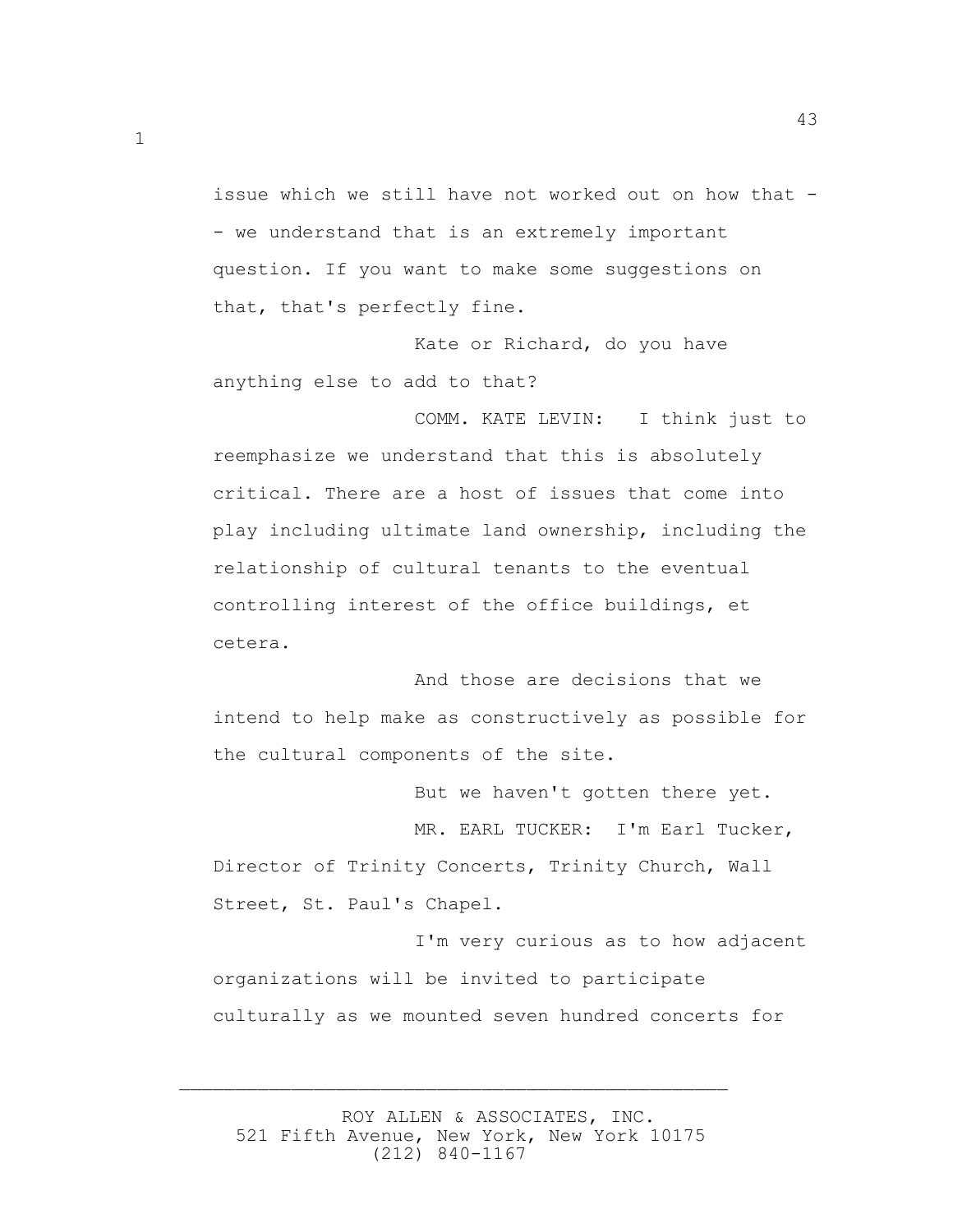the relief workers at St. Paul's Chapel.

 MS. CONTINI: I'll start and then anyone else can come in.

 First of all, as we mentioned earlier, that there is a lot of public space and also there's the opportunity for institutions existing to join in on some of the facilities for programs if that is feasible.

 But particularly some of the open public space is going to be available for all kinds of activities.

 As you remember, the World Trade Center had a series of visual and performing arts programs going on there on a regular basis and we feel that that's an important thing to bring back to the site.

 Kevin or Richard, does anybody want to answer anything else or -- we think we're fine with that.

Okay.

Next question.

 DR. JULIAN ZUGAZAGOITIA: Julian Zugazagoitia.

 ROY ALLEN & ASSOCIATES, INC. 521 Fifth Avenue, New York, New York 10175 (212) 840-1167

 $\overline{\phantom{a}}$  , and the contract of the contract of the contract of the contract of the contract of the contract of the contract of the contract of the contract of the contract of the contract of the contract of the contrac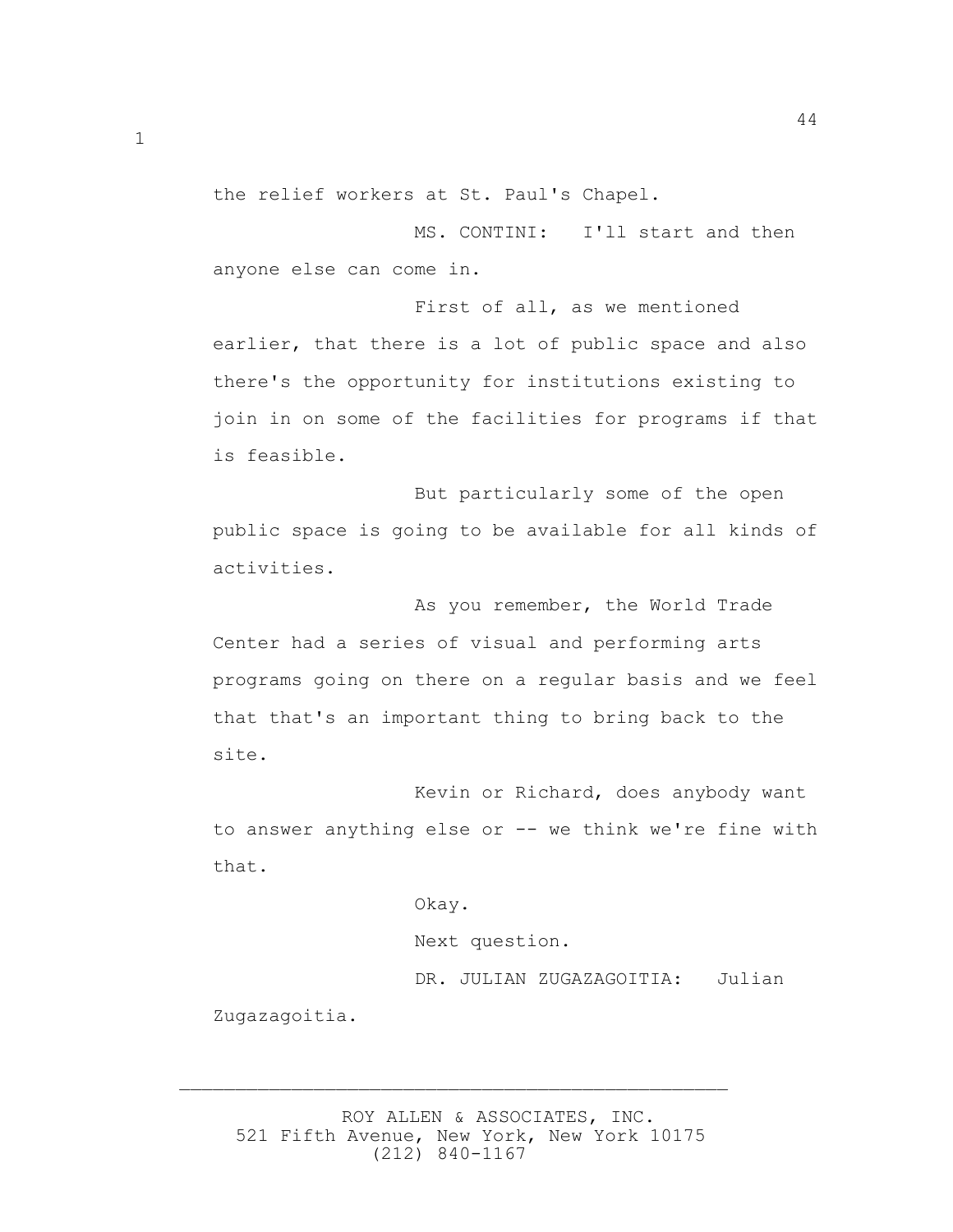45

 Just a question. And the question is more of a procedural. You need nine pages. At the end of the day it's a very condensed document. Can we include annexes to this or you just want nine pages to review from?

 MS. CONTINI: I think we really want this to be concise. This is not a formal RFP. We are not asking you to put in a lot of attached information. This is an idea stage.

 So we want to keep it simple for you and be able for us to get through the process as fairly and as efficiently as possible.

> MS. ALICIA ZUCKERMAN: Hi! Alicia Zuckerman, WNYC Radio. Is or is not City Opera off the

table?

(Laughter.)

 MS. CONTINI: I'll let Kevin answer that question.

 PRESIDENT KEVIN RAMPE: City Opera is not off the table. And I tried to make that clear in my comments, but I can clarify it. It's not off the table.

 ROY ALLEN & ASSOCIATES, INC. 521 Fifth Avenue, New York, New York 10175 (212) 840-1167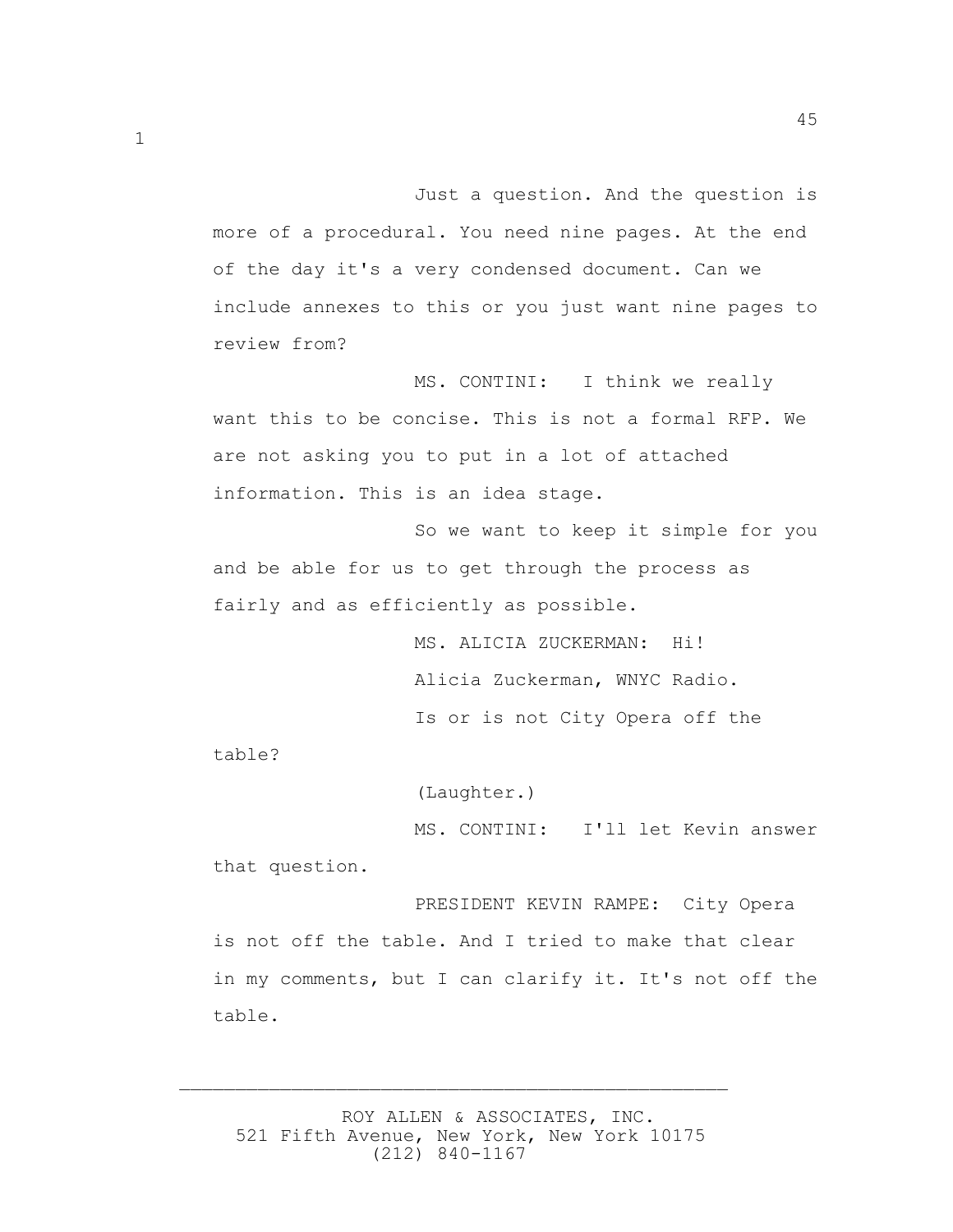We are looking at, you know, a broad range of institutions and that's what this ICI is all about. And certainly City Opera is the type of institution that could offer a great deal to Downtown. Whether that's ultimately the

institution that locates on the site is going to be part of this process and the decision that's going to be made jointly with the City and the State and LMDC as we move forward.

 MS. CONTINI: Right behind. Right there in front of you, Sharon.

 MR. GERALD GURLAND: My name is Gerry Gurland and I'm an architect, a member of the New York Chapter of the AIA and its Cultural Affairs Committee.

 The first thing is that LM stands for Lower Manhattan. But my understanding is it doesn't necessarily mean that it's the eastern part of Lower Manhattan or western part of Lower Manhattan.

 And in response to the previous question about the World Financial Center and the use of the waterside, is the LMDC going to make a commitment - and I'm not saying they should do it

 ROY ALLEN & ASSOCIATES, INC. 521 Fifth Avenue, New York, New York 10175 (212) 840-1167

 $\overline{\phantom{a}}$  , and the contract of the contract of the contract of the contract of the contract of the contract of the contract of the contract of the contract of the contract of the contract of the contract of the contrac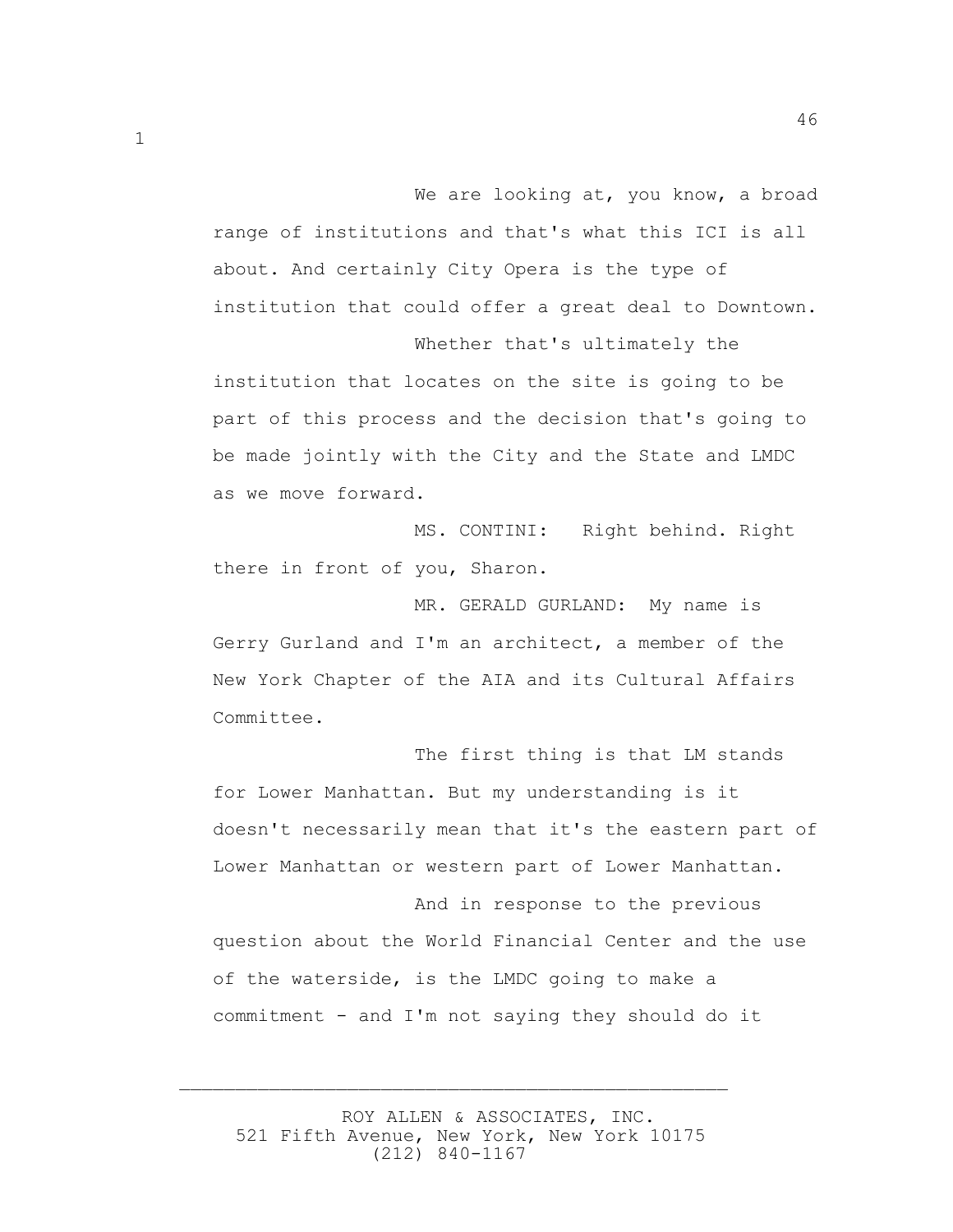today or now - but willing to make commitment that they will be interested in reviewing and looking at cultural institutions on the water on the East River? MS. CONTINI: Kevin, would you like

 $to$   $--$ 

## PRESIDENT KEVIN RAMPE: Sure.

 We've made a commitment and right now we're engaging in a series of neighborhood outreach workshops in six locations around Lower Manhattan - and we are doing this in coordination with Deputy Mayor Doctoroff and the City - to talk about the ideas in all of the neighborhoods.

 This ICI, as we've said, is focused on the site. But we are committed to working with the Mayor's Office. As Kate mentioned, the Mayor outlined a vision in December for Lower Manhattan and we are committed to working with him, in coordination with him, for sites all around Lower Manhattan.

 And, you know, our mission is to use our funds to revitalize not just the site or any particular area of Lower Manhattan but all of Lower Manhattan. And obviously that's going to include cultural components as well as everything else.

 ROY ALLEN & ASSOCIATES, INC. 521 Fifth Avenue, New York, New York 10175 (212) 840-1167

 $\overline{\phantom{a}}$  , and the contract of the contract of the contract of the contract of the contract of the contract of the contract of the contract of the contract of the contract of the contract of the contract of the contrac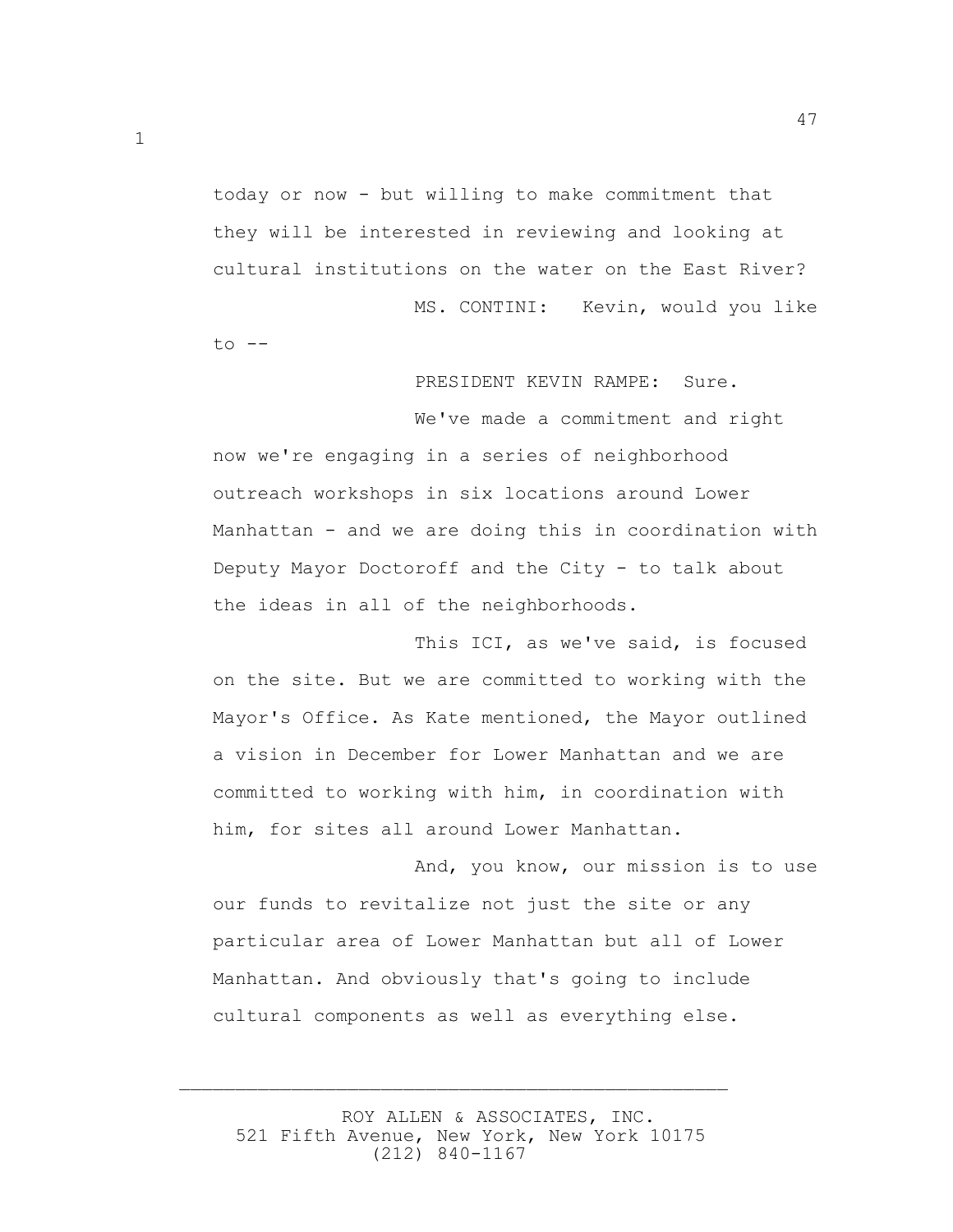MS. CONTINI: Is there somebody on this side that I saw?

 Then, Sharon, there's someone up there.

> MR. PETER CARZASTY: Thank you. I'm Peter Carzasty with DanceSpace.

And it's primarily not a question,

but just a thought for consideration as you move through the process; and that is, New York has always been a home that, both as an incubator for artists and audiences at very different levels.

 And in the consideration in terms of the mix of tenants and cultural institutions, to keep in mind those smaller institutions that really do generate a base of audience and also as an outlet for artists as they sort of move up the chain.

 Because if there isn't a base for those artists and those audiences, then the larger facilities and those larger institutions within New York might not have the artists to put on those stages in the future.

 So just a thought and a consideration to think of those institutions that

 ROY ALLEN & ASSOCIATES, INC. 521 Fifth Avenue, New York, New York 10175 (212) 840-1167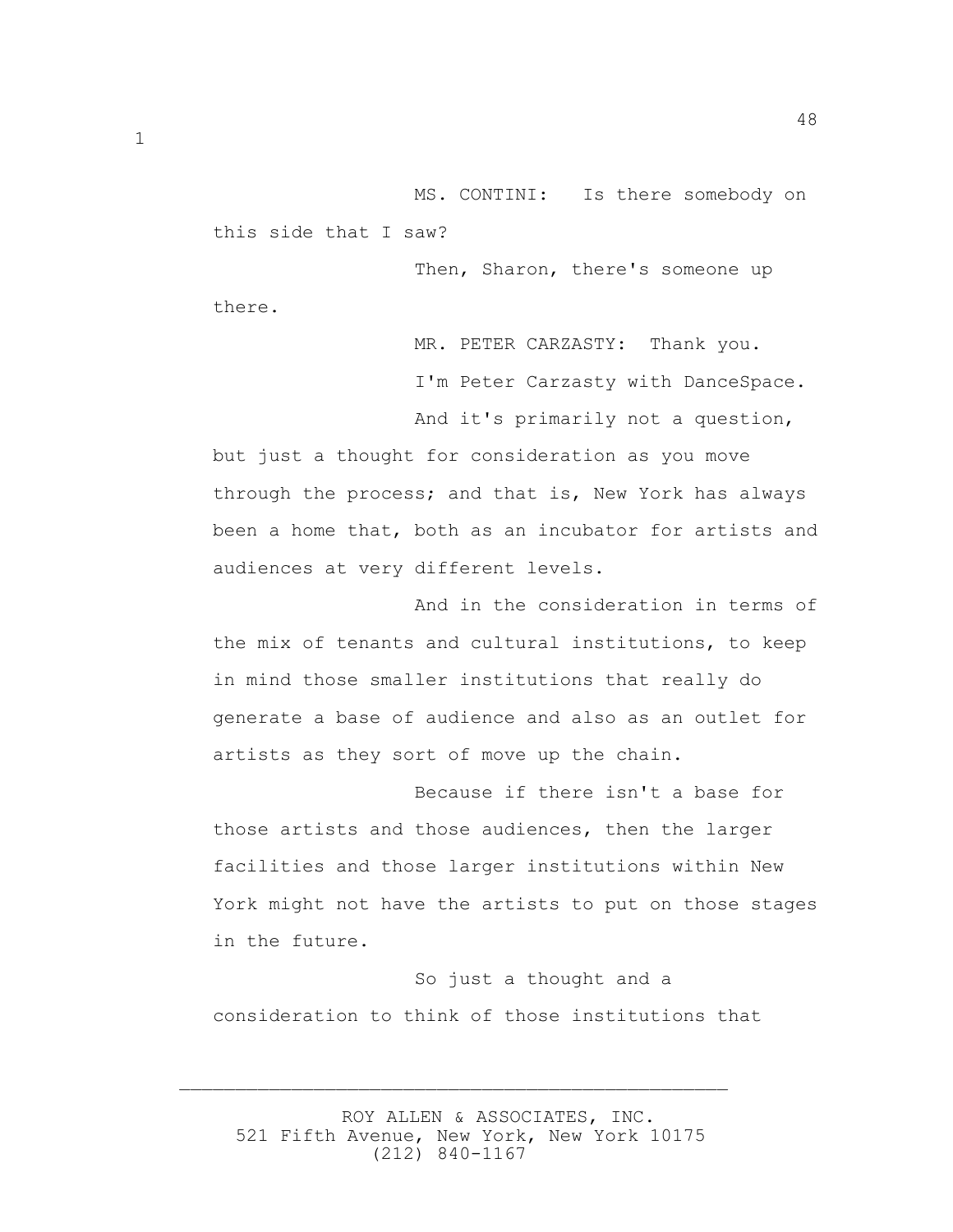generate and substantiate the artists at the early stages of their development as they work their way up the chain within New York.

(Applause.)

MS. CONTINI: Thank you, Peter.

 I think that the appropriate mix and to be aware of the beginning stages to moving on is very, very important to the cultural life of the City.

 As you all probably remember, Lower Manhattan has always been a home, a place, where artists and cultural institutions have worked side-byside with commerce in this area. And that's been the strength of Downtown. It has been the strength of this City. And we definitely are concerned with that.

 Does anyone else on the Panel want to comment or we can move on?

(No response.)

MS. CONTINI: The last person in

the row.

 MR. PAUL NAGLE: Hi! My name is Paul Nagle from New York City Councilmember Alan Gerson's office.

Once the ICIs are in on the 15th of

 ROY ALLEN & ASSOCIATES, INC. 521 Fifth Avenue, New York, New York 10175 (212) 840-1167

 $\overline{\phantom{a}}$  , and the contract of the contract of the contract of the contract of the contract of the contract of the contract of the contract of the contract of the contract of the contract of the contract of the contrac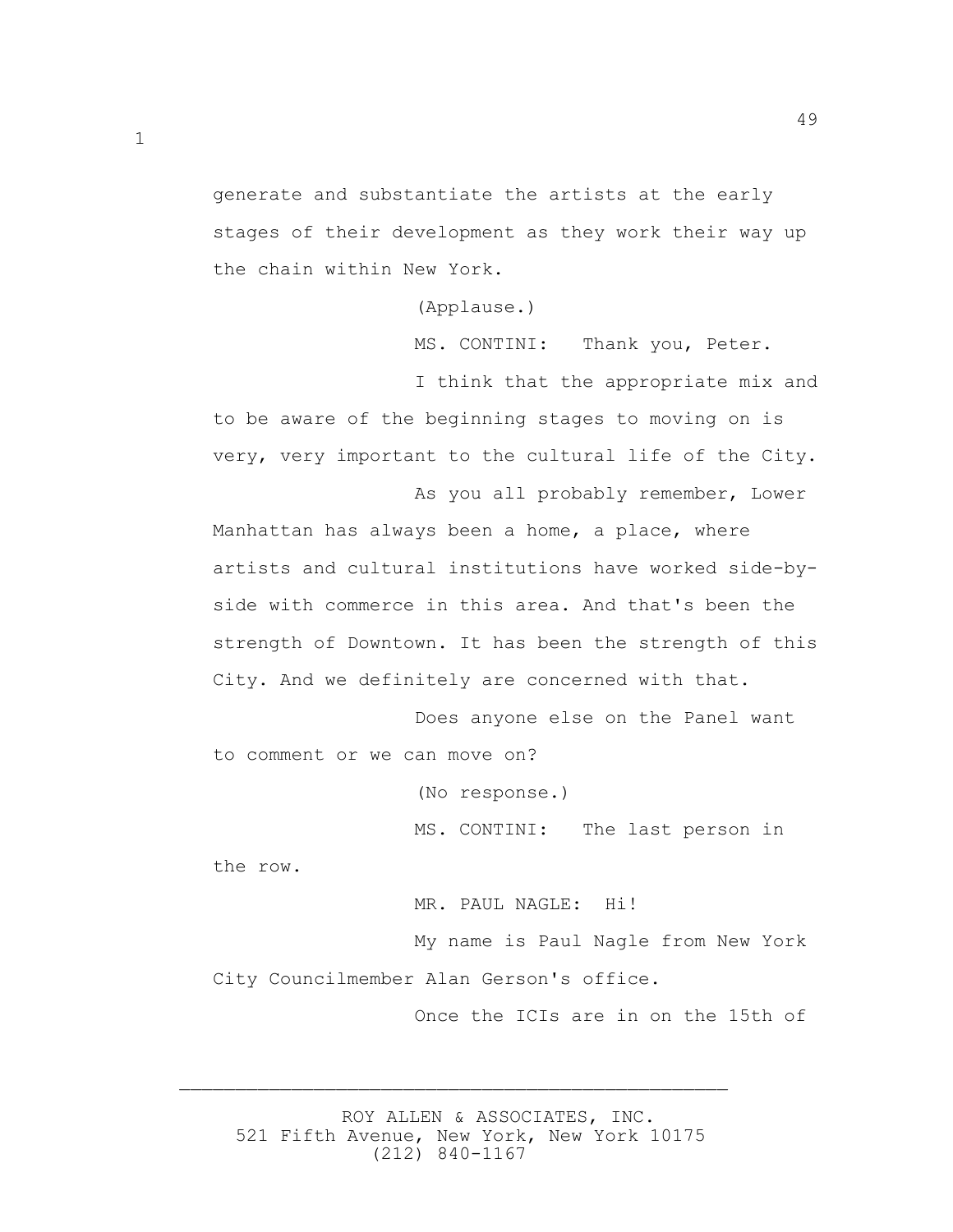September, what's the process after that?

 MS. CONTINI: Kate, do you want to respond to that?

 COMM. KATE LEVIN: The process has two basic divisions.

 As you'll note from the ICI, there is an opportunity to indicate if you are proposing something in connection with the interpretive museum or something separate from the interpretive museum. So submissions are going to be evaluated accordingly. No submission will be eliminated

from consideration and we are going to be looking at a number of different things including, again, what the basic idea or proposal is, some sense of what its partnership needs are in terms of physical space or whether it is contingent on, you know, some other assets or resources being made available at the site.

 There will also be some consideration given to whatever financials may be presented.

 Depending on what we receive and what the feasibility of the proposals seem to be, we may move on to a more formal RFP process. It is

 ROY ALLEN & ASSOCIATES, INC. 521 Fifth Avenue, New York, New York 10175 (212) 840-1167

 $\overline{\phantom{a}}$  , and the contract of the contract of the contract of the contract of the contract of the contract of the contract of the contract of the contract of the contract of the contract of the contract of the contrac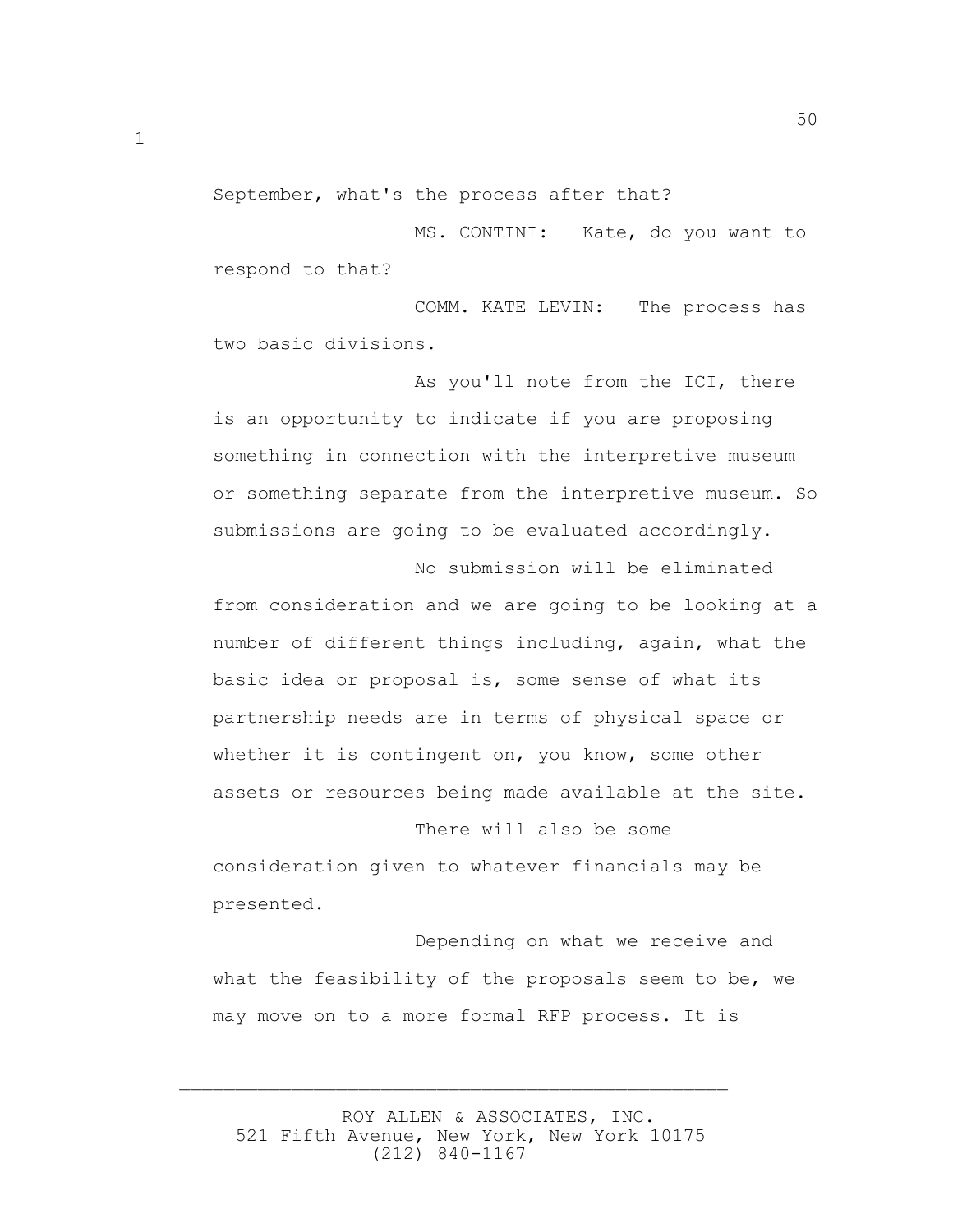unlikely that the ICI is the end of the road here. It really is part of our commitment to make sure that we hear the best possible ideas from the cultural community.

 Having said that, partly in response to the gentleman from Trinity Church, for those of you who may wish to propose programming that may not require facilities at the site, we very much encourage you to do that again and encourage you to make clear what your physical needs are because that really is going to be part of the evaluation, making sure that we understand what the physical and infrastructure needs are for what it is that everyone is proposing, whether or not it's a fully fleshed-out institution or not.

> MS. CONTINI: Okay. Any other questions?

 MS. JEANNE NATHAN: I'm Jeanne Nathan with Creative Industry.

 And I wanted to underscore what this gentleman said over here and ask that you consider projects which also welcome artists, both visual and performing, from other parts of the country and the

 ROY ALLEN & ASSOCIATES, INC. 521 Fifth Avenue, New York, New York 10175 (212) 840-1167

 $\overline{\phantom{a}}$  , and the contract of the contract of the contract of the contract of the contract of the contract of the contract of the contract of the contract of the contract of the contract of the contract of the contrac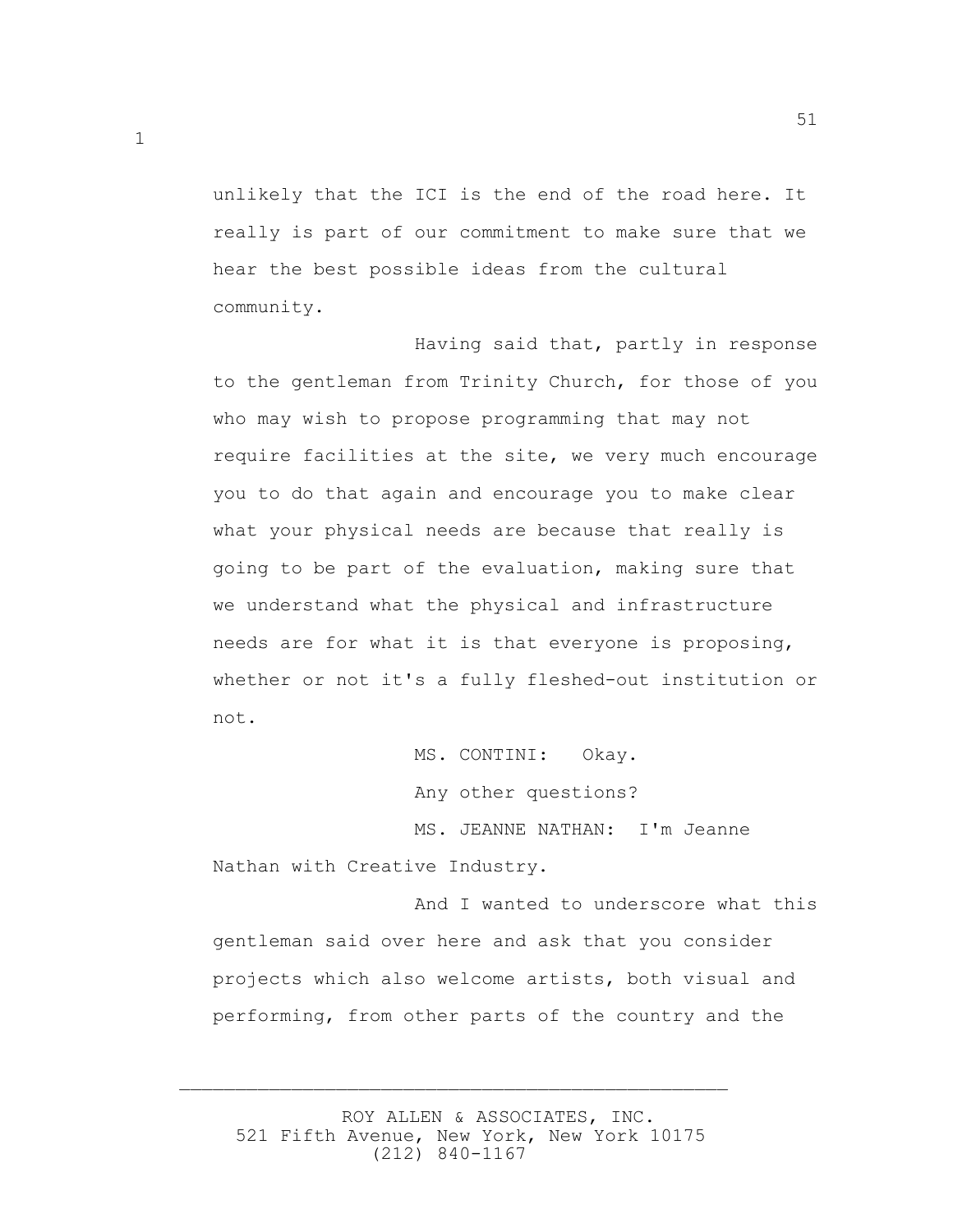world at the World Trade Center because many of us were very much affected and involved and responded and tried to help with everything from money to gumbo and would like to be welcomed as well.

1

MS. CONTINI: Thank you.

 I can't see you from here. There's a gentleman way over there in the corner. Can we --

 MR. DAVID MARTINE: My name is David Martine, American Indian Artists, Inc.

 We are interested in proposing a mural entitled "We, the People," sort of a commentary, an indigenous perspective, of the multicultural aspects of the area.

And we're wondering what  $--$  any particular agency or element of the development program is good to propose this to at this point. Is it too early to find out who to direct it to?

 MS. CONTINI: I think that if you have an idea, you should submit the idea. About how early, we don't really know if you're talking about a mural that might go within a building or exterior. I think you have to articulate what you're talking about and the scale of what it is. And we would be very

 ROY ALLEN & ASSOCIATES, INC. 521 Fifth Avenue, New York, New York 10175 (212) 840-1167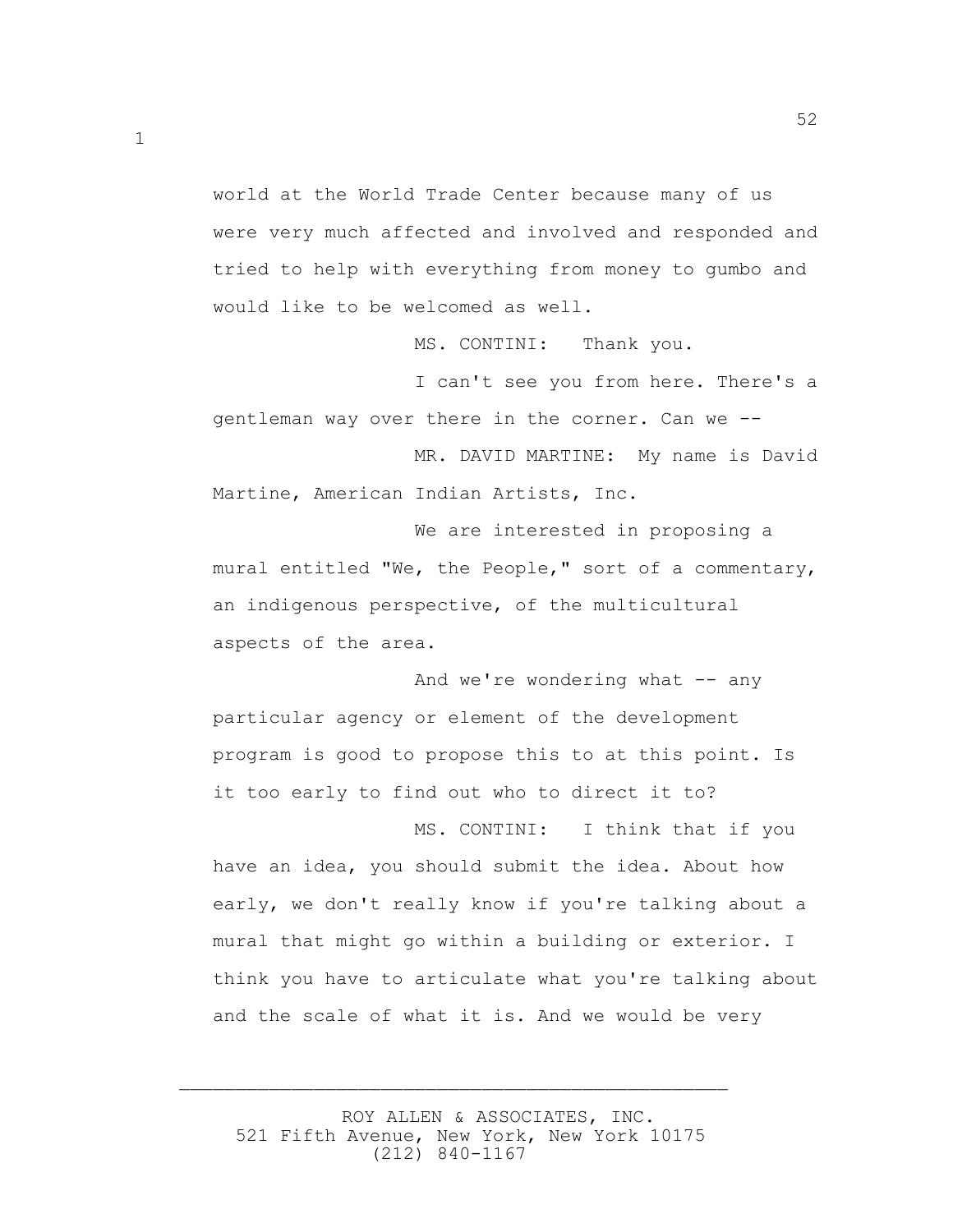happy to see that.

 But we will be able to come back at another point and say it might be more appropriate at a particular place on the site. We just can't say at this point.

There is -- I'm sorry. I was over there before. So can we go on the upper level.

MS. ROBIN SCHATELL: Hi!

 My name is Robin Schatell with Urban Arts Productions.

 I have a question which was brought up by the Panel with regard to the site not just being a place to come and to see art but where also art would be made. And so my question is is there an opening at all in this for independent artists, work spaces, et cetera.

 MS. CONTINI: Richard, would you want to answer on that?

MR. RICHARD SCHWARTZ: I would say that it depends upon the -- there's always -- there's certainly an opening. It depends upon the answers to the ICI, what kind of organizations reply. Some might very well have studio space and artistic development

 ROY ALLEN & ASSOCIATES, INC. 521 Fifth Avenue, New York, New York 10175 (212) 840-1167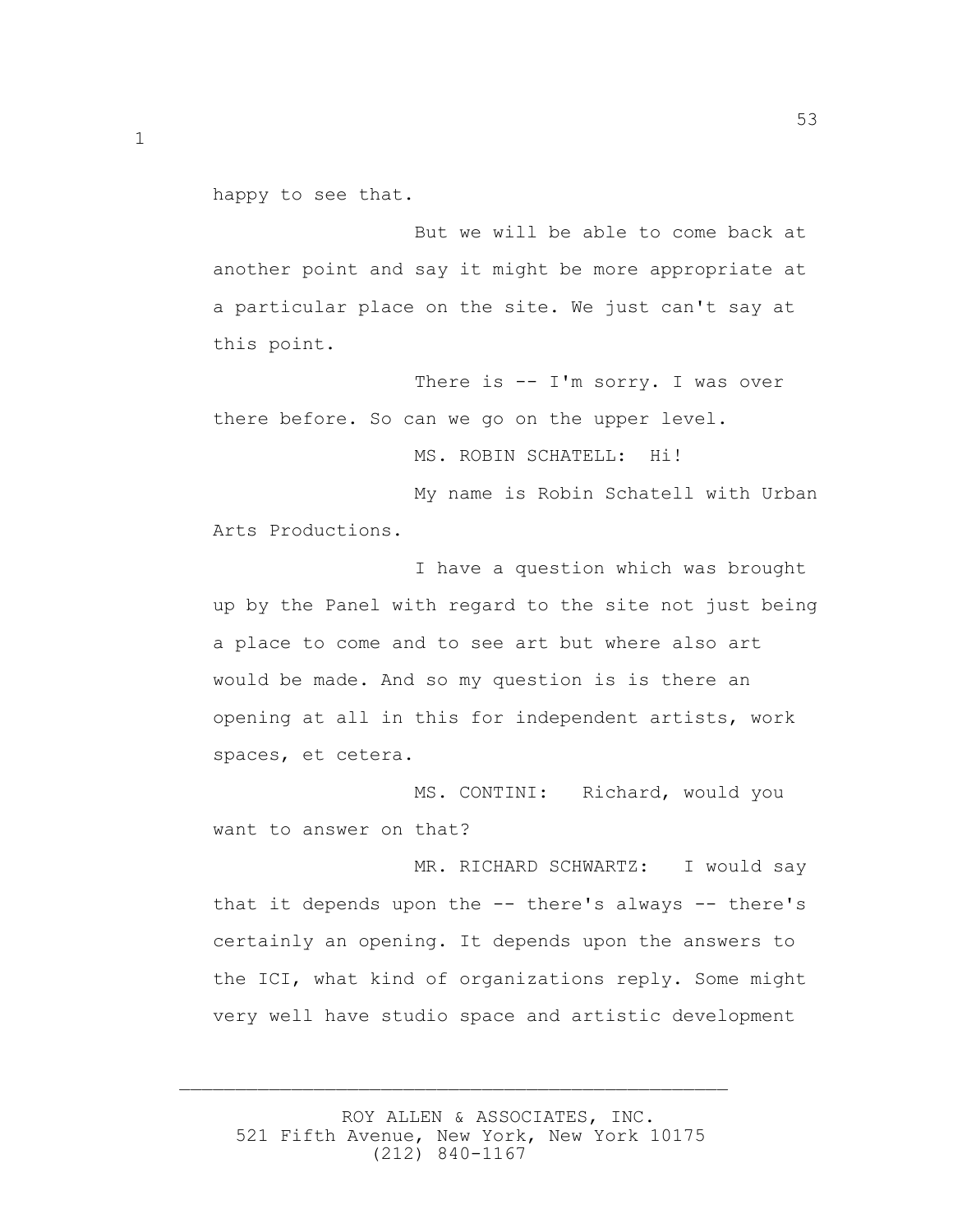within their framework and within their proposal.

 If a group of artists wishes to apply, they're welcome to apply. At this point I think that flexibility is paramount and we really are looking for proposals and guidances as to what you all think will fit neatly in here and fit together. Nothing is predetermined at this point.

 MS. CONTINI: Are there any other questions?

 Someone on this side here and then we'll come back to you.

MR. TED SCHULMAN: Hi!

I'm Ted Schulman. I'm a local

resident, business owner and have been in the process of putting together, in response to this request, an organization called the World Unity Center. We'll be working in collaboration with the Integral Institute.

 And my question is, you defined the cultural buildings and the office tower. Is there a possibility that the cultural institutions will spill over into the office towers and that space can be used there?

And I would like to just take this

 ROY ALLEN & ASSOCIATES, INC. 521 Fifth Avenue, New York, New York 10175 (212) 840-1167

 $\overline{\phantom{a}}$  , and the contract of the contract of the contract of the contract of the contract of the contract of the contract of the contract of the contract of the contract of the contract of the contract of the contrac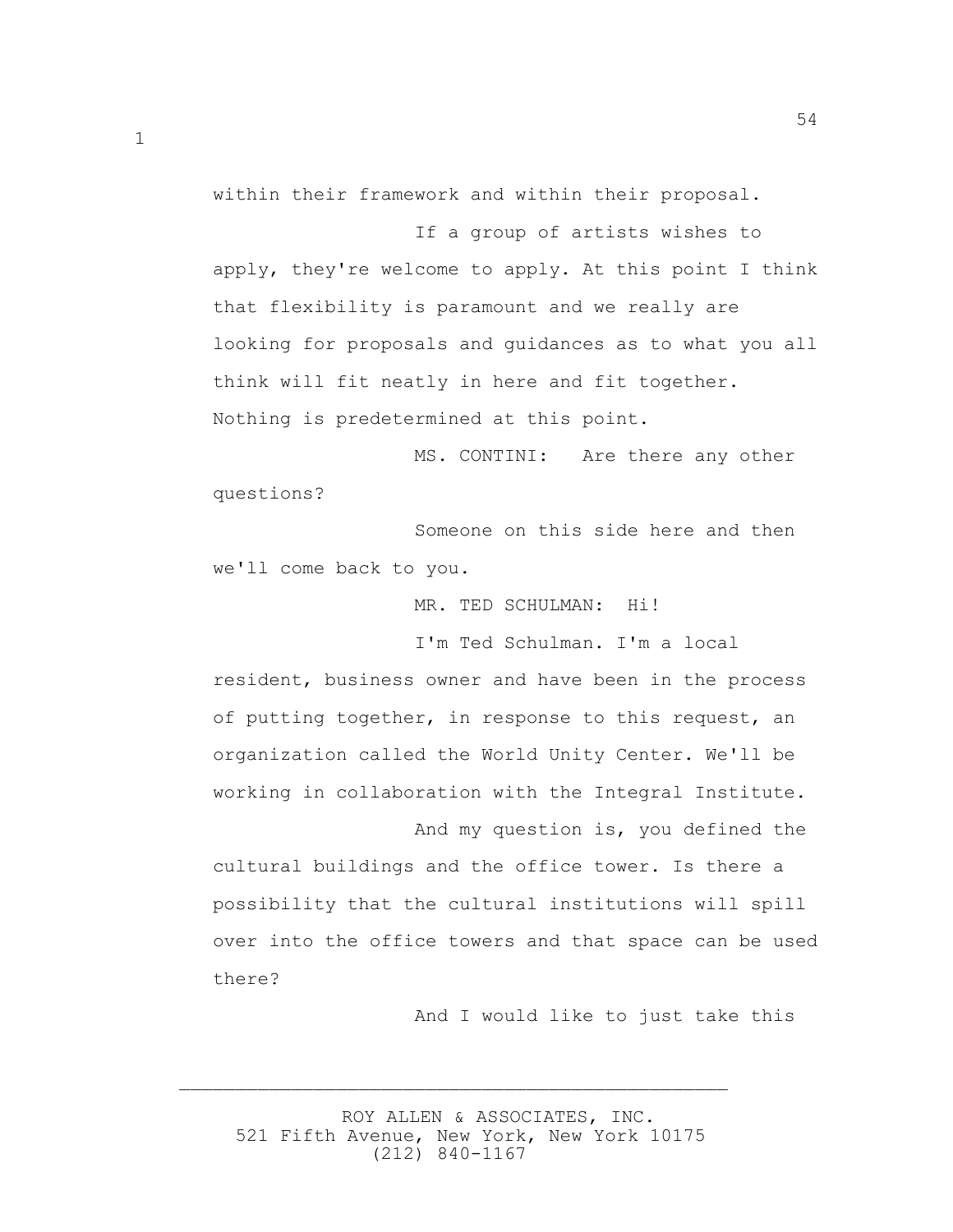opportunity to briefly pitch the proposal. It's on the web, www.worldunitycenter. It's an Integral proposal for the site.

Thank you.

 MS. CONTINI: Andrew, would you like to respond to that?

 MR. ANDREW WINTERS: You want me to answer that?

 I think that the opportunity does exist, not at this point though. I think we don't know enough yet about the nature of the office buildings or the development schedule of the office buildings to say that it makes sense to try to develop them at the moment with the cultural component.

 I think we should focus on the specific areas that we talked about in the presentation regarding cultural elements. But I think in the future there will absolutely be an opportunity to think about these issues in regard to the development of commercial space.

MS. CONTINI: Thank you.

 There is a gentleman right here in the middle in a blue shirt.

 ROY ALLEN & ASSOCIATES, INC. 521 Fifth Avenue, New York, New York 10175 (212) 840-1167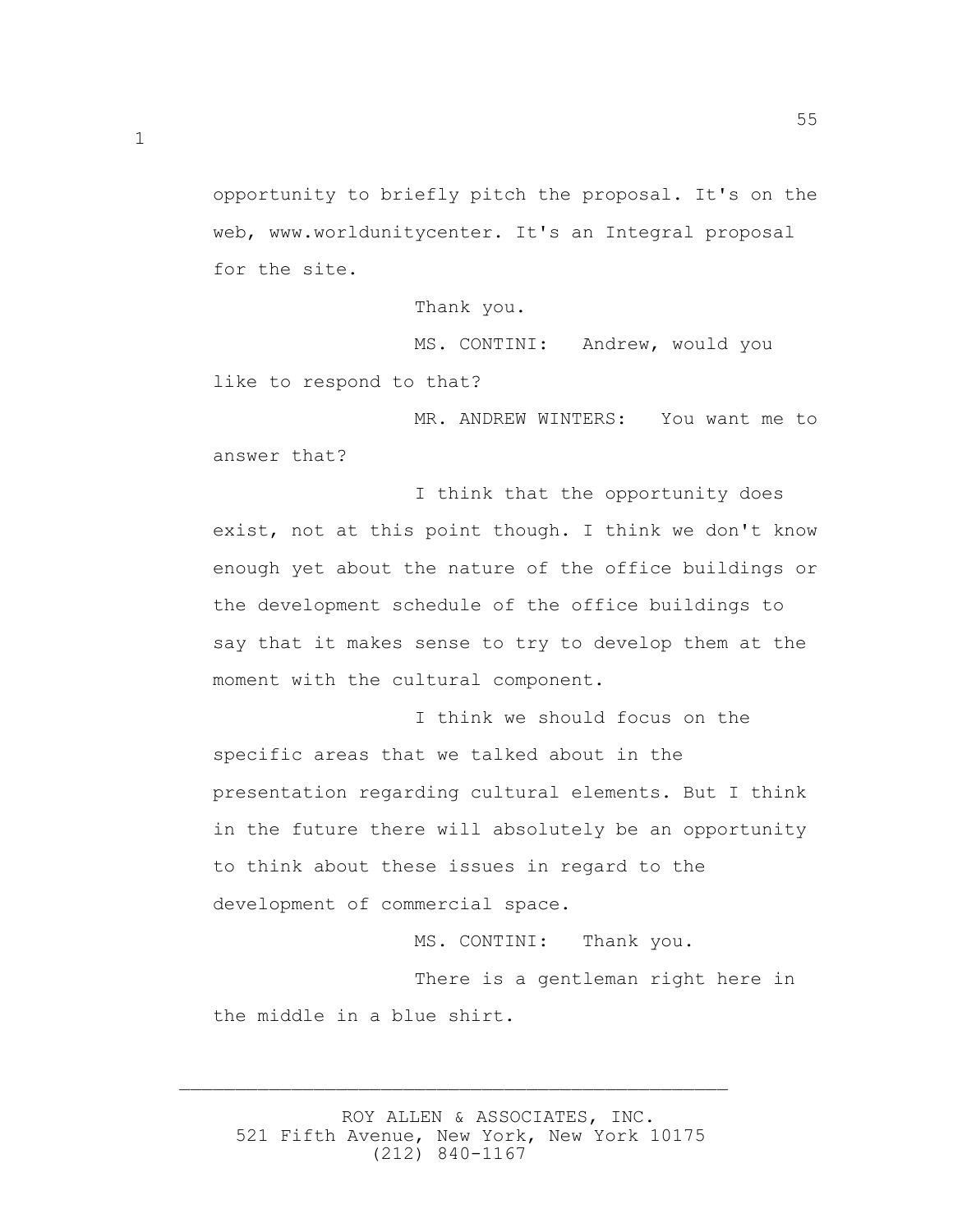MR. VIT KOREJS: Thank you.

56

 Vit Korejs of the Czechoslovakia American Marionette Theatre.

 MS. CONTINI: Do you need him to say that again, Roy?

 MR. SELENSKE: It was the Marionette Theatre. I'll get your name from the list.

MR. VIT KOREJS: Vit Korejs.

 There's a question here about the estimated budget of the facility of the program and how should organizations figure out what rental costs should be. Should it be an estimate of what we would like to pay --

(Laughter.)

MR. VIT KOREJS: -- and if some organization will project \$2.00 per square foot or would like to have a space for free, will that get a lower priority?

(Laughter.)

 MS. CONTINI: I don't think we asked that question, did we? I don't think so. MR. VIT KOREJS: Overall budget. MS. CONTINI: This is an overall

 ROY ALLEN & ASSOCIATES, INC. 521 Fifth Avenue, New York, New York 10175 (212) 840-1167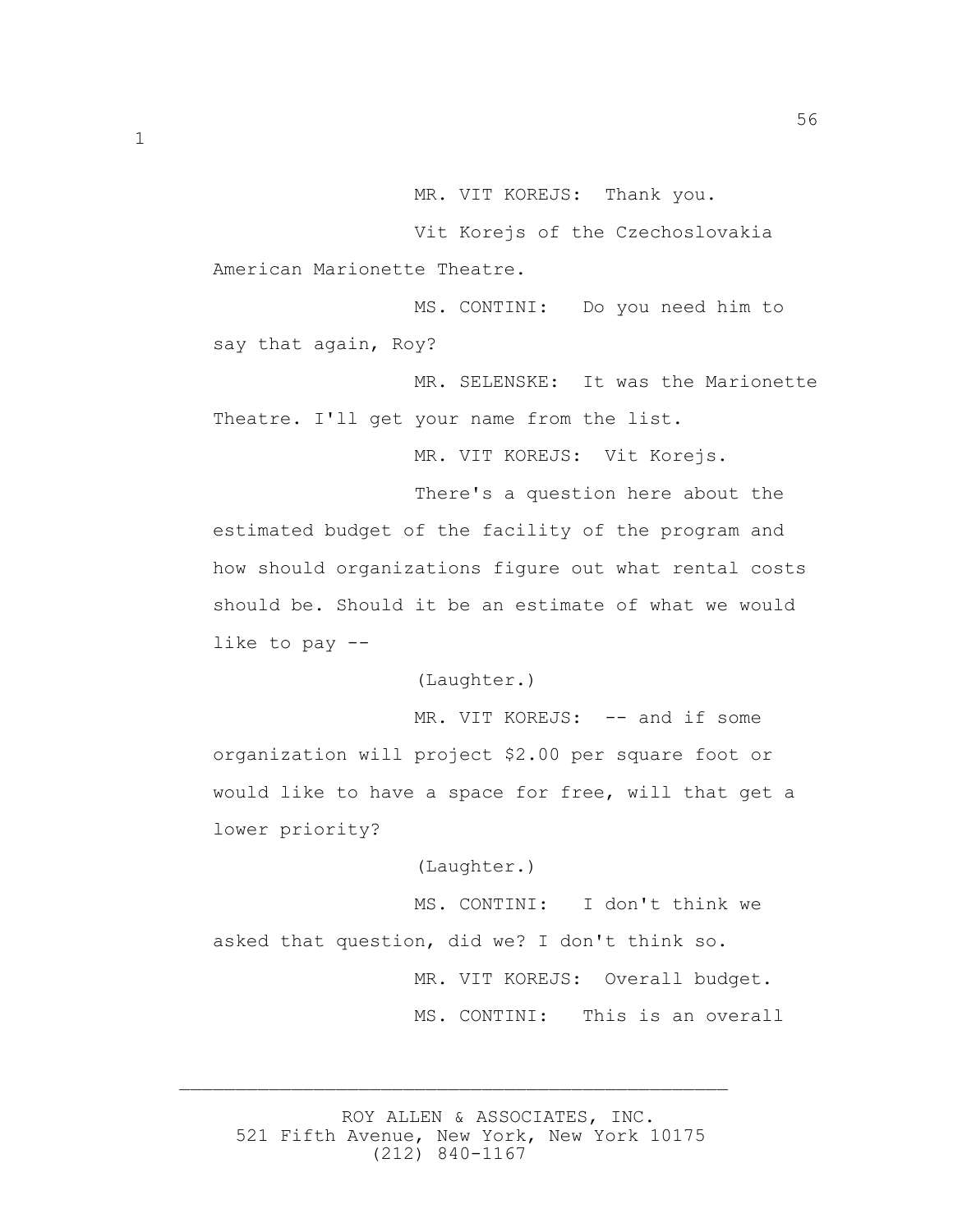budget, yes, for your particular proposal, for realizing your program.

57

 PRESIDENT KEVIN RAMPE: We also included, if you look at page seven, it says respondents need not include items relating to costs associated with the acquisition or lease of the land. So I think that -- I think with all of these questions, you should try to provide us with as much information as possible. And if you're having a lot of difficulty providing a certain piece of information, you can go forward without it. It's not

 So it's really a matter of making best efforts and going as far as possible.

that we need every single piece of information.

 MS. CONTINI: There's a gentleman here in the white shirt.

 MR. BOB GEORGE: Bob George, Archive of Contemporary Music.

 To follow up, are there any guidelines at all for square footage and maintenance? I imagine there are security costs and things will be very high at the site. There will be a lot of costs associated which I would have to give to my board and

 ROY ALLEN & ASSOCIATES, INC. 521 Fifth Avenue, New York, New York 10175 (212) 840-1167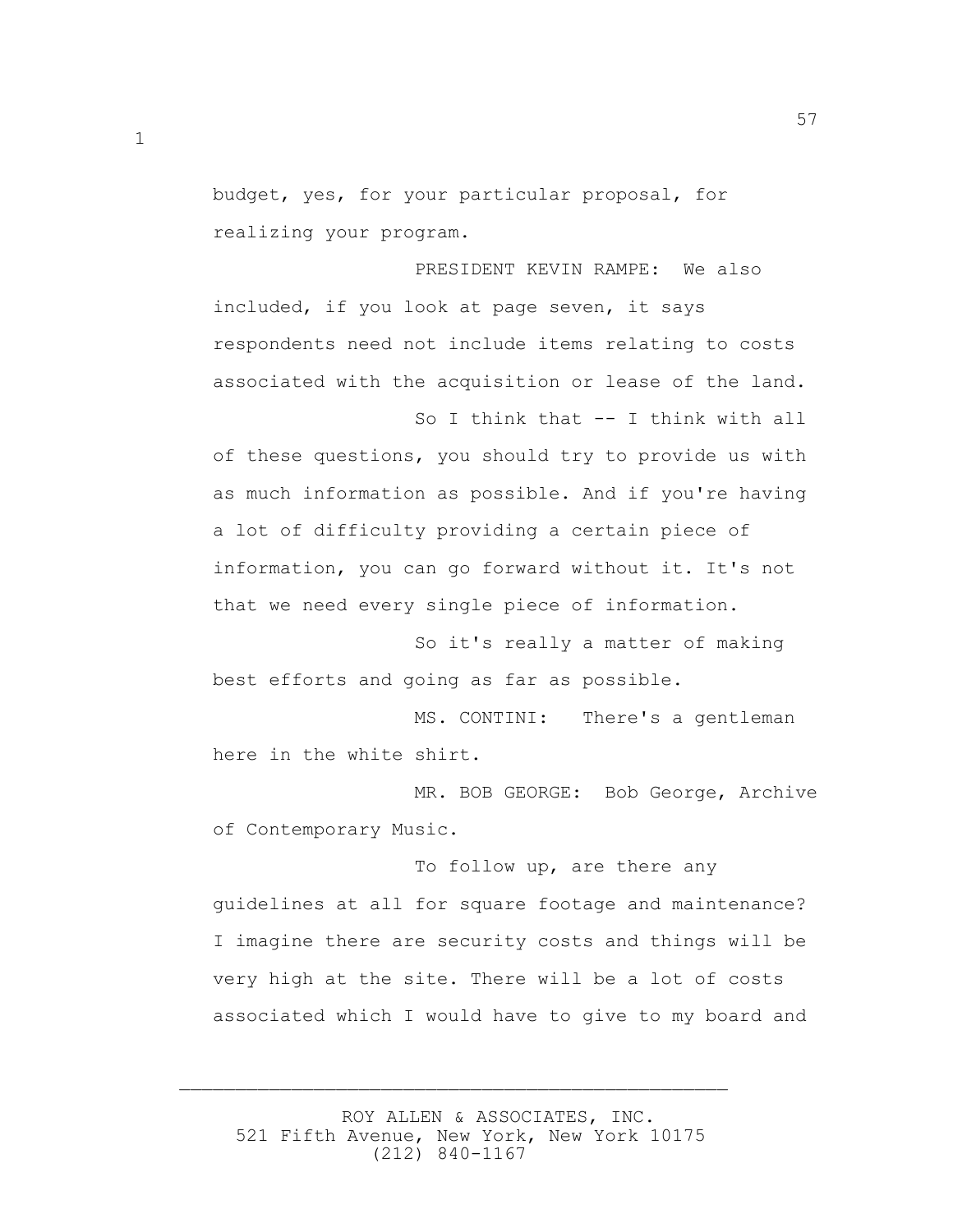say. I mean it doesn't seem like we could use regular figures for a normal building in Lower Manhattan to figure out whether we should even apply.

 Are there any guidelines at all for both the cost of renovation, what costs really will be incurred by the institution and what the cost of maintenance will be?

MS. CONTINI: Kate will respond.

 COMM. KATE LEVIN: I just want to stress that at this point in the process, again, it's not an RFP. It's about ideas. And, you know, we acknowledge we are trying to do several things through this process at once. And for organizations that have highly refined proposals, we're happy to look at them. But we're also happy to receive ideas for programming. And it is partly dependent on what we receive that will help us determine what those parameters should be, what those parameters need to be.

 And then, of course, they'll be driven in part by what's pragmatically possible.

 So I would urge respondents, of course, to be responsive to your boards, of course to be fiscally prudent. But this is not again an RFP

 ROY ALLEN & ASSOCIATES, INC. 521 Fifth Avenue, New York, New York 10175 (212) 840-1167

 $\overline{\phantom{a}}$  , and the contract of the contract of the contract of the contract of the contract of the contract of the contract of the contract of the contract of the contract of the contract of the contract of the contrac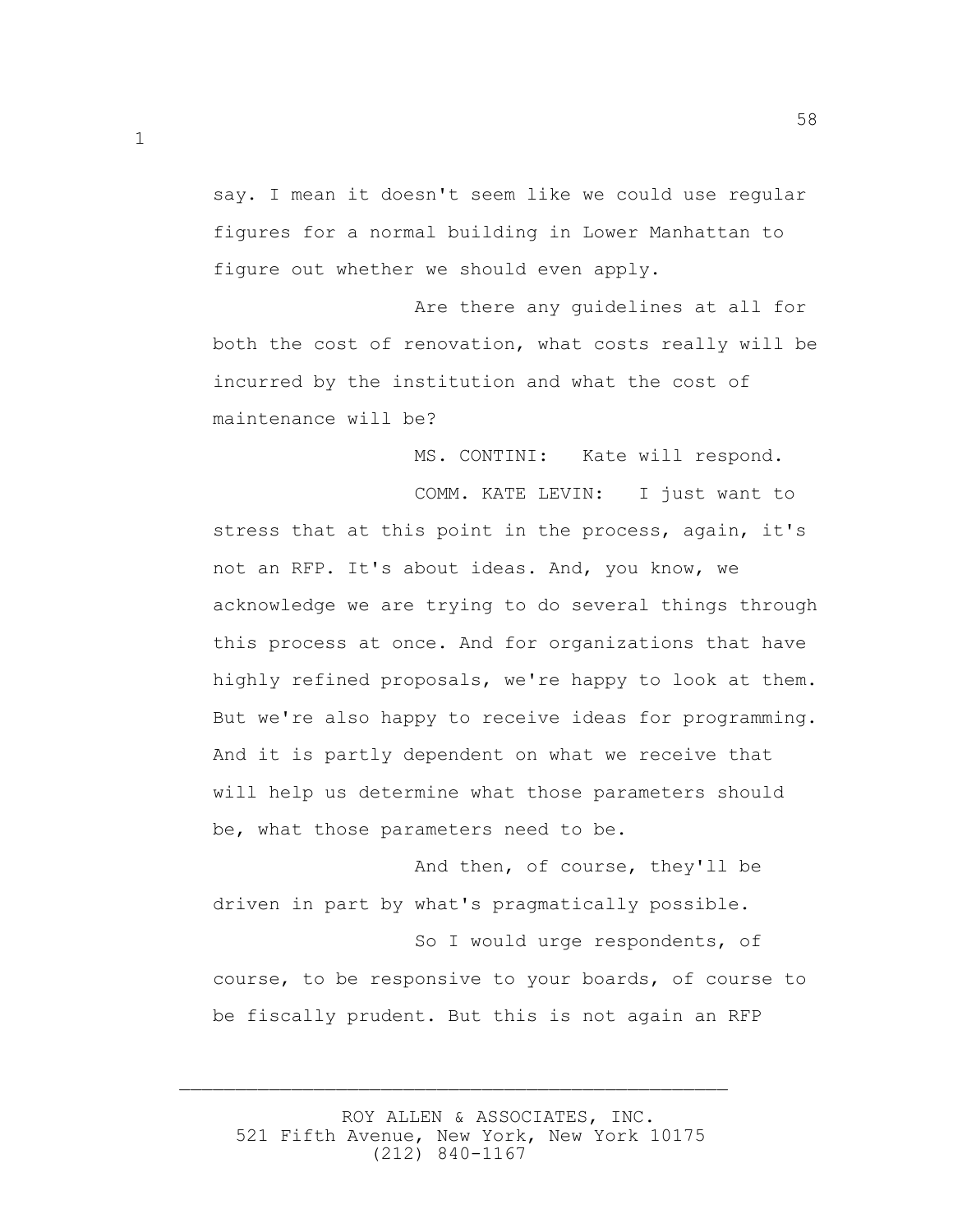process. You are not being asked to commit to anything.

 And we, in turn, are not committing anything to you. There's some roughed out square footage offered in the document and that's useful to give you some kind of framework.

59

 But it's as useful to us to hear from you about what you want and what you can afford at this point in the process. We may come back to the cultural community at a later point and say this is what we have to offer and this is our cost estimates.

 But right now we really encourage everybody to give us your best ideas and we will make that as reciprocal as possible as we refine the process.

MS. CONTINI: Ted.

 MR. TED BERGER: Ted Berger, the New York Foundation for the Arts.

 I'm interested in what the timetable is concerning the development of other parts of Lower Manhattan in relationship to the ICI, and is this the time where all good ideas ought to come in even though it may not be for the site itself but might work in

 ROY ALLEN & ASSOCIATES, INC. 521 Fifth Avenue, New York, New York 10175 (212) 840-1167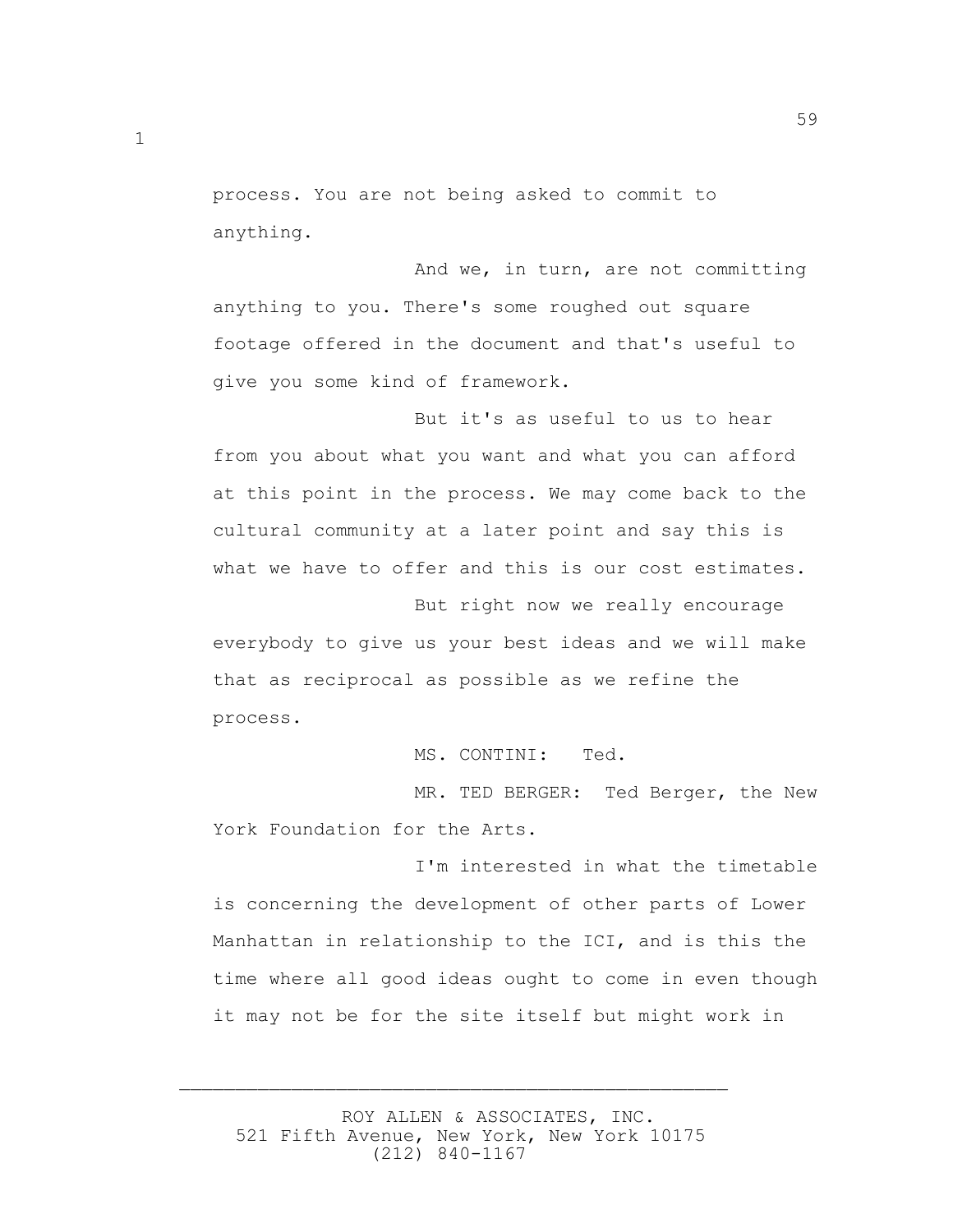other parts of Lower Manhattan.

 MS. CONTINI: We are actually asking you to submit ideas just for the World Trade Center site at this time.

 We will be putting out new guidelines on the rest of Lower Manhattan, opportunities in the future, but it's not appropriate at this time.

 Let me come down here right in the front.

> MS. KEVIN JOGAN: Hi! I'm Kevin Jogan, El Museo del

Barrio.

 You asked for our potential contribution to the economic development of Lower Manhattan. Are there assumptions about demographics that we should be using universally?

 MS. CONTINI: I don't think so. MS. KEVIN JOGAN: Or it's up to each one of us -- MS. CONTINI: No. MS. KEVIN JOGAN: -- to develop

them?

 ROY ALLEN & ASSOCIATES, INC. 521 Fifth Avenue, New York, New York 10175 (212) 840-1167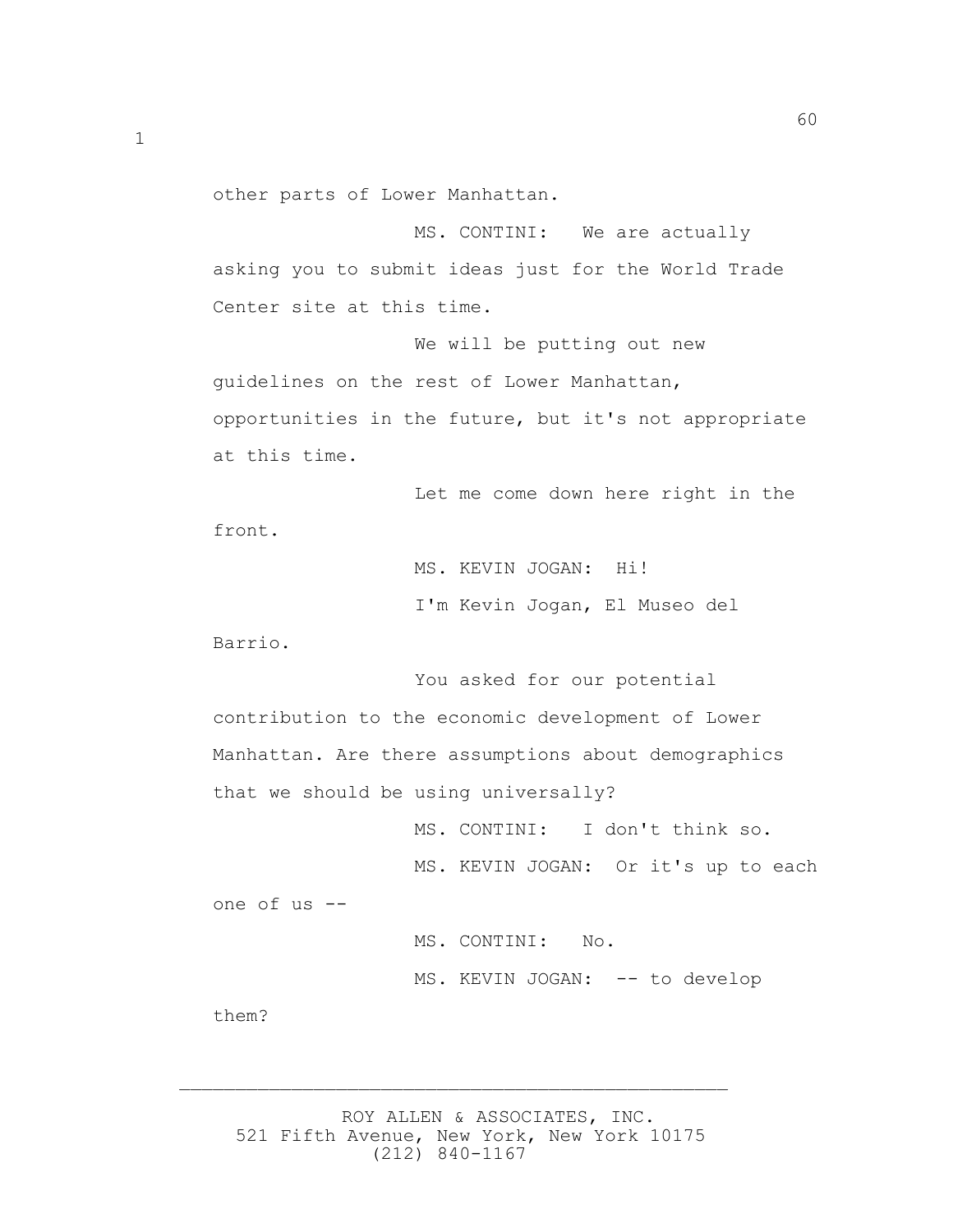MS. CONTINI: We do not -- you need to tell us what you think is the best in that regard. We don't have any assumptions here.

MS. KEVIN JOGAN: Okay.

MS. CONTINI: Can somebody -- way in the back, their hand is up, in a black shirt.

MS. SUZANNE WASSERMAN: Hi!

 I'm Suzanne Wasserman from the Gotham Center for New York City History.

 Would it be an appropriate time to submit a proposal for a permanent exhibition say on the 400-year history of New York City as opposed to an institution?

 MS. CONTINI: Kate, do you want to respond?

 COMM. KATE LEVIN: Yes. I mean, again, I would say that falls under the notion of programming ideas. An organization may not itself wish to be a permanent tenant of the site but may have terrific ideas to offer us about the direction that you think the site should take.

 So having said that, to the extent, again, that you can provide what you think the

 ROY ALLEN & ASSOCIATES, INC. 521 Fifth Avenue, New York, New York 10175 (212) 840-1167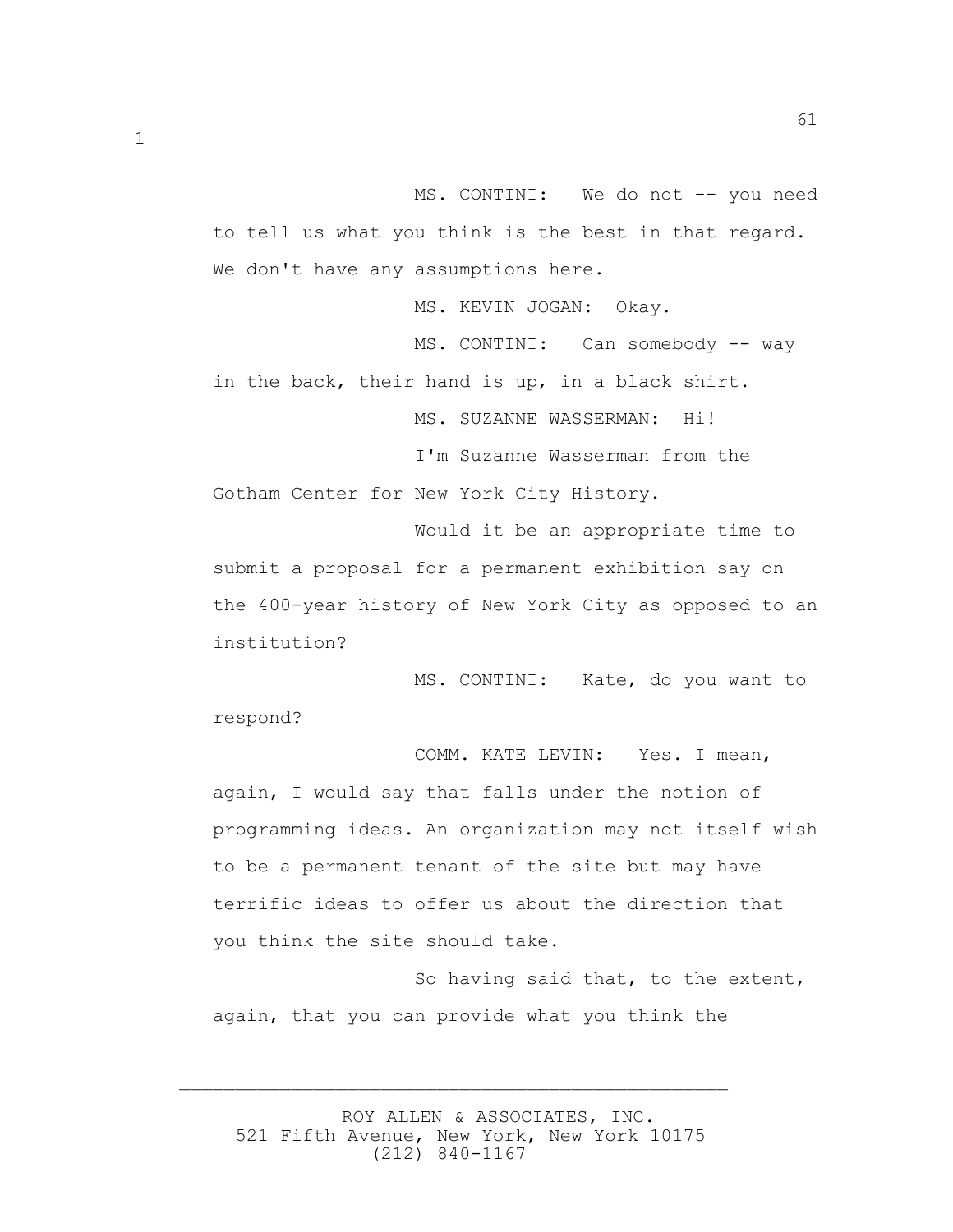infrastructure needs and any costs you can associate with such programming, that would make the proposal that much more vivid and useful to us.

 But if, you know, that's an idea for the site, you know, absolutely include it at this time.

 MS. CONTINI: On this side, is there someone? Right there.

MS. HELEN REYNOLDS: Hi!

I'm Helen Reynolds, WNYC.

 I have just a quick question. Do you have any sense of the timeline for the site, for the construction? Is it like five years out? Seven years out? Is there any sense of that at this time?

 MS. CONTINI: Andrew, would you respond, please.

 MR. ANDREW WINTERS: Yes. I can talk to that briefly.

 We have announced publicly that we would like to have the PATH station, the permanent PATH Terminal, up and running between 2006 and 2008.

 In order to make that happen and in order to accomplish the completion of the memorial in

 ROY ALLEN & ASSOCIATES, INC. 521 Fifth Avenue, New York, New York 10175 (212) 840-1167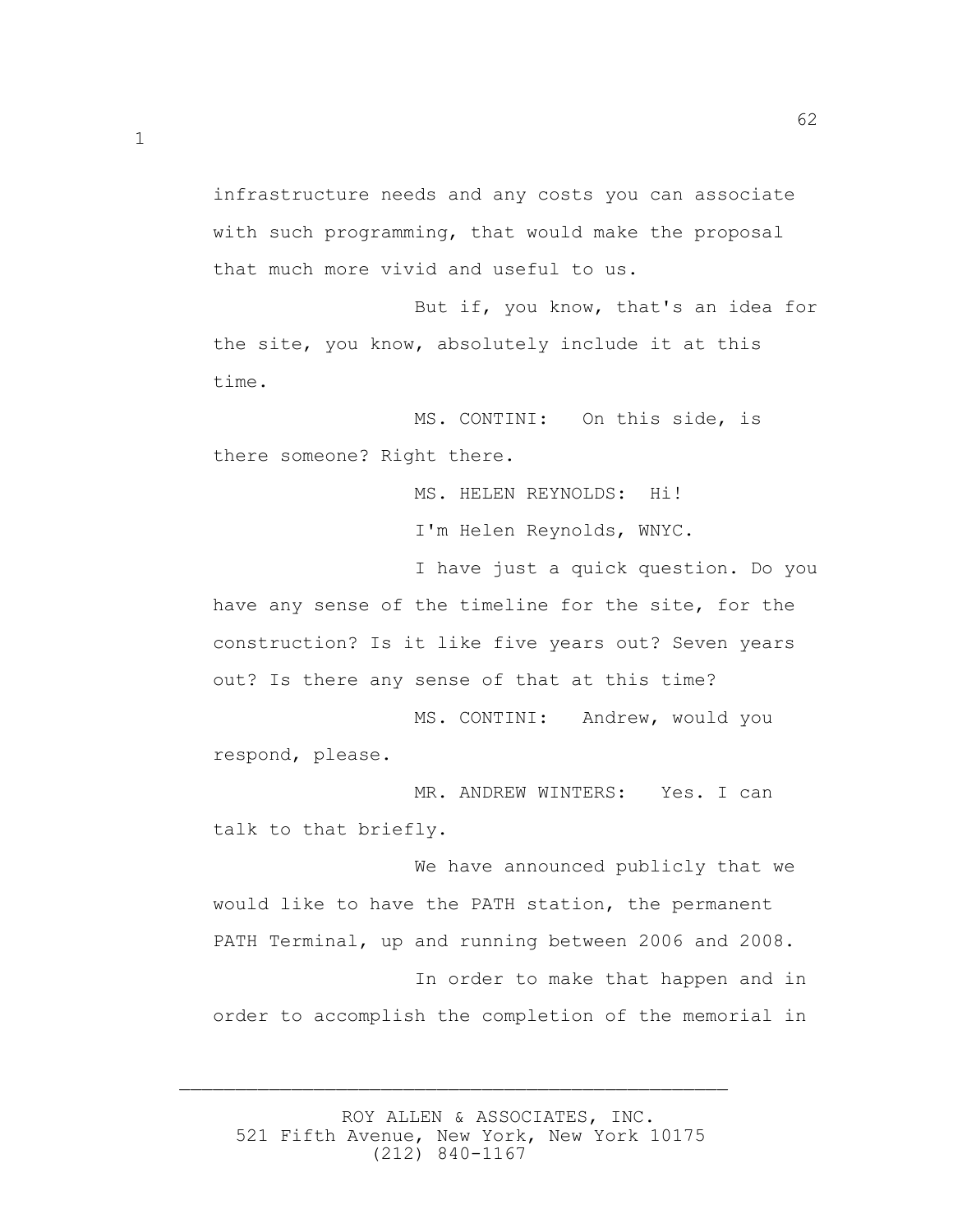that time frame as well, you have to begin from the bottom up, start at the bottom of the bathtub.

 And we think that the basic infrastructure can be put in by 2006 and that the site can be made ready for the memorial, have the trains running. And at that point we would begin to develop the physical buildings of the cultural components.

 MS. CONTINI: Does that answer your question? Okay.

 There's a gentleman here right up in the front, Angela.

MR. ROBERT LEE: Hello!

 I'm Robert Lee. I'm with the Asian American Arts Center in Chinatown.

 A gentleman earlier mentioned about providing a place for emerging artists.

 I would like to extend that idea in looking at the resources of New York City. And as one organization, there are hundreds of diverse community arts organizations throughout the City.

 You're talking about ideas and so I thought I ought to mention that, not something necessarily for my organization, but to tie in all of

 ROY ALLEN & ASSOCIATES, INC. 521 Fifth Avenue, New York, New York 10175 (212) 840-1167

 $\overline{\phantom{a}}$  , and the contract of the contract of the contract of the contract of the contract of the contract of the contract of the contract of the contract of the contract of the contract of the contract of the contrac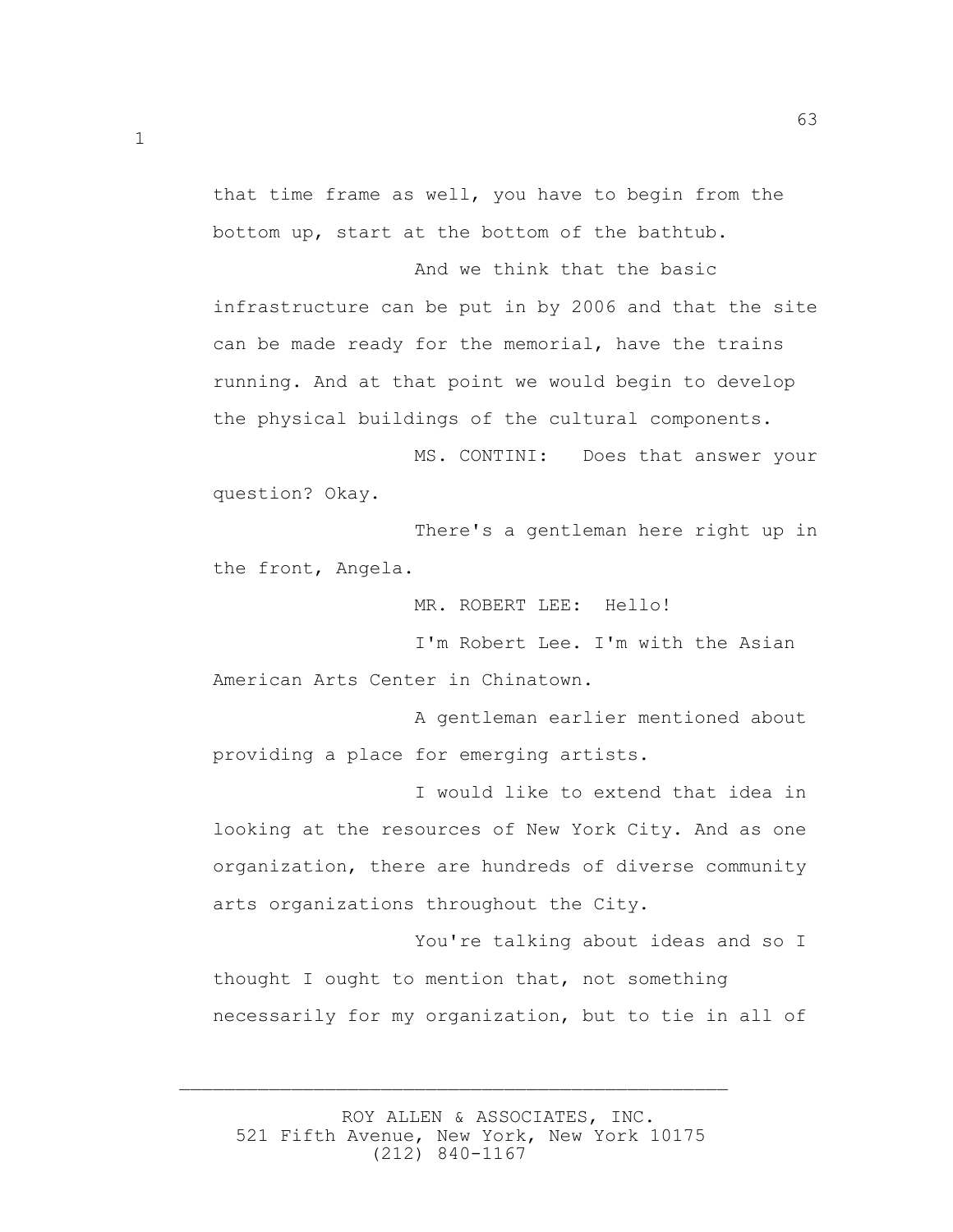the community diverse organizations throughout the City, I thought it would be appropriate for an institution to be established at the World Trade Center site that would act as a hub to bring all of the diverse people, partly in recognition of those who perished there, throughout the City.

 I think it would be an opportunity to unite the City as it has not been united in the past and to recognize that all of the diverse people of the world are involved in this location.

 I would think that this would be a place where different people living in the same City can at last get to meet and know each other.

MS. CONTINI: Thank you, sir.

 It would be really wonderful if you would submit your idea to us so that we have it recorded. That would be great.

Right up here.

MR. SEAN CULLEN: Hi!

Sean Cullen, American National

Theatre.

 Just wanting to know what the timetable would be as far as the review of the ICI.

 ROY ALLEN & ASSOCIATES, INC. 521 Fifth Avenue, New York, New York 10175 (212) 840-1167

 $\overline{\phantom{a}}$  , and the contract of the contract of the contract of the contract of the contract of the contract of the contract of the contract of the contract of the contract of the contract of the contract of the contrac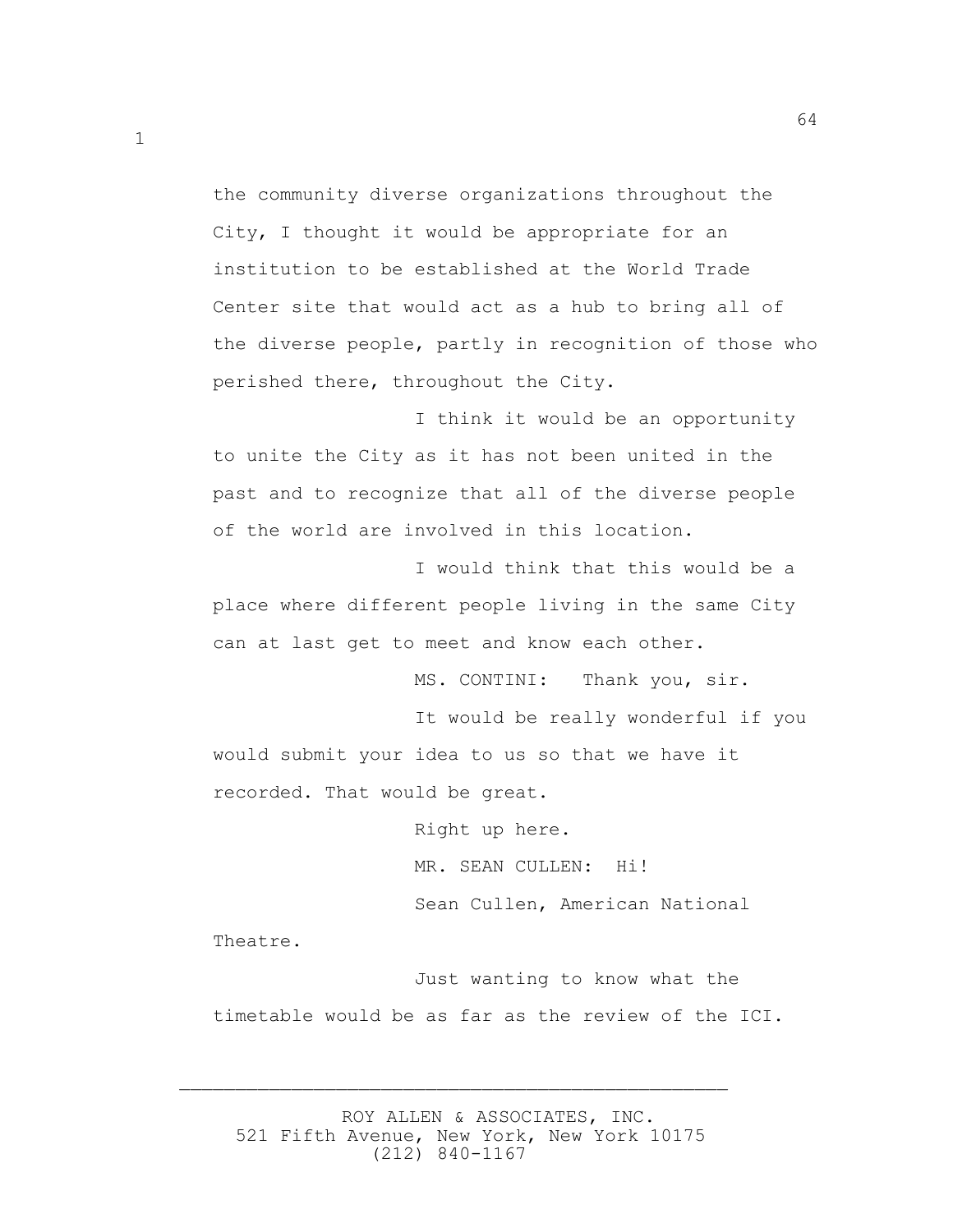Two months? Six months?

 MS. CONTINI: We are going to be reviewing it, starting reviewing in the fall.

 Our first priority is to select our memorial for the site, and then we will start reviewing the proposals.

 And sometime by the beginning of the year we shall have some more information and decisions being made.

This gentleman right here.

MR. GERRY GURLAND: Yes. Gerry

Gurland again.

A quick question.

MR. SELENSKE: I'm sorry. What was

your name?

MR. GERRY GURLAND: Gerry Gurland.

Will the transcript of this meeting

be posted on your website?

MS. CONTINI: We will be posting

all of the frequently asked questions on to the website for this meeting so that other people who are logging in will be able to know. And that will happen around August 15th.

 ROY ALLEN & ASSOCIATES, INC. 521 Fifth Avenue, New York, New York 10175 (212) 840-1167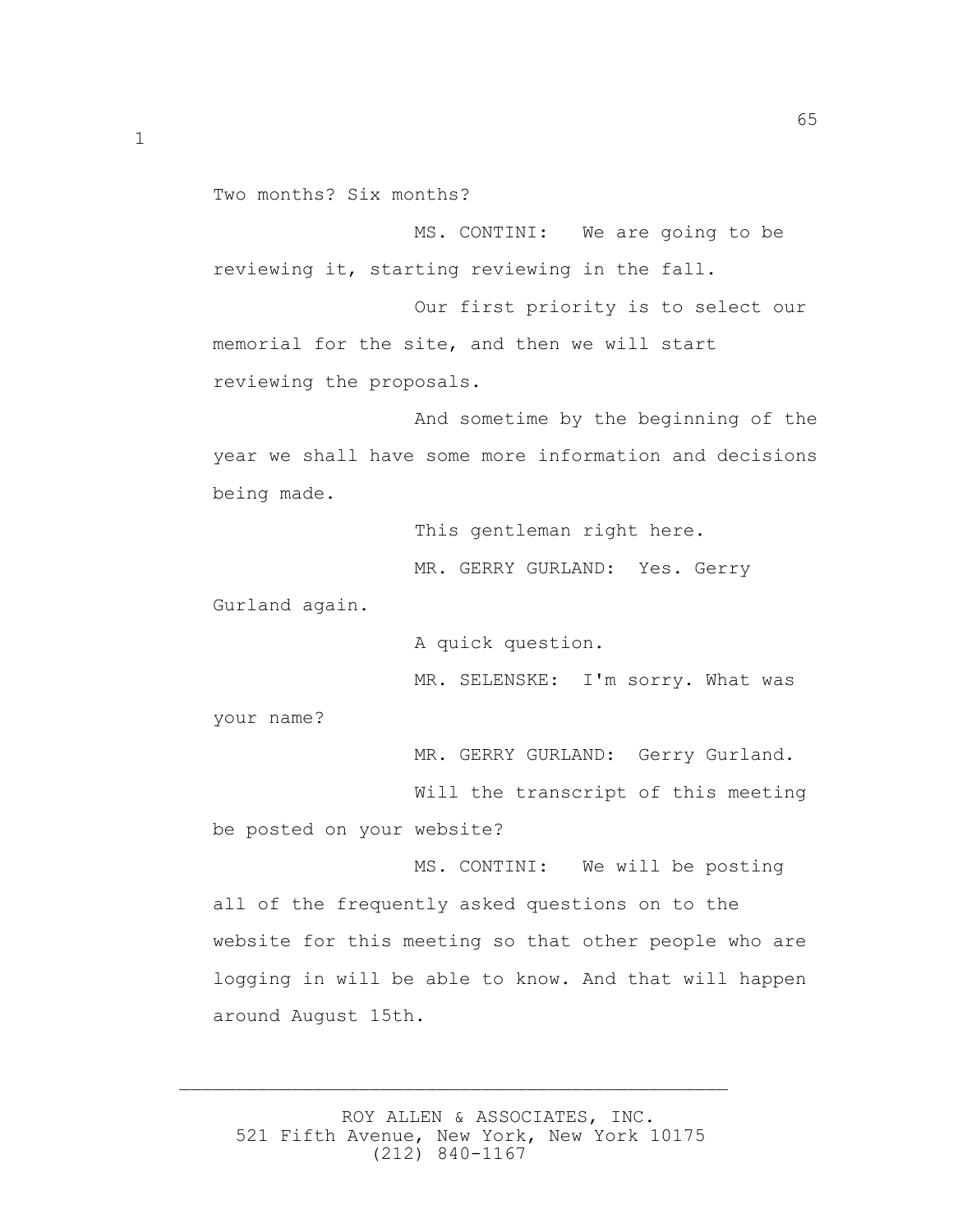There was a gentleman over here on this side with a gray shirt.

MR. MICHAEL DORF: Hi!

Michael Dorf from the Knitting

Factory.

Two questions.

 Is there a targeted public assembly capacity being considered for the public space, for the outdoor public space, especially given the memorial issues?

> MS. CONTINI: Andrew. MR. ANDREW WINTERS: No.

 I think the number of people who - the capacity of that space would be dependent upon the design of the space. I think that -- and we're simply not at the point where we could say what that is.

 MR. MICHAEL DORF: Is there a range, 10,000, 15,000, 20,000?

MR. ANDREW WINTERS: It's too hard to say right now.

 MR. MICHAEL DORF: The second question is, is there -- if an organization submits an answer to the Invitation, does it exclude them from

 ROY ALLEN & ASSOCIATES, INC. 521 Fifth Avenue, New York, New York 10175 (212) 840-1167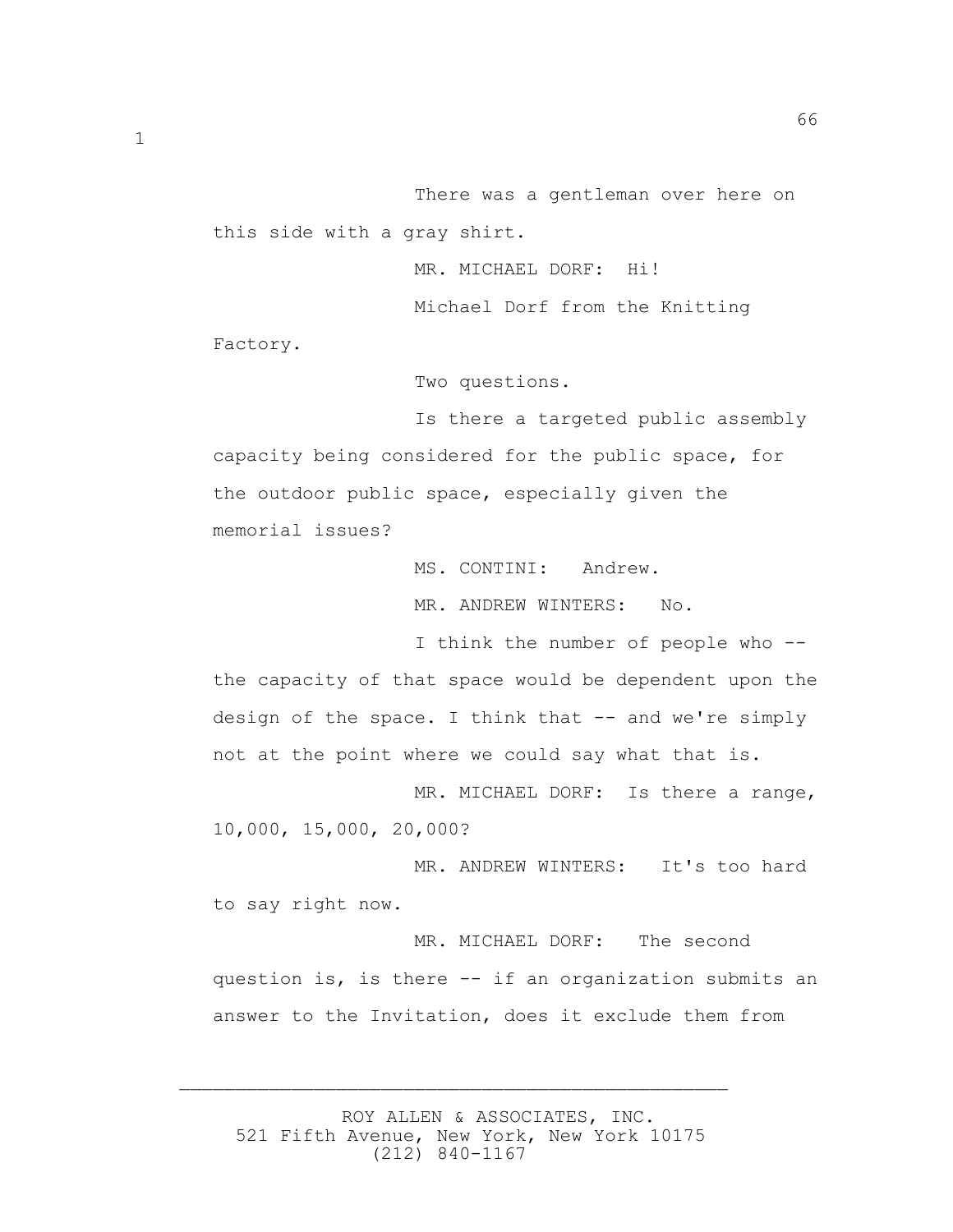submitting proposals for something in the short-term for outside of the site?

> MS. CONTINI: No, it does not. In the back row at the very top. MS. ALEXANDRA CONLEY: Hi! My name is Alexandra Conley from

67

Soho Rep Theatre.

 I just want to reemphasize about small downtown groups again. It has been reechoed, this statement, we've been around since 1975. And like a lot of other small organizations, we feel that we feed the large organizations.

 And, quite honestly, we are located in TriBeCa and there's pretty much an expiration date eventually on how long we will be able to afford staying in the downtown area before we are priced out of Downtown Manhattan.

 So, you know, I think that some of the organizations have built up and lent to the economic vitality of Downtown and we don't want to be eventually pushed out and priced out because of real estate.

Furthermore, after the ICI is

 ROY ALLEN & ASSOCIATES, INC. 521 Fifth Avenue, New York, New York 10175 (212) 840-1167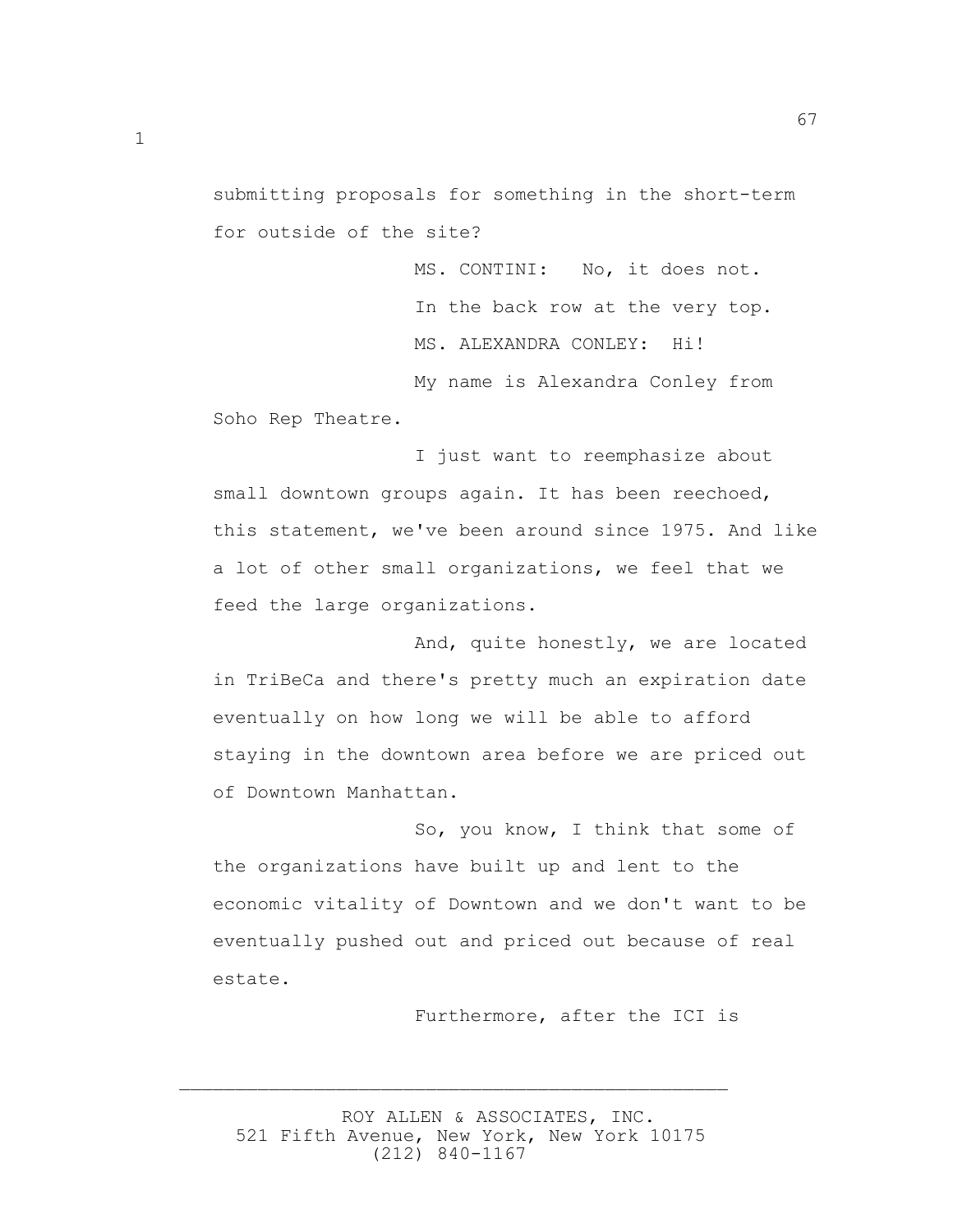submitted, will there definitely be a RFP request if you are one of those organizations considered? And who is the entire panel that

68

will be looking at the ICI? Is it everyone here or is there more people?

 MS. CONTINI: The answer to your first question is, the ICI is - right now we're only in the beginning stages. We may go to an RFP process, we may not. We won't know that until after we really look at everything.

 And we are in the process of working with the State Arts Council and the Department of Cultural Affairs on the process of looking at all of those. But they will be involved in it. And we can't tell you how many and who at this point is on the decisionmaking.

 There's someone right on this next row, Sharon, in front of the person who just spoke.

 MS. LENORE VON STEIN: Yes. Hi! Just a quick question.

 Lenore Von Stein, 1687 again. Just before you said that you were going to post the most frequently asked questions on

 ROY ALLEN & ASSOCIATES, INC. 521 Fifth Avenue, New York, New York 10175 (212) 840-1167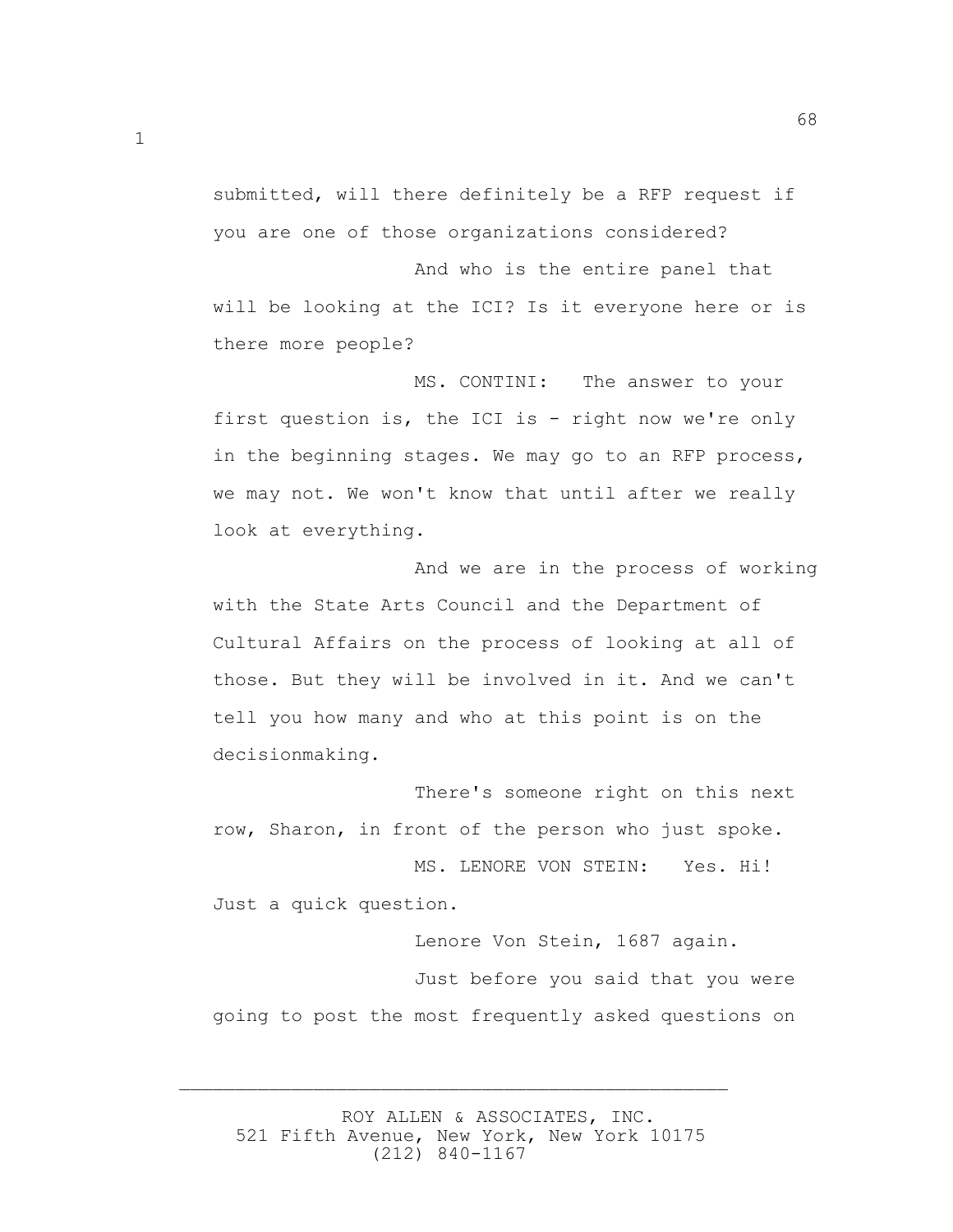your website. I urge you to post all the questions on your website, not just the most frequently asked questions.

 MS. CONTINI: We will post all the questions. But sometimes some of the questions are repetitive. So what I meant by that was that if somebody has asked the same question already to us, we will only answer it once, we won't answer it two or three times in different ways.

> Yes, right here in the pink. MS. YAEL REINHARZ: Hi! I'm Yael Reinharz from Creative

Time.

 I wanted to know if intermediary spaces are going to be available or spaces as they are being built or before they are built will be available to cultural institutions.

MS. CONTINI: Go ahead, Richard.

 MR. RICHARD SCHWARTZ: I would certainly think so.

 The types of things Creative Time does I think would be perfect here during the interim period. There's going to be a lot of time when the

 ROY ALLEN & ASSOCIATES, INC. 521 Fifth Avenue, New York, New York 10175 (212) 840-1167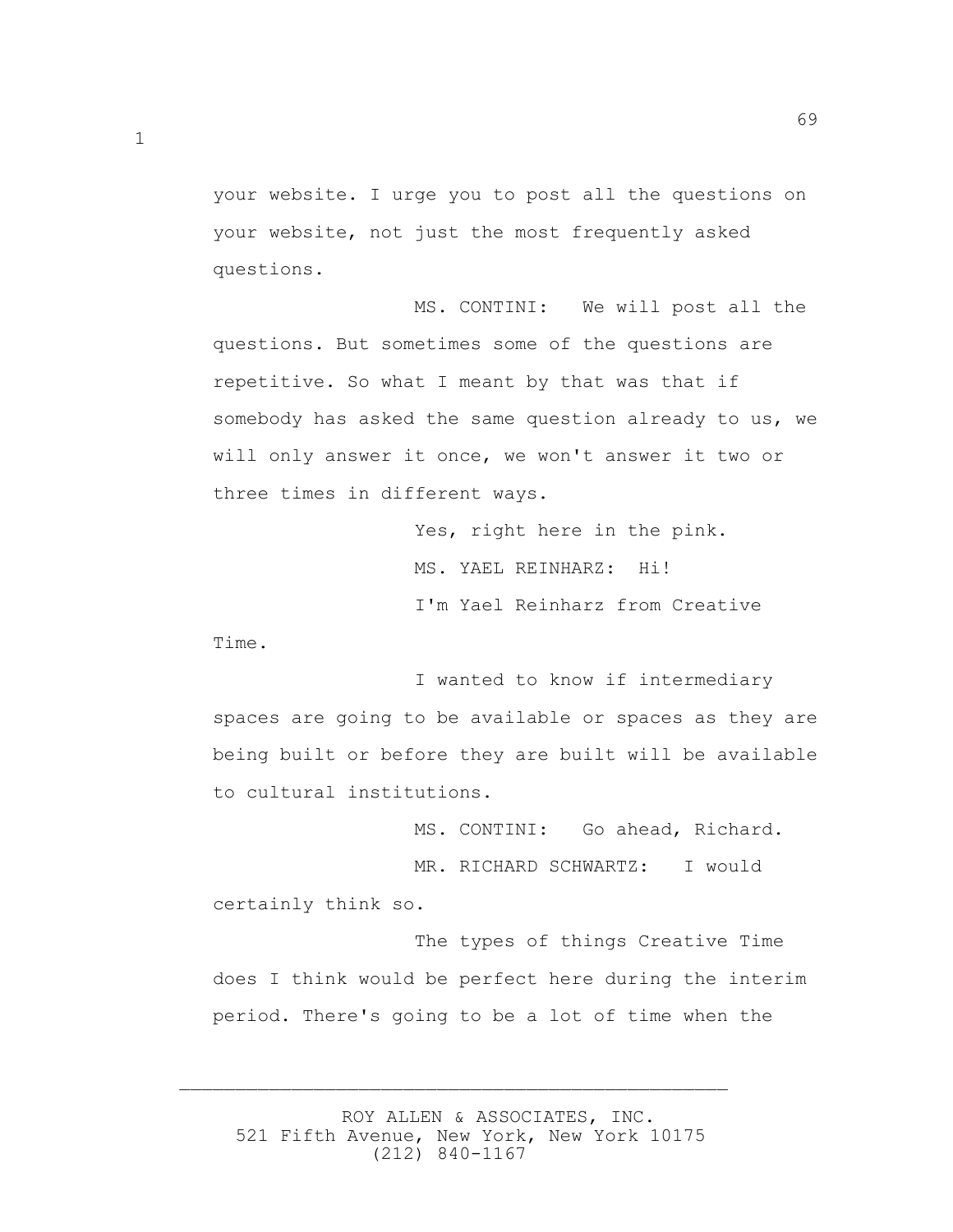project is underway.

 It would -- it's not part of this particular proposal, but I think it would be welcome. MS. CONTINI: If you have a proposal or an idea for a specific program, we want to hear about it.

Yes.

MS. SUSAN BRENDER: Hi!

 I'm Susan Brender from the Isadora Duncan Dance Foundation.

 I was just wondering if there are funds being put aside for smaller institutions at this point, sort of accumulating for help and assistance when the time comes for small institutions like ours to be able to have a foot in the door.

 MS. CONTINI: Kevin, do you want to answer?

 PRESIDENT KEVIN RAMPE: Right now we're going through, I mentioned before, the neighborhood outreach workshops. And we're going through the process in coordination with the City and the State of determining how we are going to allocate the remaining funds.

 ROY ALLEN & ASSOCIATES, INC. 521 Fifth Avenue, New York, New York 10175 (212) 840-1167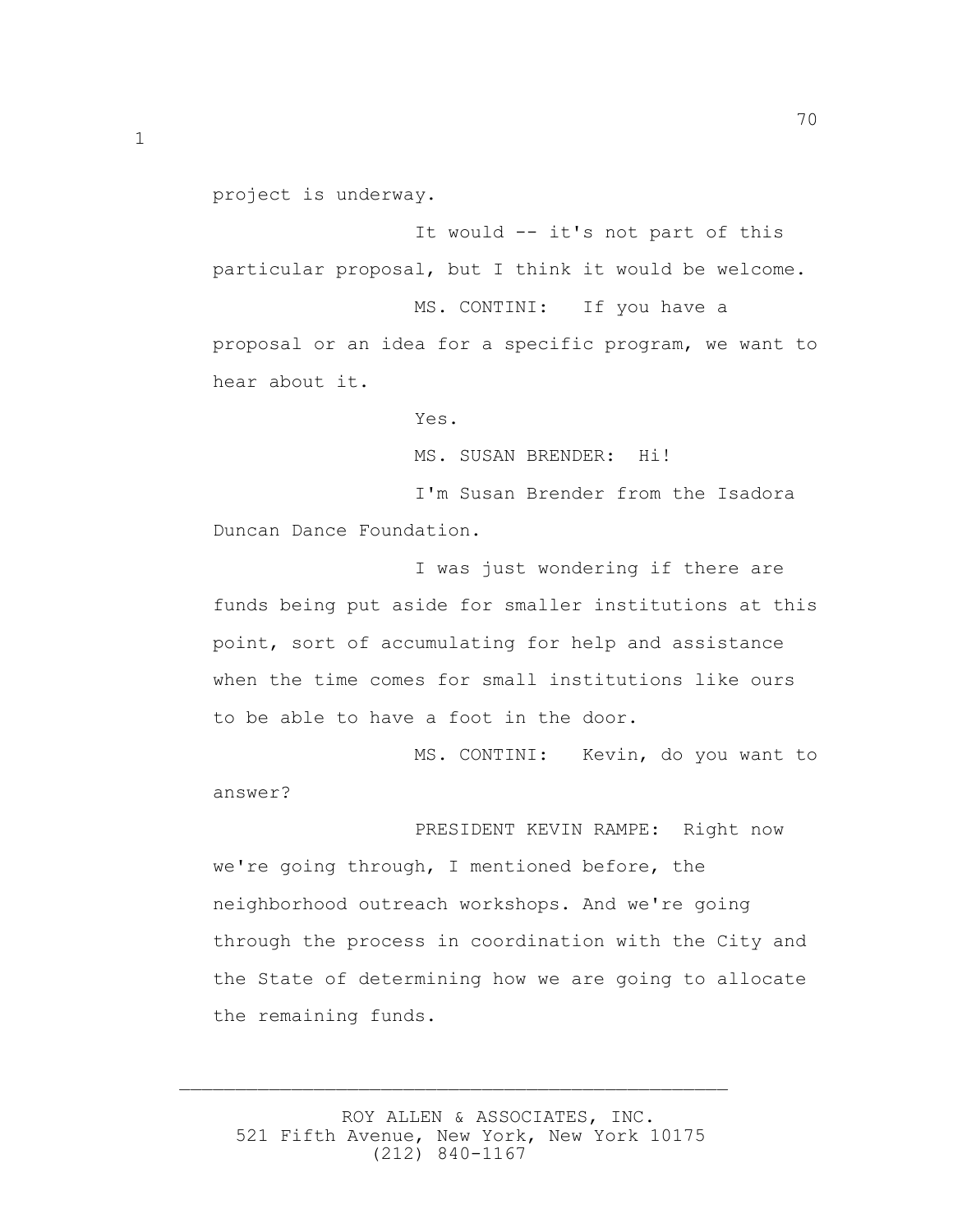And that's -- we've made no determination as to how those funds will be allocated. We'll have announcements as we move into the fall in terms of how the funds will be allocated.

 MS. CONTINI: Up here right in the front.

 MS. MIMI STERN-WOLFE: I'm Mimi Stern-Wolfe from Downtown Music Productions.

 And my question has to do with orchestral programs that we've been doing for young people over a lot of years.

 And I understand that there are other orchestras in New York as well, much more wellknown organizations than Downtown Chamber Orchestra.

 I just want to put -- just put forth to the committee that this is something that we have been interested in doing and passionate about doing for some time and we hope that the new sites will really consider programs for young people in a selective and an ongoing manner.

Thank you.

 MS. CONTINI: Thank you. And please submit an idea about your

 ROY ALLEN & ASSOCIATES, INC. 521 Fifth Avenue, New York, New York 10175 (212) 840-1167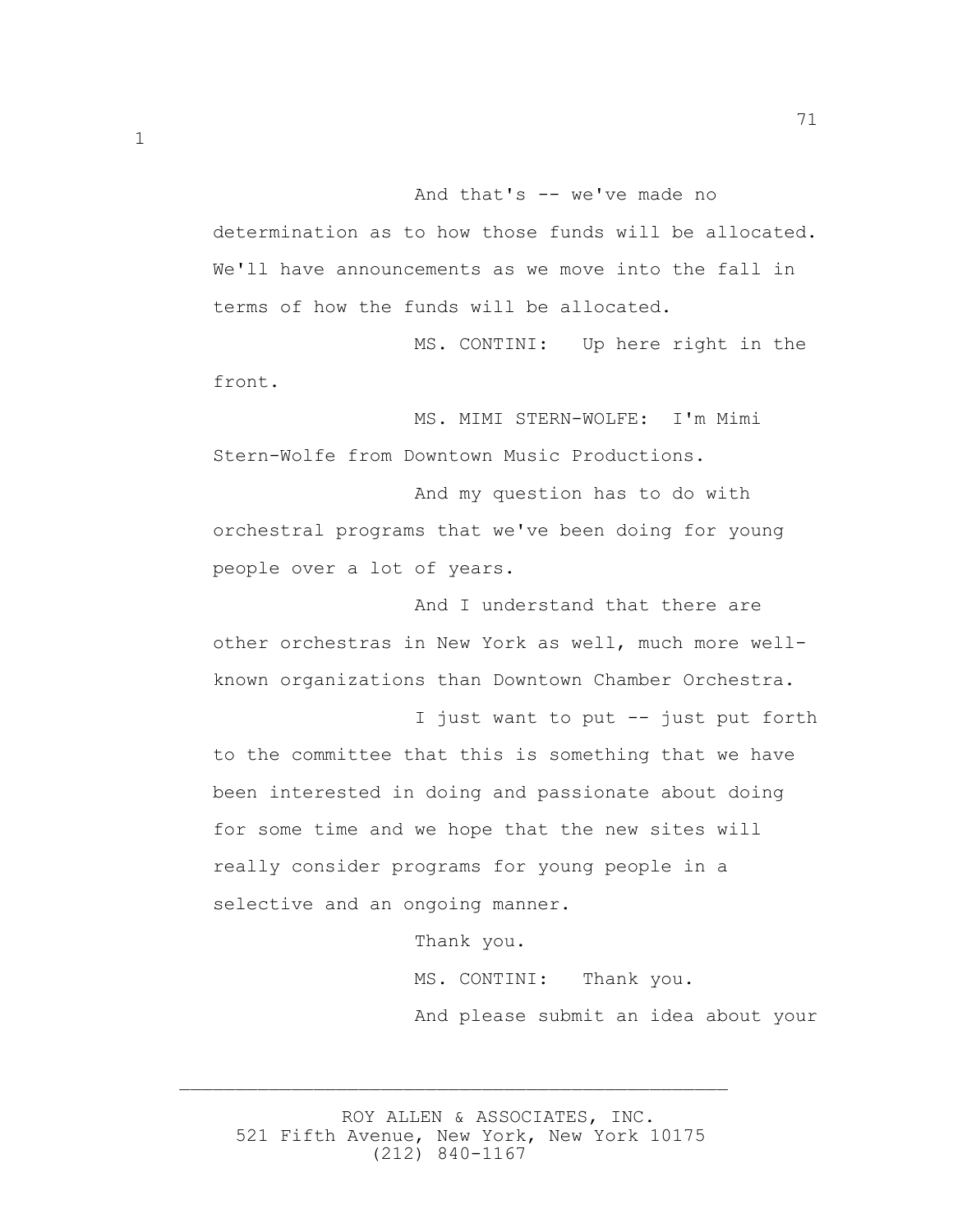feelings about how that can be done. We would appreciate that.

 Are there any other questions? Right up here. I'm sorry. I can't see way in the back.

72

MR. TERRY O'REILLY: Hi!

 I'm Terry O'Reilly from Mabou Mines Theatre Company.

And I have a question about  $-$ - this seems to be a very evolutionary process. We'll be feeding you with ideas, the ideas will come back to us. Is there any seed money for us to engage in fully realizing our proposals to bring on architects to actually make really more detailed proposals?

 It can end up being an expensive process for us, and for us to do it right, if we make -- become finalists, is there money available for that?

 MS. CONTINI: At this point there is not in this stage.

 In the ICI stage we are asking you, again, just for ideas and to present whatever you feel

 ROY ALLEN & ASSOCIATES, INC. 521 Fifth Avenue, New York, New York 10175 (212) 840-1167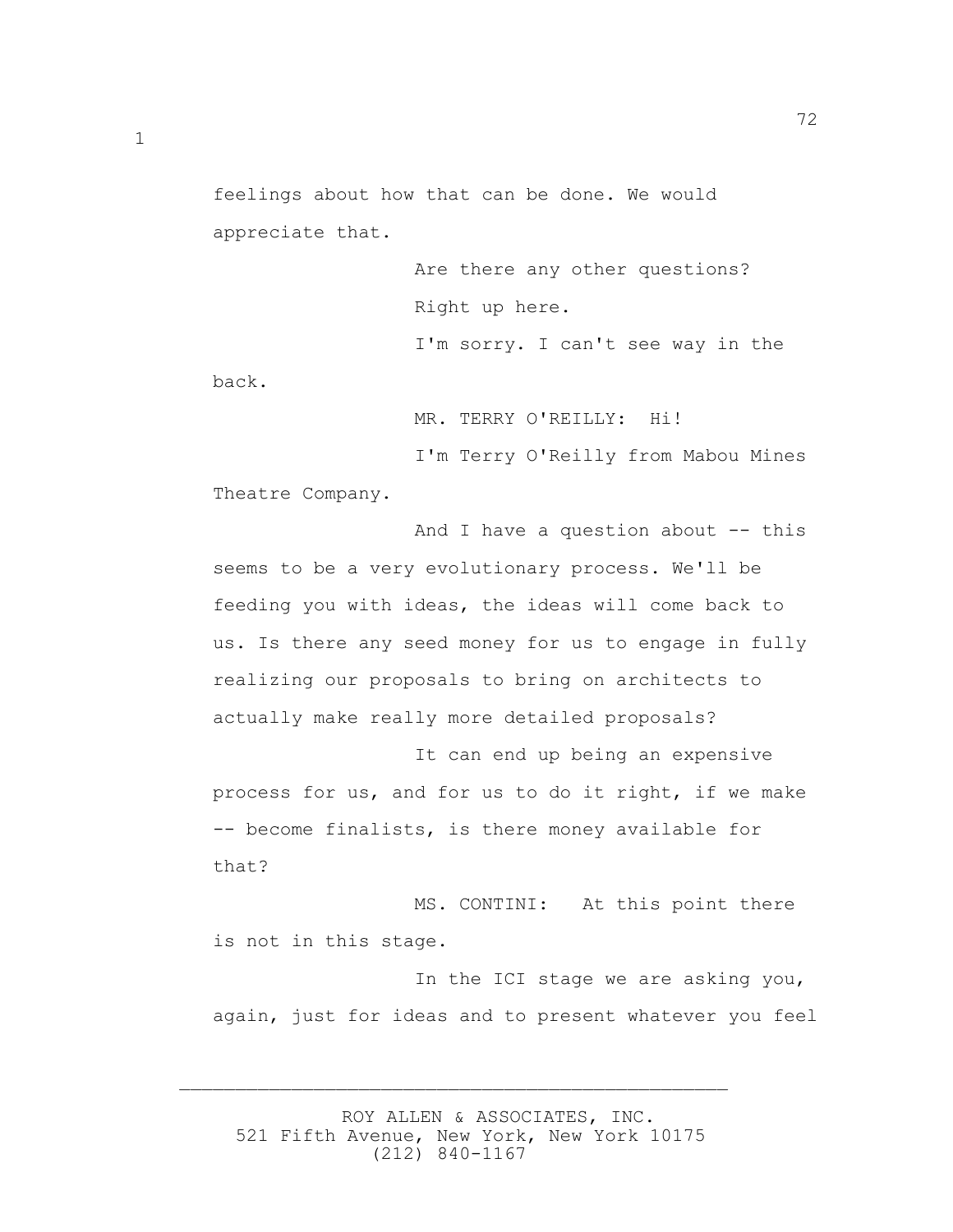is feasible at this time.

 In the next stage we will be considering a lot of those ideas. But nothing has been guaranteed at this point.

 MR. TERRY O'REILLY: Exactly. I'm sort of looking at the second step.

 MS. CONTINI: I think after we look at this, the first set of proposals, we'll be better able to determine how we will move forward on this.

 I understand -- I hear what you're saying.

MR. TERRY O'REILLY: Thank you.

 MS. ALISON HOWARD (phonetic): I'm Alison Howard, the Sports Museum.

 For an organization like ours which we plan to open within the next two years and we also plan to not be directly on the World Trade Center site itself, but Downtown, is there a process for us to submit some type of proposal or anything for an organization like ours that will be opening in a short time frame and not on the site but close to the site? MS. CONTINI: Kate, do you want to

respond to that?

 ROY ALLEN & ASSOCIATES, INC. 521 Fifth Avenue, New York, New York 10175 (212) 840-1167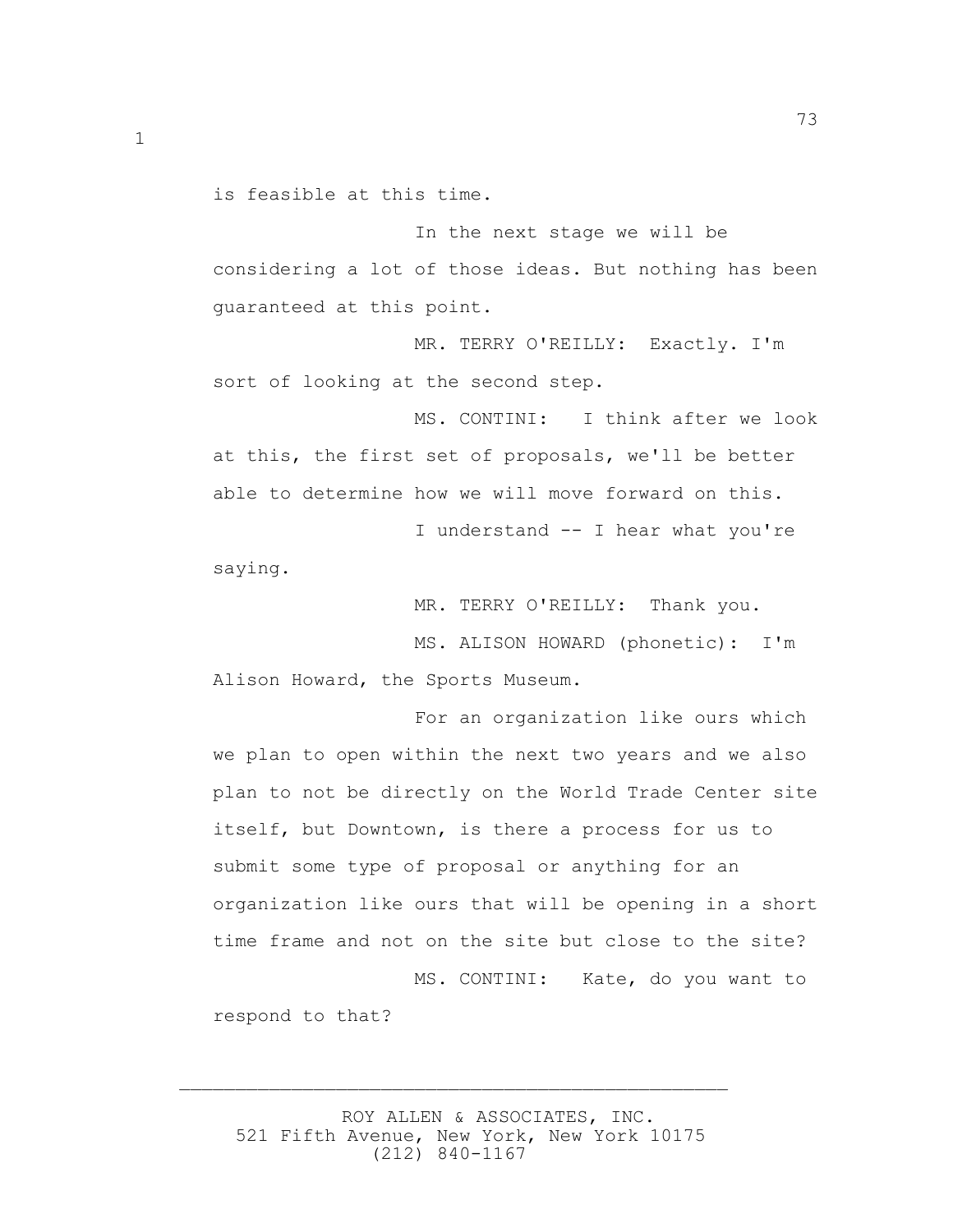COMM. KATE LEVIN: The ICI, again, is intended to solicit ideas for the World Trade Center site.

 As I tried to outline before, we are attempting to come up with a package of possibilities and incentives for the rest of Lower Manhattan. And as that clarifies, we will be doing our best to inform the cultural community. And yours is the kind of organization we would want to make sure that we contact at that time.

 But this process does not sound like it's relevant to what it is that you are trying to do. MS. CONTINI: Any other questions?

Did I miss anyone?

MR. TONY MARINELLI: Hi!

 Tony Marinelli from New York City Economic Development Corporation.

 Once you're done with this process, are there any plans to either publish on your website or elsewhere the companies and the ideas that you have gotten up to that point?

 If you are not going to consider certain companies, maybe there are other agencies that

 ROY ALLEN & ASSOCIATES, INC. 521 Fifth Avenue, New York, New York 10175 (212) 840-1167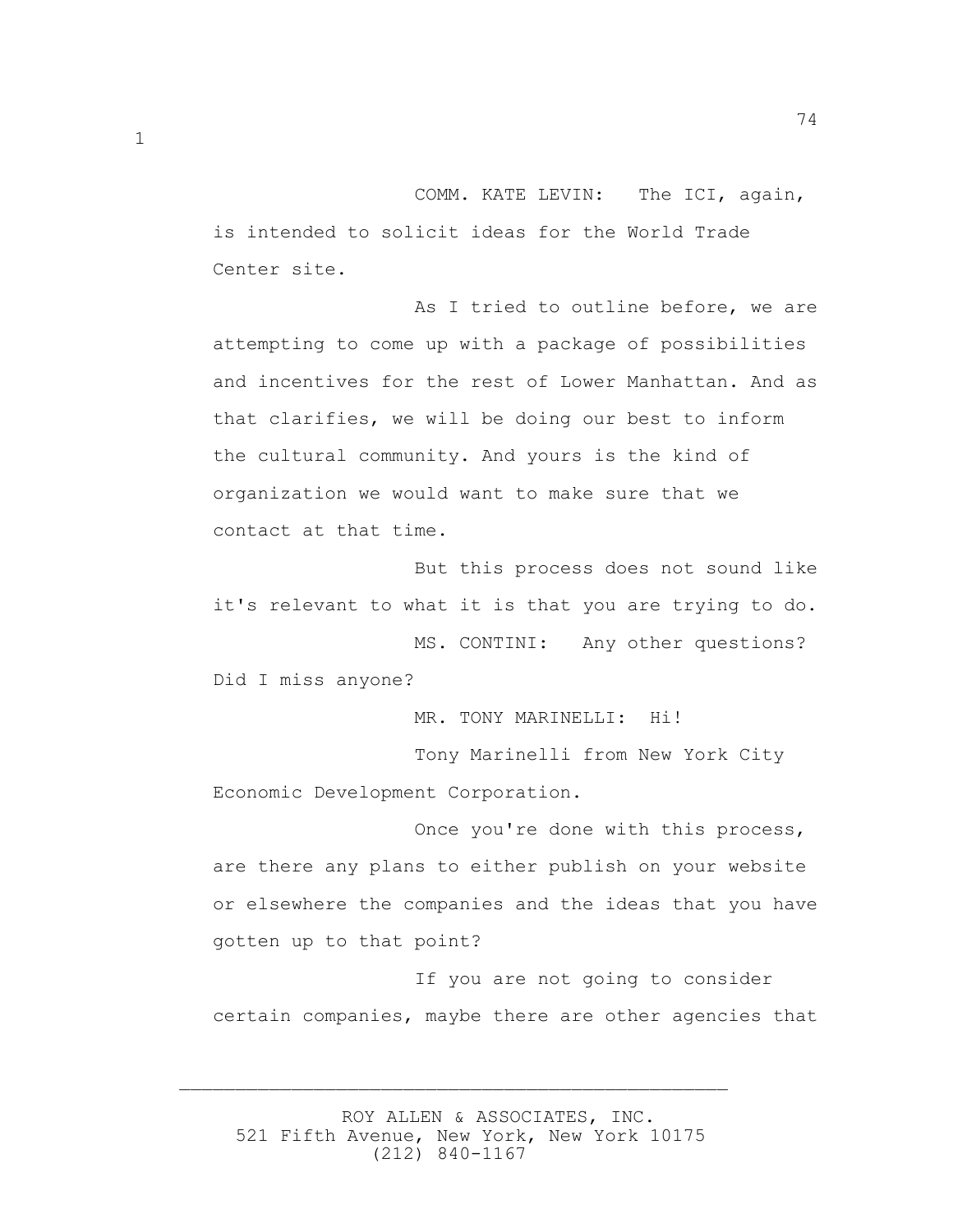75

might assist these companies to realize their dream.

 I'm not saying that our agency is going to be doing that.

(Laughter.)

 MS. CONTINI: We were just going to ask you that.

MR. TONY MARINELLI: We may.

 There's certainly enough outlets out there. It is not just our agency. There might be others.

 But will there be a published list somewhere?

 MS. CONTINI: We'll be discussing how we should communicate the information that we get as part of our process. But we just can't formally say at this moment how we are going to do that.

 But we are eager to be sure that as many institutions get as much exposure about what we're doing as possible.

 There is a question right back there in the red shirt.

 A VOICE: You may have answered this. Is it possible to obtain a copy of the

 ROY ALLEN & ASSOCIATES, INC. 521 Fifth Avenue, New York, New York 10175 (212) 840-1167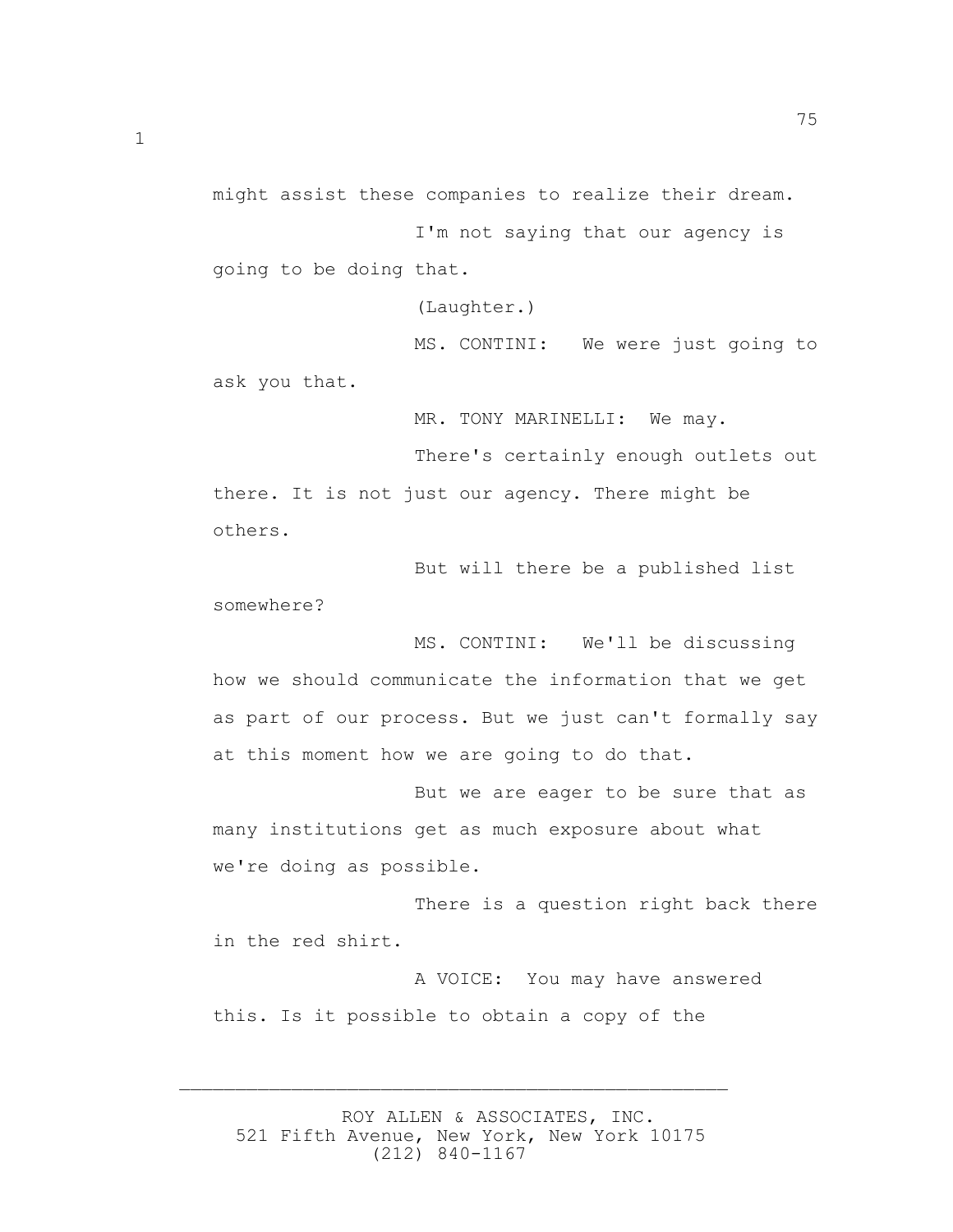76

transcript of this proceeding here tonight, and if so, how? MS. CONTINI: At this time not

possible. I would have to go back and check to see if we can.

 In the back right up here in the middle.

MS. ELEANOR GOLDFARB: Hi!

I'm Eleanor Goldfarb from the 92nd

Street Y.

 My question comes from this gentleman's question. Since we're submitting in some form financial data, can we not assume that that's confidential and won't be published?

 You are asking us for financial information.

MS. CONTINI: Right.

 MS. ELEANOR GOLDFARB: Will that not be considered confidential?

 MS. CONTINI: We will not post or distribute other people's financial information.

 If we distribute or post anything, it would be your ideas and we would like you to give

 ROY ALLEN & ASSOCIATES, INC. 521 Fifth Avenue, New York, New York 10175 (212) 840-1167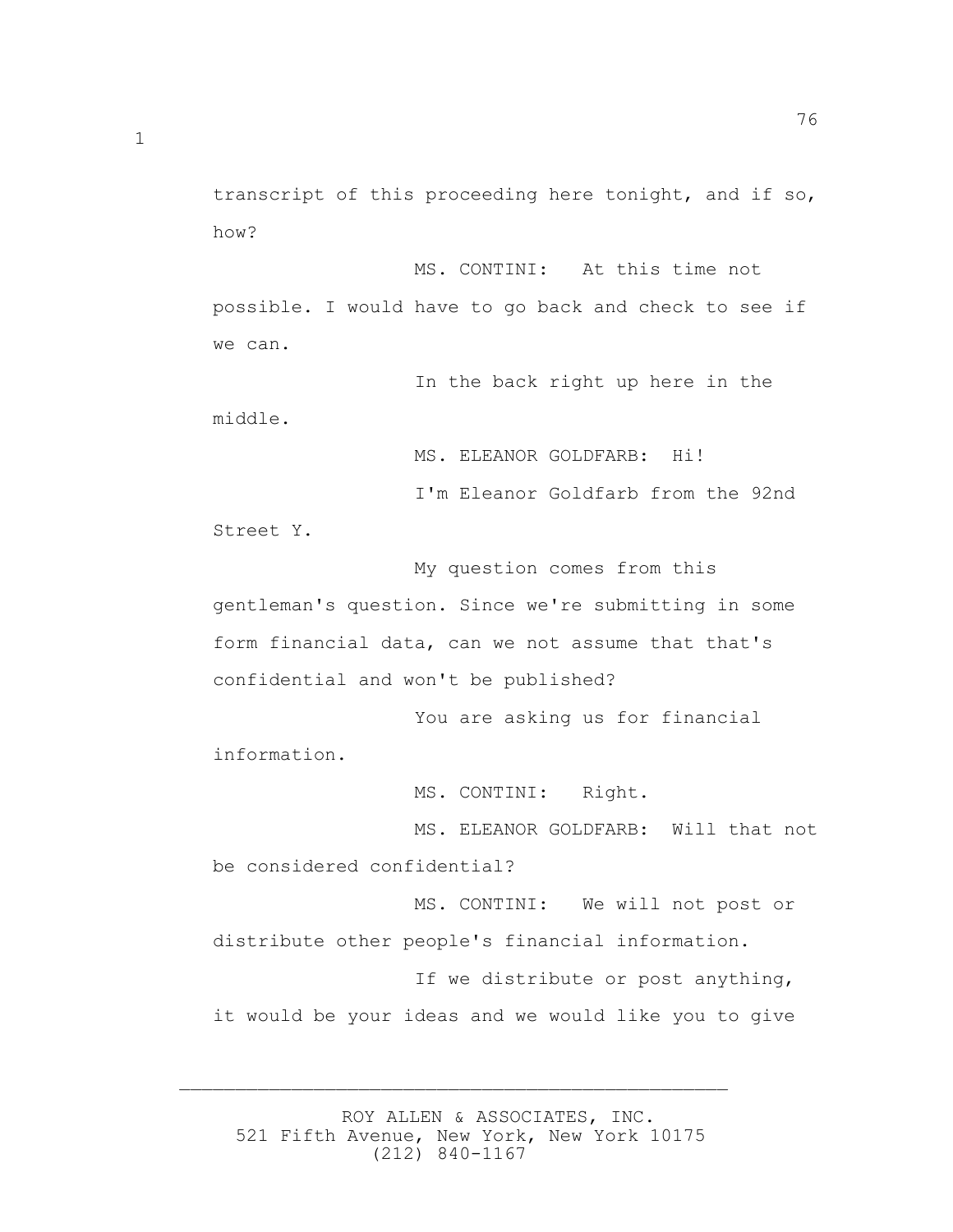us permission to do that before we would do that.

MS. ELEANOR GOLDFARB: But the

77

financials you would keep confidential?

 PRESIDENT KEVIN RAMPE: Well, you know, we are a government entity and, therefore, we're subject to the Freedom of Information laws. So I'm sure there are some intrepid reporters in the room now who could FOIL us for the information.

 There are some protections in the Freedom of Information Law for proprietary information or sensitive financial information. But I think it would be wise to assume that if you send us financial information, that that could ultimately end up in the public realm.

So just be forewarned.

 MS. CONTINI: Kevin was out of the room a moment ago. Let me just ask Kevin a question that someone asked, and that was in reference to the transcript for this evening's session, of the feasibility of posting it or not.

 PRESIDENT KEVIN RAMPE: We'll post tonight's transcript on the Internet. So if people have questions or remember an answer to a question and

 ROY ALLEN & ASSOCIATES, INC. 521 Fifth Avenue, New York, New York 10175 (212) 840-1167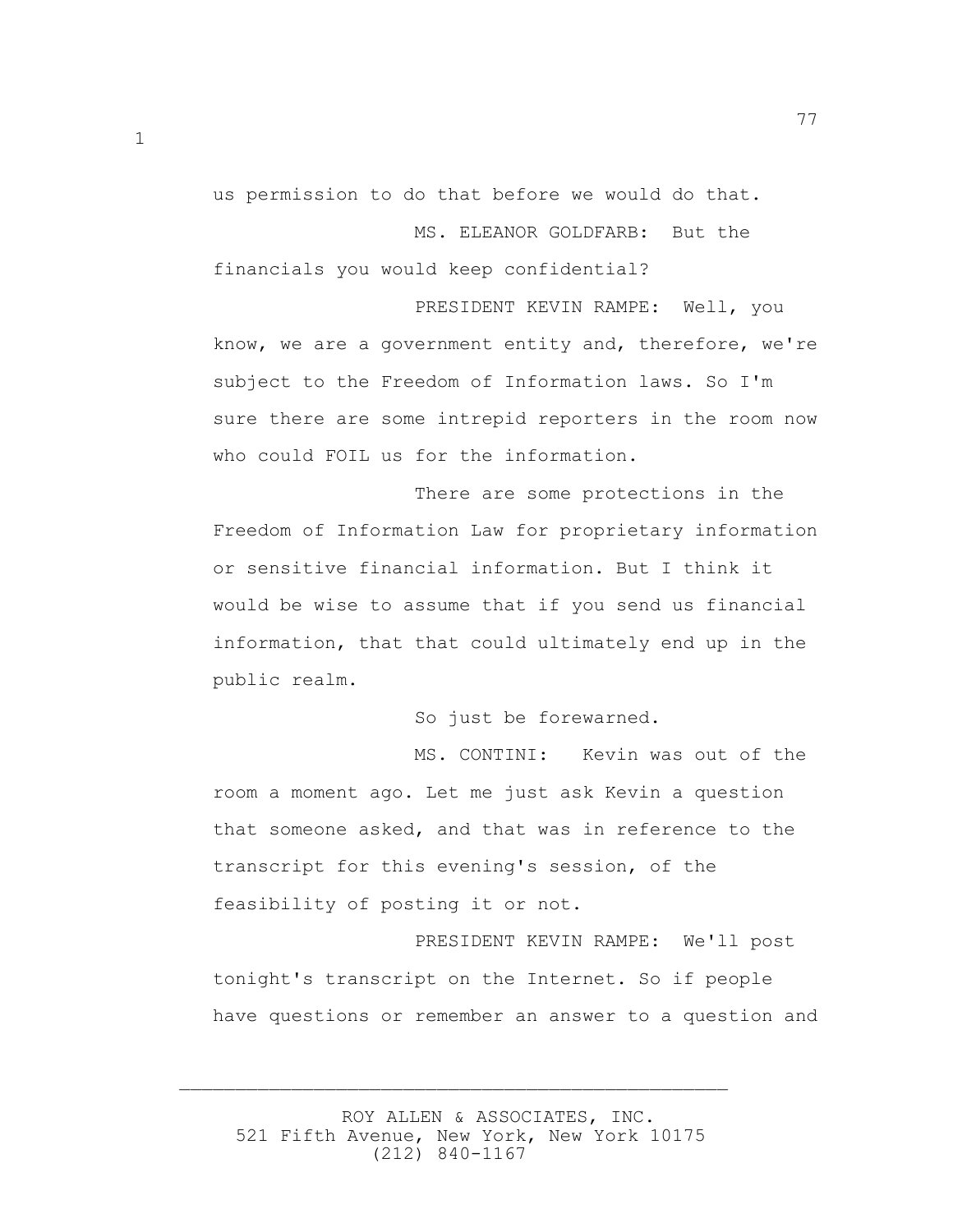want to revisit it, we'll make sure that that's available on the website. It will probably take a day or two to get up, but renewnyc.com.

 MS. CONTINI: Roy's looking at us like --

 PRESIDENT KEVIN RAMPE: And Roy will get it done I'm sure in a day.

 MS. CONTINI: He said two weeks. He's going on vacation.

 PRESIDENT KEVIN RAMPE: A couple of weeks. And if it's late, you can blame Roy.

 We will get it up as quickly as possible.

> MS. CONTINI: Thank you. I hope that answered that question. Anything else here? Right here in

the front.

 MS. KATHARINE ADAMENKO: Katharine Adamenko from the New York City Police Museum.

 In this spirit of submitting proposals of collaborations, can an institution, a small institution, have multiple proposals at all with different collaborators in the hope that if one

 ROY ALLEN & ASSOCIATES, INC. 521 Fifth Avenue, New York, New York 10175 (212) 840-1167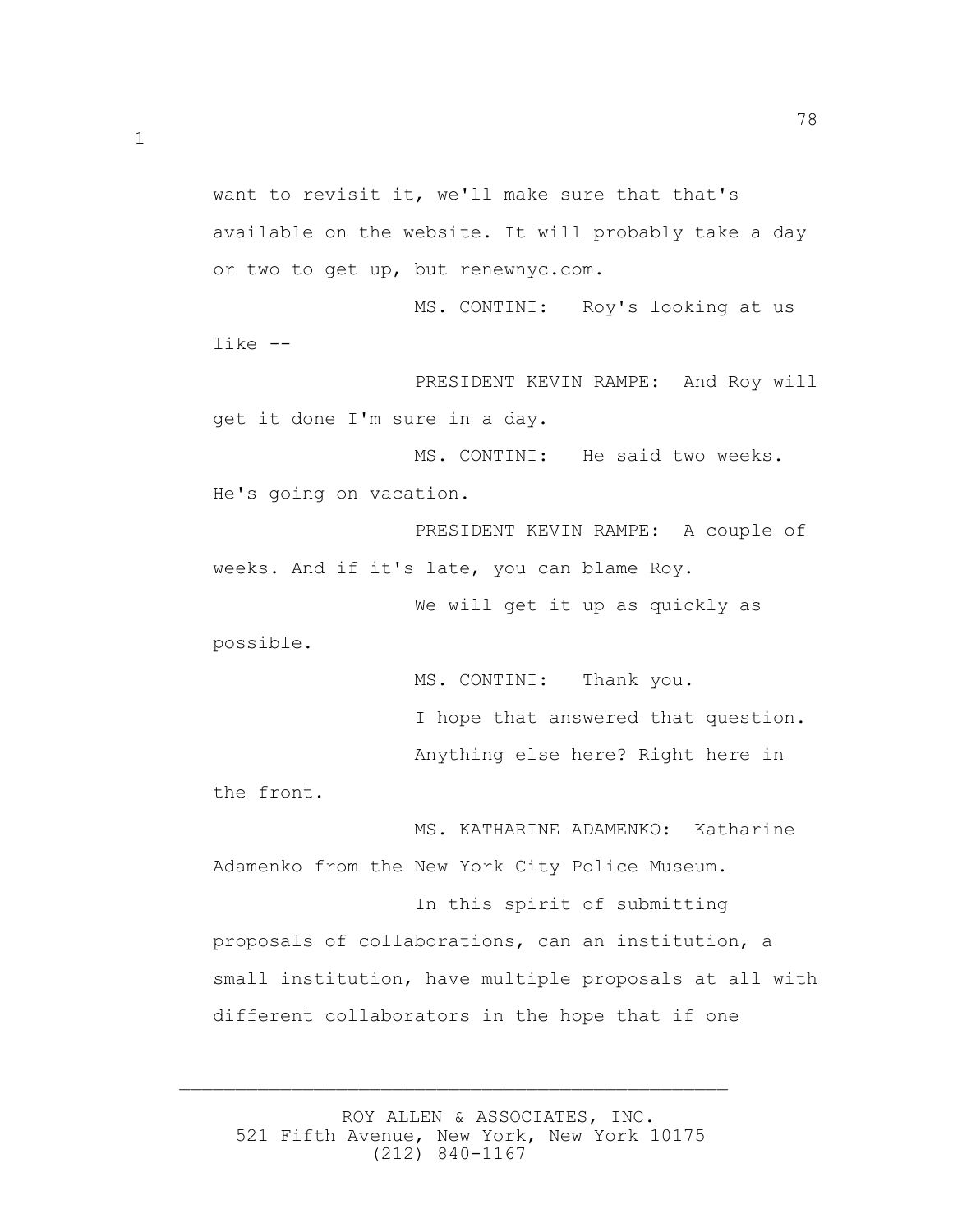doesn't get picked up, the other one might?

(Laughter.)

 MS. CONTINI: Well, I hope that there's just two or three really great proposals and we want all of them.

 I think that you can submit more than one proposal, but one of the things that we're going to be looking at is feasibility of the ideas. So just keep that in mind.

 Does anybody else have an answer to that?

 (No response.) MS. CONTINI: Okay. Any other questions? Do we miss anybody? I can't see so well from here. Yes. Okay, Angela. MS. GAIL NATHAN: Hi! I'm Gail Nathan from the Bronx River Art Center.

 And, again, I would like to just say that I think it's really important to think of this world cultural center as a place where all cultural institutions can do something, and that maybe an idea

 ROY ALLEN & ASSOCIATES, INC. 521 Fifth Avenue, New York, New York 10175 (212) 840-1167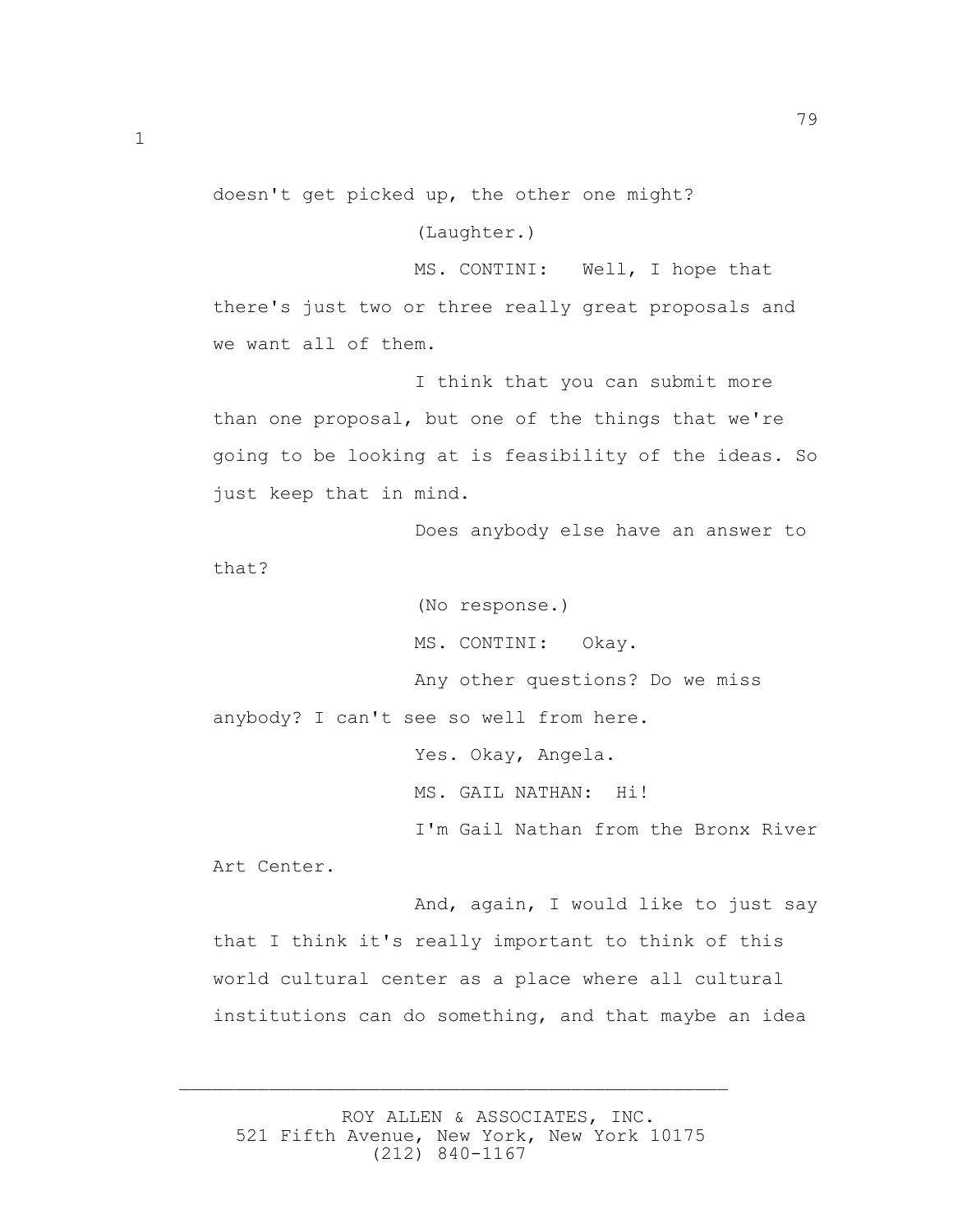has to come up that offers the opportunity on a broad basis.

80

 I certainly will be thinking about some sort of a concept to write to you about that. But I think that's -- it seems to me that this can represent all of the arts going on at least throughout the entire City and perhaps the entire State and perhaps the entire country and perhaps the entire world, as some part of it being a venue that many institutions can present so that much of the City and the world can see everything that's going on here, not just what might end up being focused down in the lower part of Manhattan.

 MS. CONTINI: Thank you. That's a very good thought and we are looking forward to your ideas.

 Who is next? Is there someone else that I can't see?

 Angela and Sharon, do you see anybody looking to ask a question?

Right behind Sharon.

 MS. RACHEL COOPER: Rachel Cooper from the Asia Society.

 ROY ALLEN & ASSOCIATES, INC. 521 Fifth Avenue, New York, New York 10175 (212) 840-1167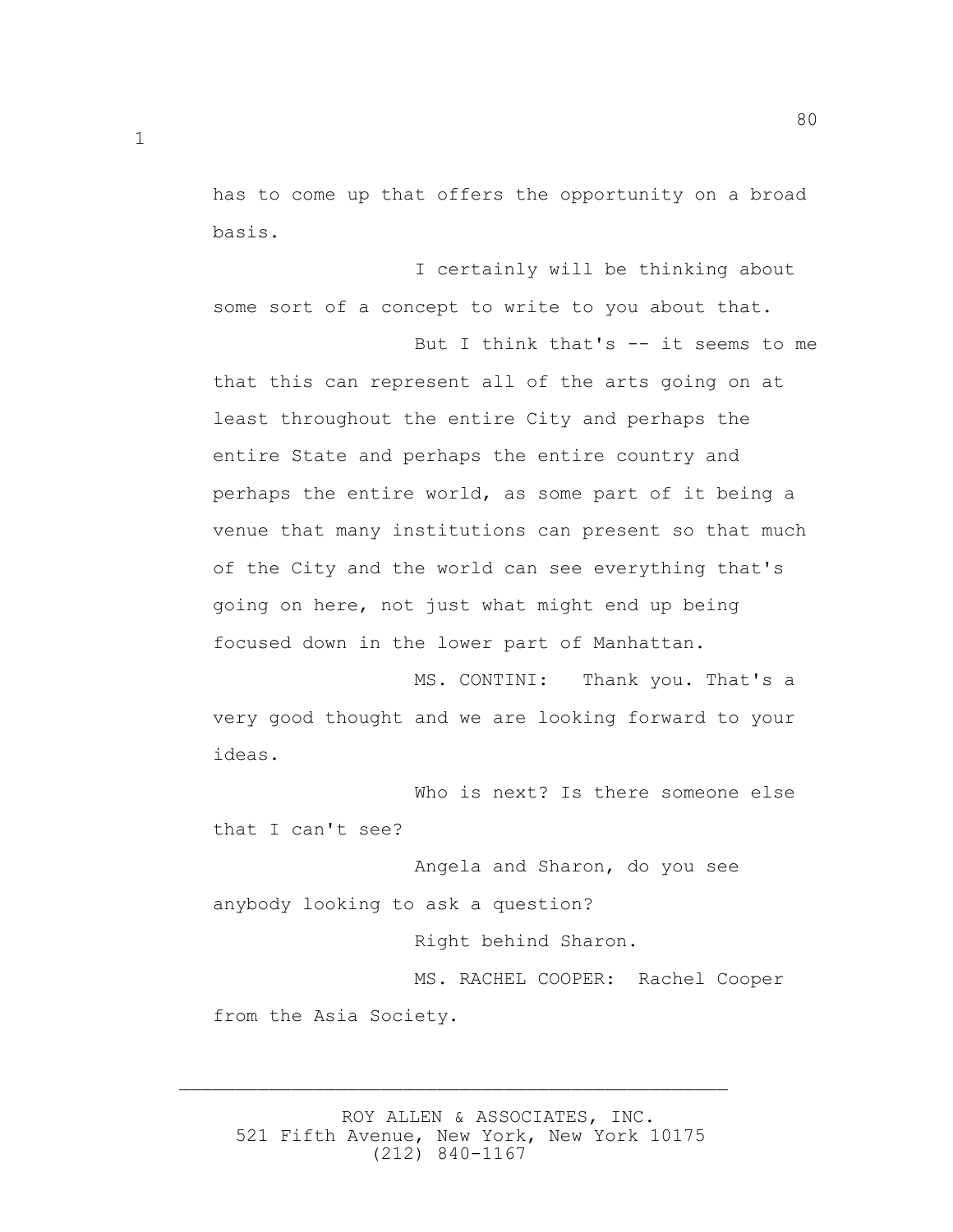And I'm just curious. It seems like there are both proposals that are concrete in terms of using the space and the facility, and then proposals that are more ideas and sort of the big picture of how we want to imagine this as a kind of cultural center where the arts can live and where the community can come to life.

81

 And I was just wondering if you could give us a little bit of clarity in terms of whether both of those kinds of proposals are what you are looking for, a kind of vision statement as well as sort of concrete here's what I need to pay the rent.

 MS. CONTINI: Let me have Richard comment on that.

MR. RICHARD SCHWARTZ: I'm not sure I'm speaking for the group. I will speak -- in my opinion the answer to that is that we are looking for organizations to take over specific sites.

 There has been a lot of talk about small organizations and large organizations. We certainly are entertaining the idea of having organizations of all different sizes and types. But implicit in this is a financial

 ROY ALLEN & ASSOCIATES, INC. 521 Fifth Avenue, New York, New York 10175 (212) 840-1167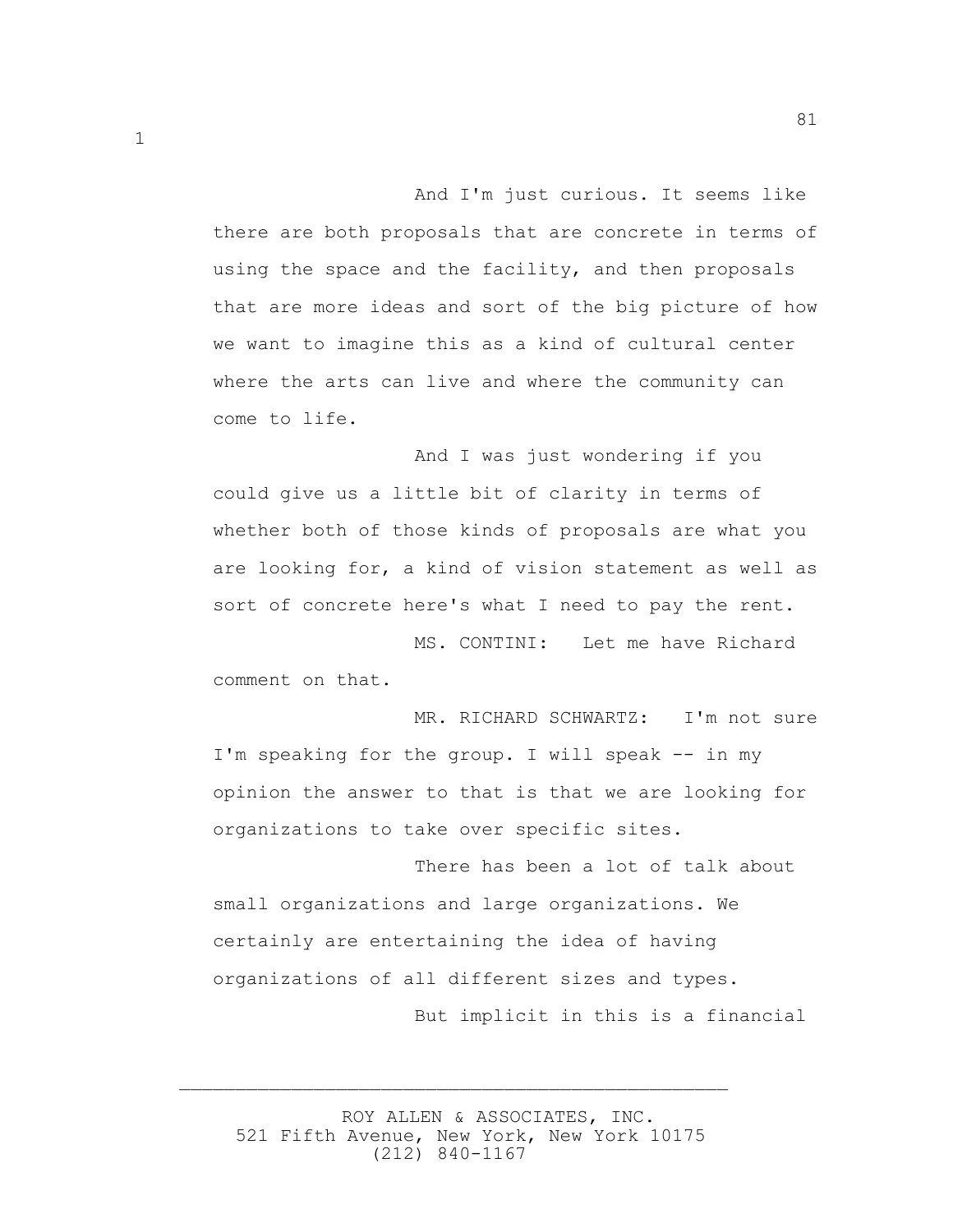viability to it. We are not looking at trying to create space that organizations just come in and use once in a while to exhibit their wares. This is not something similar to the armory, the 7th Regiment Armory, where you come and take a booth for a week.

 We are looking for permanent arrangements to utilize the space that was outlined in the proposal.

 Small does not mean financially unviable. And implicit in this is a financial viability to the proposals that are being made.

 MS. CONTINI: I think we have also a little expanded answer to that question, in that programs are very viable and they have been for Downtown for a long time.

 And I think that particularly in collaborations with other institutions, if you feel you have a really viable program, we will want to know about it because in the end that will help develop how the facilities will be able to accommodate a wide spectrum of institutions with different needs.

 So that's one answer. I don't know if Kate would like to respond to that also.

 ROY ALLEN & ASSOCIATES, INC. 521 Fifth Avenue, New York, New York 10175 (212) 840-1167

 $\overline{\phantom{a}}$  , and the contract of the contract of the contract of the contract of the contract of the contract of the contract of the contract of the contract of the contract of the contract of the contract of the contrac

1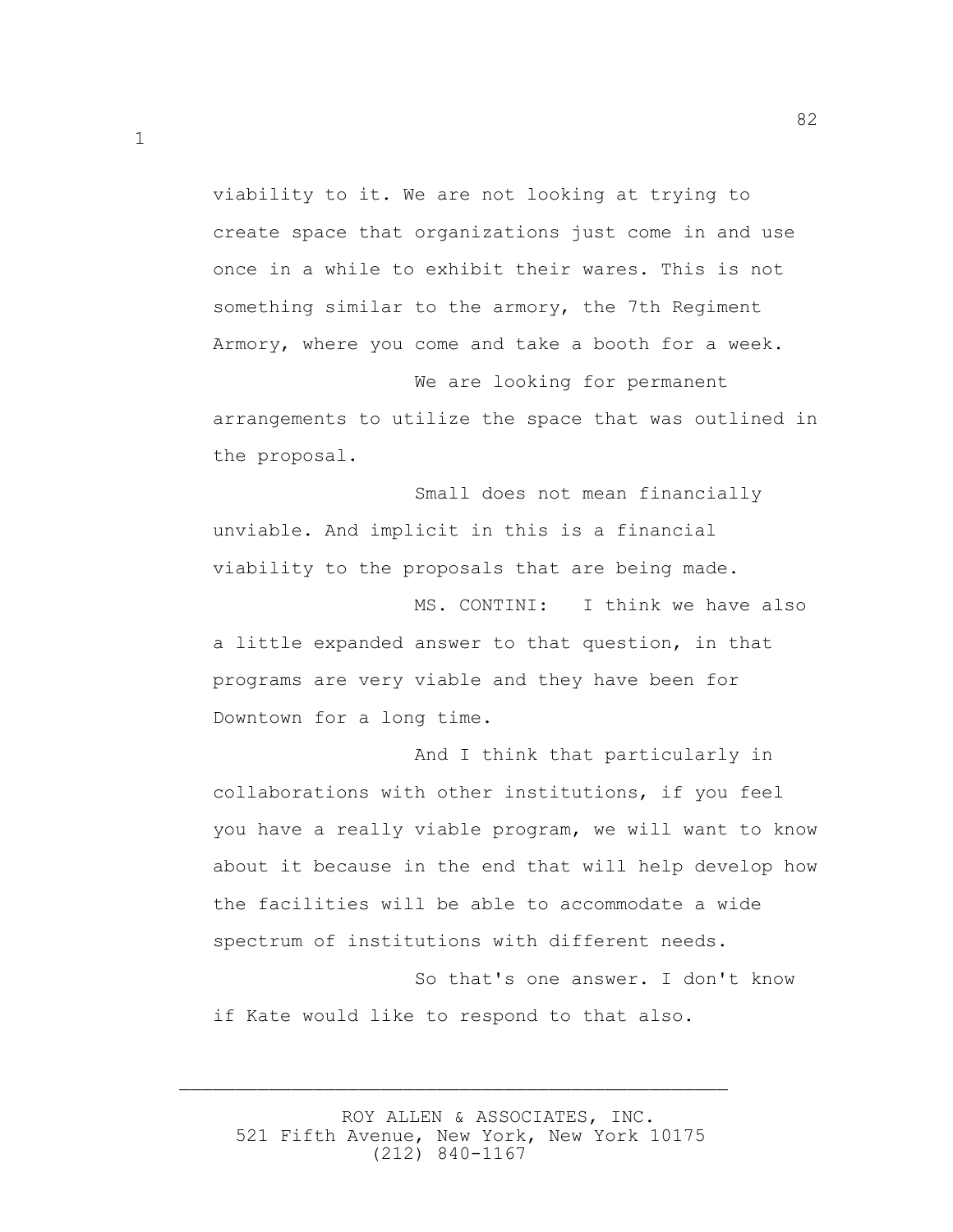COMM. KATE LEVIN: I guess the only thing that I would add is that while manifestos are to some extent welcome, if you could attach square footage and some sense of a budget to them, that will make them that much easier to evaluate for their feasibility and for any potential partnerships that may exist with other proposals that have come in.

MS. CONTINI: Part of the reason

83

for that is that the -- particularly when you talk about open, outdoor open public space, those spaces need to be user-friendly for cultural activities.

 And so if we don't know that some of your needs might be, you might -- we need to help influence the site planning effort and you can help in that direction.

I think I saw another -- right here. MS. KAZUKO INOUE: My name is Kazuko Inoue. My ensemble is very small.

 Therefore, what I can say here is that also Japanese is still minority in numbers. And I see many Japanese newcomers who want to make living here but they have so much problem, with a visa problem.

 ROY ALLEN & ASSOCIATES, INC. 521 Fifth Avenue, New York, New York 10175 (212) 840-1167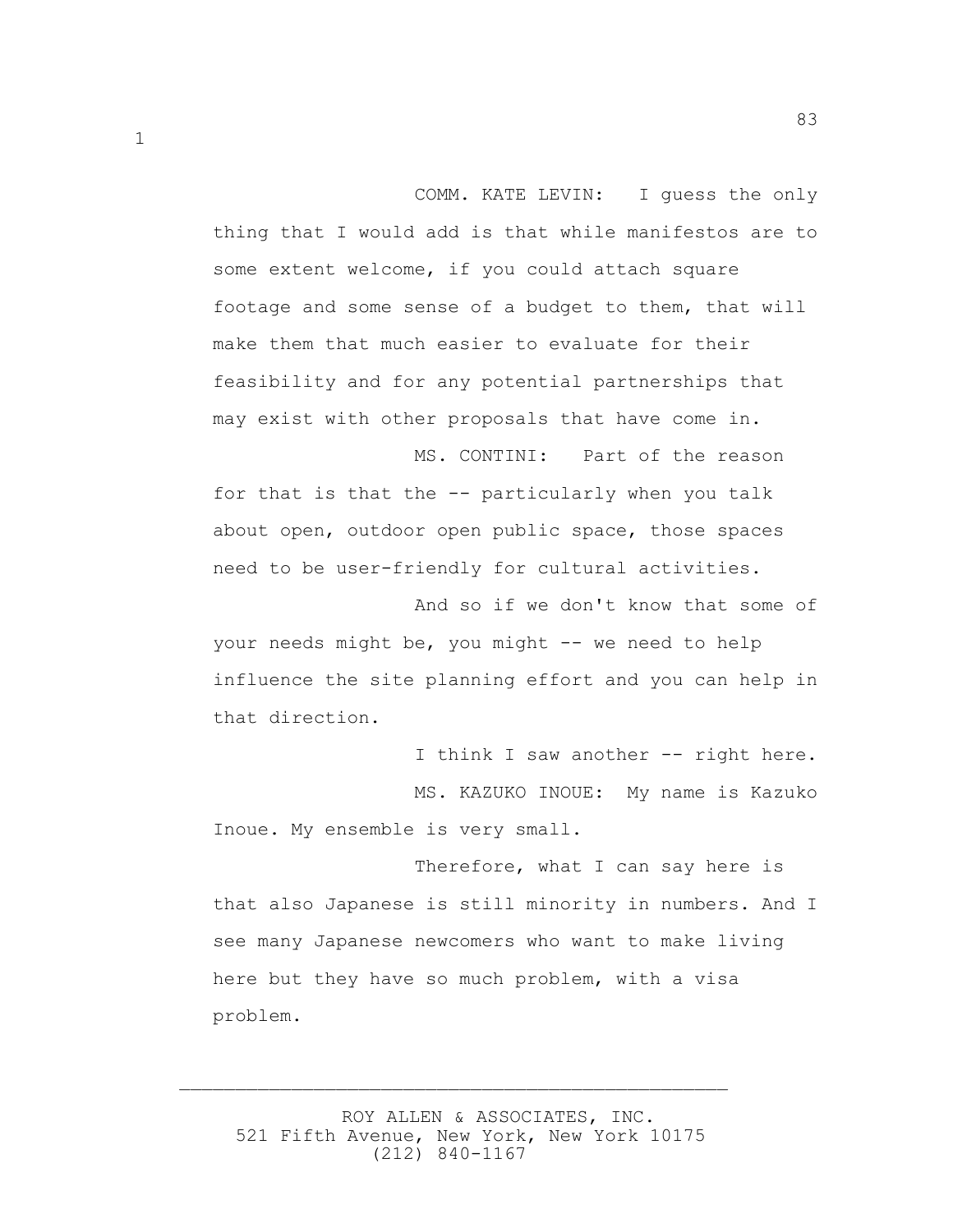And since we are talking about the world, like this lady and this gentleman said, we would like you to provide opportunity to the immigrant also, the newcomers, how to get involved, which means that discouraging can only give oppression to the immigrant situation and world peace.

MS. CONTINI: Thank you.

84

(Applause.)

 MS. CONTINI: Any other questions? Am I missing anyone?

 Sharon and Angela, you can see everyone up there.

There's one behind Sharon.

 A VOICE: I just want to ask one more question.

You raised the -- you stated that the financial viability is a consideration. When you say financial viability, I was just wondering do you mean -- could you just further define that term, what you mean by that? Do you mean that we need to be able to show profit annually and that sort of thing or what do you mean? Because a lot of us are not-profits. And these kinds of things in an arts organization are big

 ROY ALLEN & ASSOCIATES, INC. 521 Fifth Avenue, New York, New York 10175 (212) 840-1167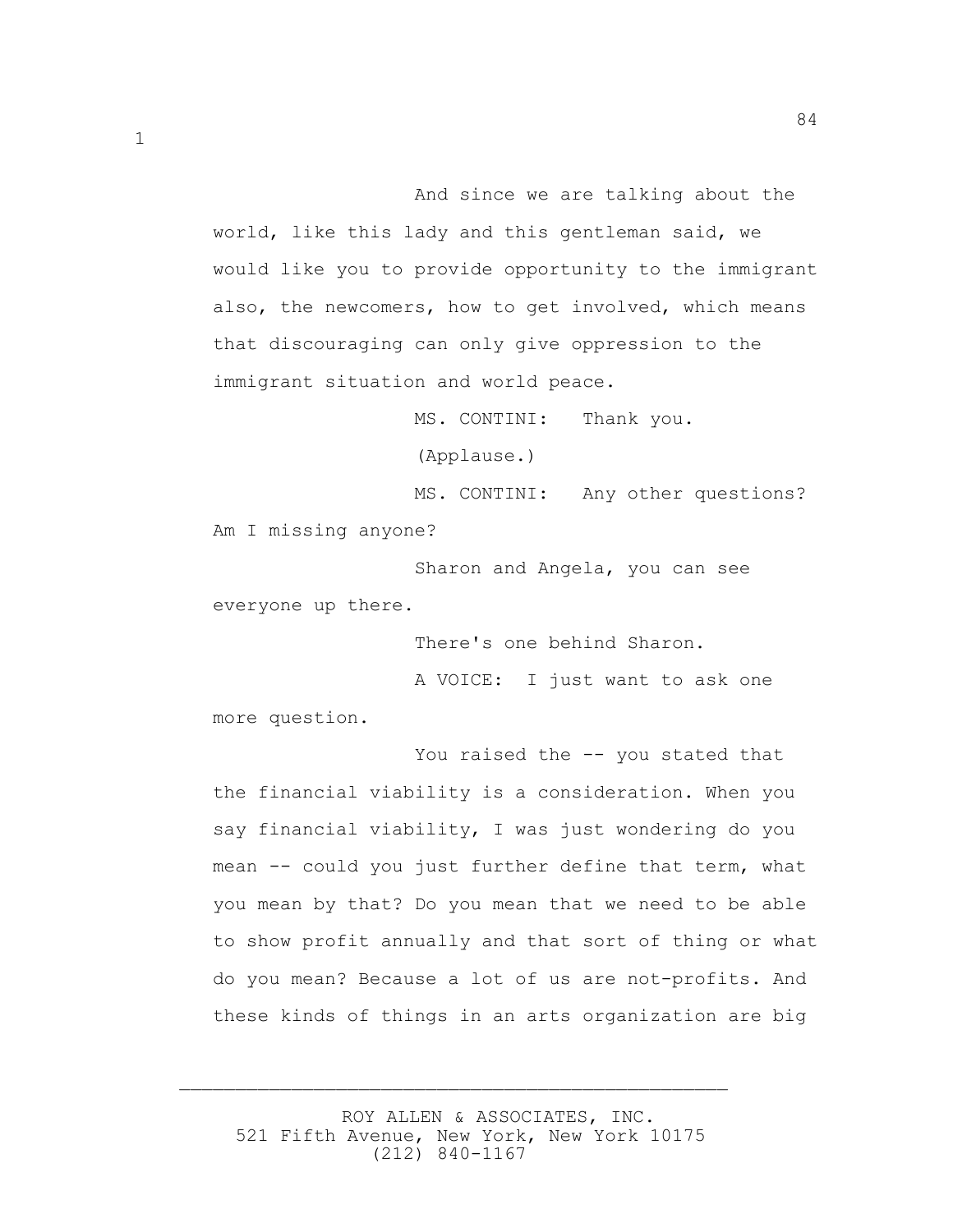considerations.

 MR. RICHARD SCHWARTZ: My definition of that is somebody who -- an organization that takes responsibility for a space which is what we are talking about here, takes responsibility for a space and is able to have the financial wherewithal to maintain that space and can show either through earned income or through contributions or some other form of viability that this is a project that can be ongoing for a long period of time. That's what I consider to be financial viability.

> MS. CONTINI: Okay. All right. Are there any other last few

questions?

 MS. DIARAH SPECH: Just to follow up on the remarks just made --

 MS. CONTINI: Excuse me. Could you say your name and --

 MS. DIARAH SPECH: I'm sorry. My name is Diarah Spech. I'm with the African Diaspora Film Festival.

Just to follow up on what you just

 ROY ALLEN & ASSOCIATES, INC. 521 Fifth Avenue, New York, New York 10175 (212) 840-1167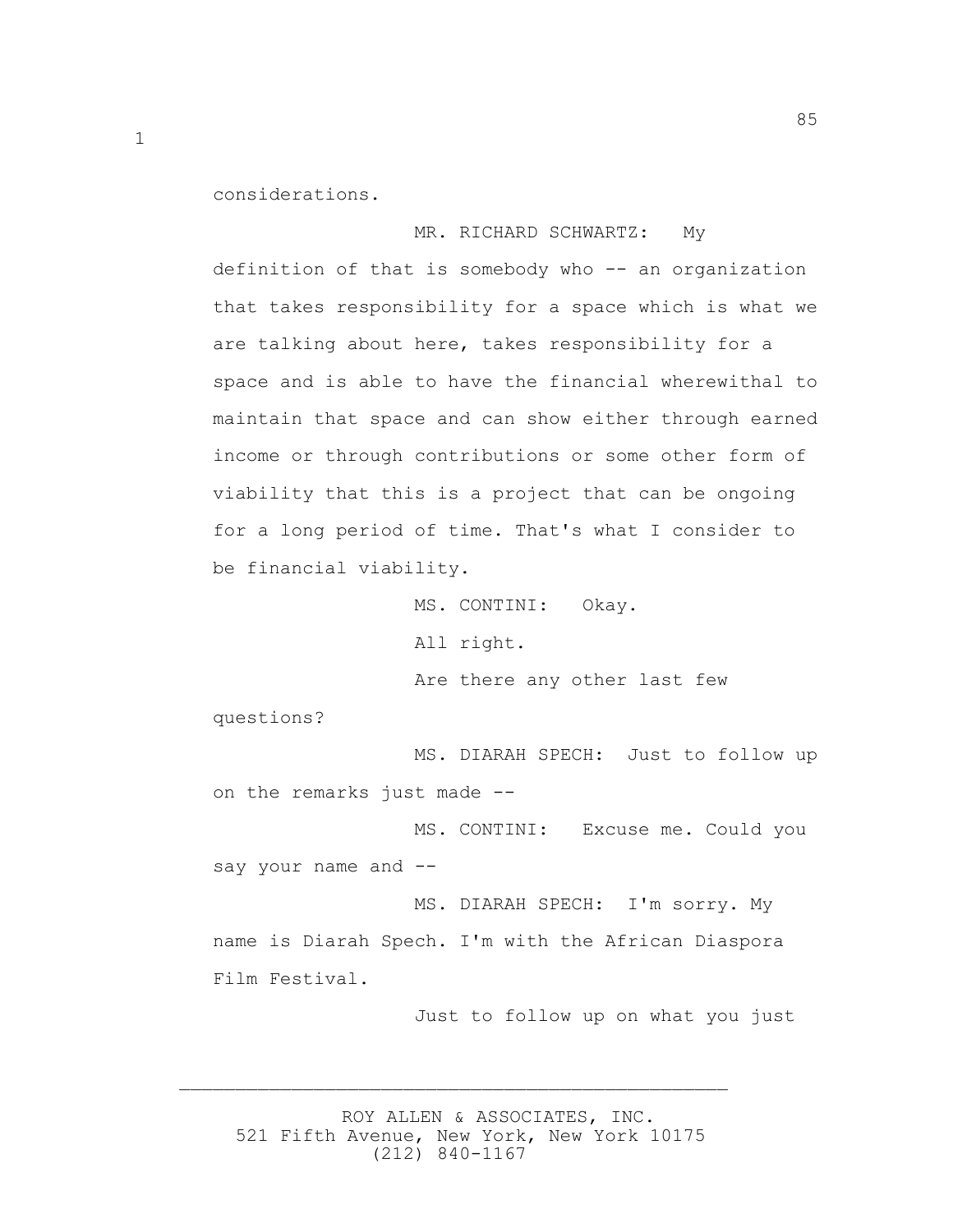said, do you know if there is any commitment from the City or the State to provide support for arts organization who would want to participate and to help them secure to some extent financial viability, or is it completely a different type of project that's not related to City and State funding?

86

 COMM. KATE LEVIN: Again, at this point for the purposes of the ICI, what we are asking you is to identify to the best of your ability what the costs are of what it is that you are proposing.

 It is certainly possible that there will be a second stage in this process that will offer a much more defined parameter in terms of space and in terms of the kinds of funding that may or may not be made available in partnership with these ideas.

 But the ICI is a kind of unusual beast. We have come up with it out of a real desire to hear from the community what the best possible options are in trying to reconcile everyone's vision with what the pragmatic limitations are of what will eventually be defined physical spaces and defined physical costs. But for now, again, we ask for your

best possible programmatic or institutional ideas with

 ROY ALLEN & ASSOCIATES, INC. 521 Fifth Avenue, New York, New York 10175 (212) 840-1167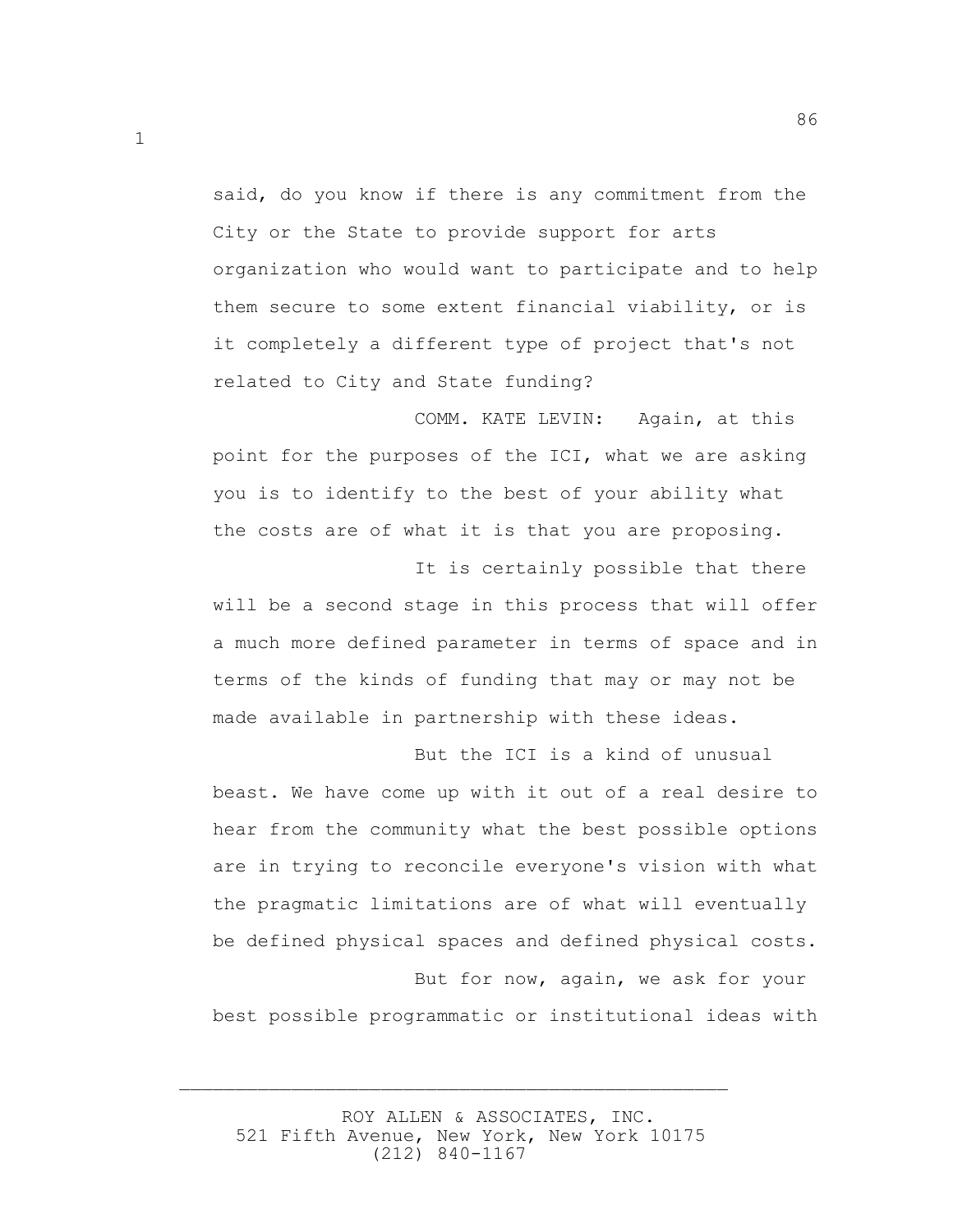your professional judgments about what their costs will be.

 MS. CONTINI: Any last question because -- one more right here and then I guess that will be it. Right here in the front.

 MS. LOU RODGERS: My name is Lou Rodgers, Golden Fleece Limited.

 Just listening to the comments between you people of small organizations, what might be good or possible is to have a space that's set aside that can be rented out for performances and productions on a short-term basis throughout the year because many people can't sustain a long-term rental.

 But it could bring constant activity which would bring in the revenue that's necessary and would represent a great many different companies.

viable idea. I still think though you need to understand that there still needs to be an institution that makes that space available.

MS. CONTINI: I think that's a

 There has been some interest in institutions bringing that forward to provide not only for performing space but rental space for

 ROY ALLEN & ASSOCIATES, INC. 521 Fifth Avenue, New York, New York 10175 (212) 840-1167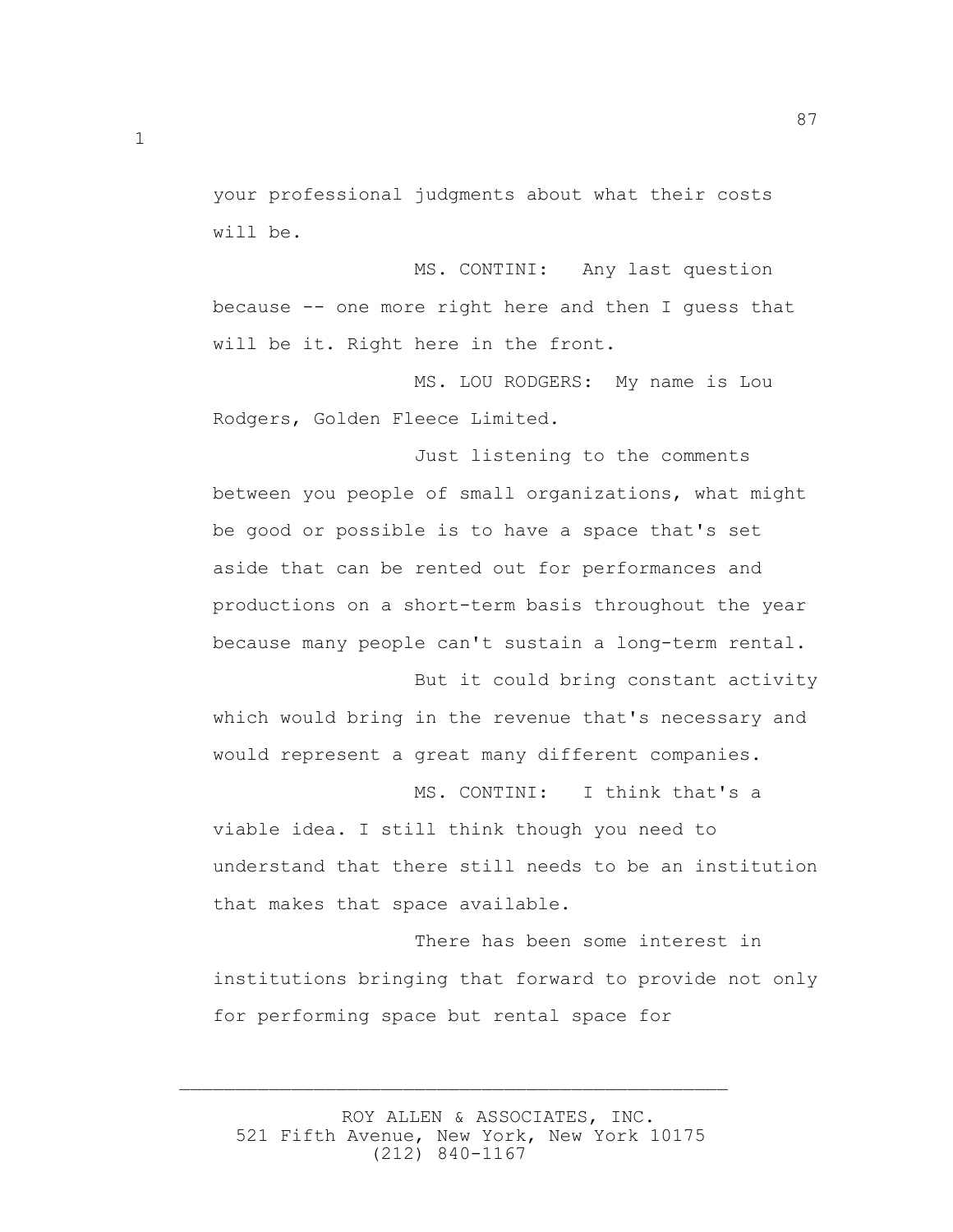institutions. And we would really like to know about those who are willing to do that.

 So, any more? Because this is the last -- is there one more question? Right here.

MR. ROBERT LEE: Because of the idea that I suggested and others --

 Robert Lee, Asian American Arts Center.

 -- it would be difficult for us as a small organization to actually give you a proposal for that much larger encompassing idea that I suggested.

 So, therefore, between now and September 15th, the amount that we could possibly do on it might not be adequate. Because of the way in which you are asking for ideas and written materials, it would be hard for, say, any number of diverse organizations in New York City to get together and really write a viable, solid suggested idea to you.

 So in that regards what might be written would only be preliminary. I guess that would have to do. Is that how --

 MS. CONTINI: That's absolutely fair and that's perfectly acceptable at this point.

 ROY ALLEN & ASSOCIATES, INC. 521 Fifth Avenue, New York, New York 10175 (212) 840-1167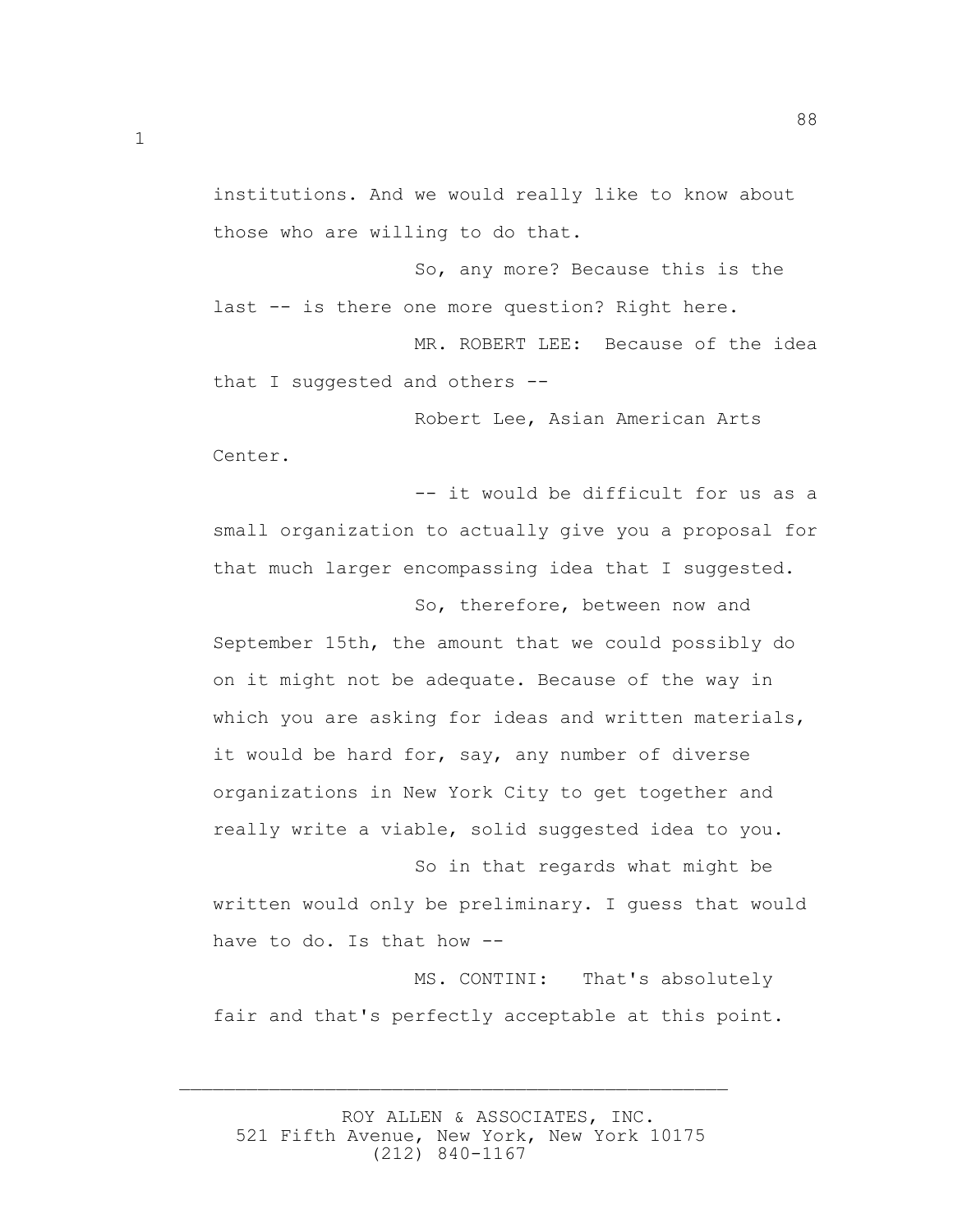I guess that's it on our questions. So before we close, I just remind everybody if you do have another question or two that you would like to ask, you have until the 31st of July to go on to the website and follow the instructions there on how to do that.

89

 I just want to thank everybody for being here tonight.

 I want to thank Andrew and Kate and Richard and Kevin for their help, and for all of you because it's you that are going to help us define on how this site should be developed in a cultural realm.

 So we appreciate your effort and please give us your ideas. We are sincerely looking for it.

 The process is opened and no decisions have been made and we are happy that you took the time to come out tonight.

> Thank you very much. (Applause.) (At 6:40 o'clock p.m. the

proceedings were concluded.)

 ROY ALLEN & ASSOCIATES, INC. 521 Fifth Avenue, New York, New York 10175 (212) 840-1167